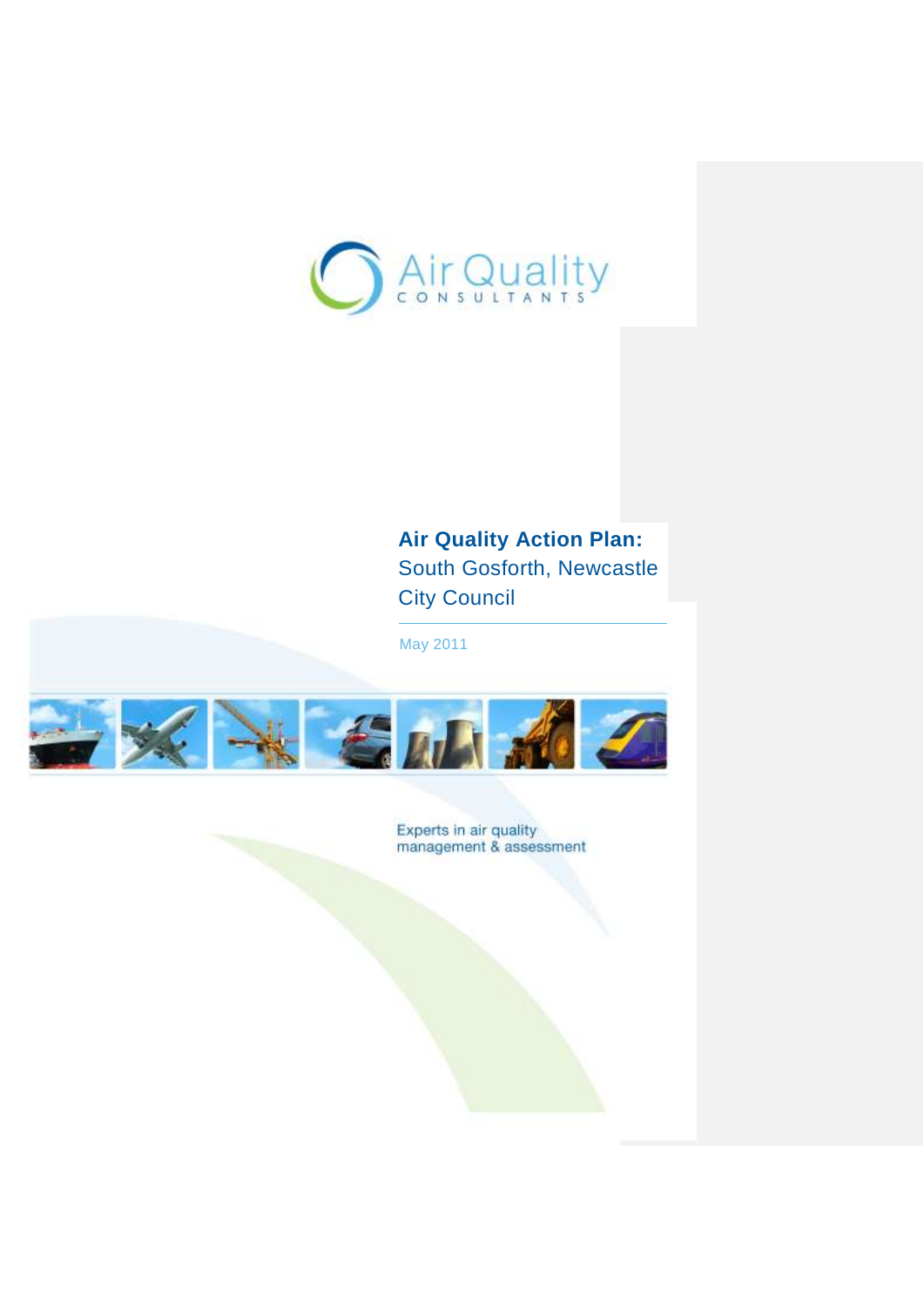

## **Document Control**

| <b>Client</b>   Newcastle City Council | <b>Principal Contact</b> | I Ed Foster |
|----------------------------------------|--------------------------|-------------|
|                                        |                          |             |

**Job Number** J617

**Report Prepared By:** Dr Clare Beattie

#### Document Status and Review Schedule

| Report No. | Date         | <b>Status</b> | <b>Reviewed by</b> |
|------------|--------------|---------------|--------------------|
| 617/2/D1   | 9 March 2011 | Draft Report  | Stephen Moorcroft  |
| 617/2/D2   | 3rd May 2011 | Draft Report  | Stephen Moorcroft  |

This report has been prepared by Air Quality Consultants Ltd on behalf of the Client, taking into account the agreed scope of works. Unless otherwise agreed, this document and all other Intellectual Property Rights remain the property of Air Quality Consultants Ltd.

In preparing this report, Air Quality Consultants Ltd has exercised all reasonable skill and care, taking into account the objectives and the agreed scope of works. Air Quality Consultants Ltd does not accept any liability in negligence for any matters arising outside of the agreed scope of works. The Company operates a formal Quality Management System, which is certified to ISO 9001:2008.

When issued in electronic format, Air Quality Consultants Ltd does not accept any responsibility for any unauthorised changes made by others.

When printed by Air Quality Consultants Ltd, this report will be on Evolve Office, 100% Recycled paper.

**Air Quality Consultants Ltd 23 Coldharbour Road, Bristol BS6 7JT Tel: 0117 974 1086 12 Airedale Road, London SW12 8SF Tel: 0208 673 4313 [aqc@aqconsultants.co.uk](mailto:aqc@aqconsultants.co.uk)**

Registered Office: 12 St Oswalds Road, Bristol, BS6 7HT Companies House Registration No: 2814570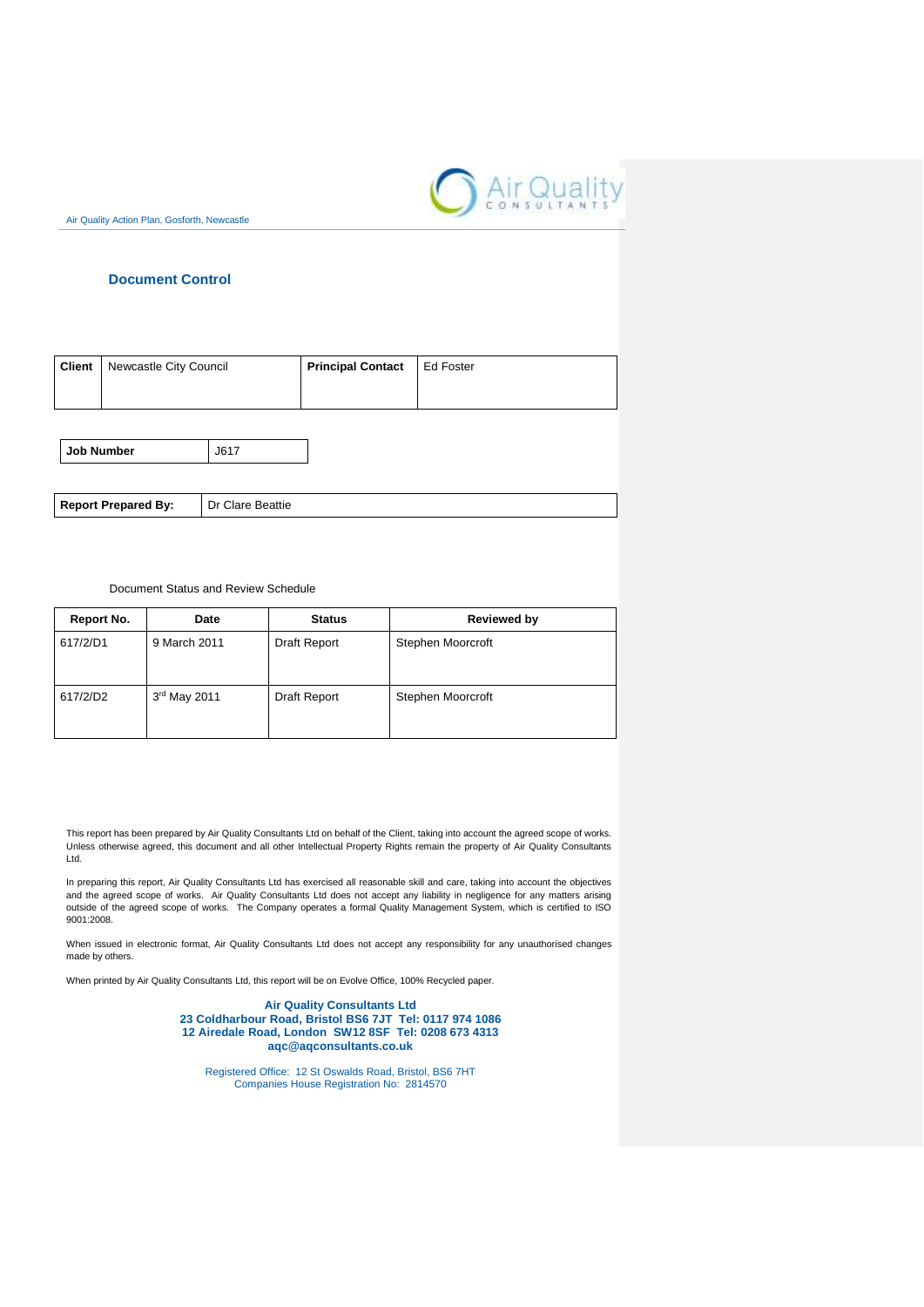

# **Executive Summary**

Part IV of the Environment Act, 1995, places a statutory duty on local authorities to periodically Review and Assess the air quality within their area. For each health-based air quality objective, local authorities have to consider whether the objective is likely to be achieved. Where it appears likely that the air quality objectives are not being met, local authorities must declare an Air Quality Management Area (AQMA). Following the declaration of an AQMA, the authority must then carry out a Further Assessment of existing and likely future air quality, and develop an Air Quality Action Plan (AQAP) which sets out the local measures to be implemented in pursuit of the air quality objectives.

An AQMA for nitrogen dioxide was declared for the Gosforth Area of Newcastle in April 2008. This report constitutes the Air Quality Action Plan (AQAP) for the South Gosforth AQMA which incorporates the Blue House Roundabout, Hadricks Mill Roundabout and Gosforth High Street, which is within Newcastle City Council. It describes the processes that are in place, and sets out the measures that will be implemented, or investigated further, to deliver improvements to air quality within the AQMA. An evaluation of these measures has also been prepared. As far as possible, this document includes an analysis of the measures that will be implemented together with an initial indication of the improvements that might be expected and timescales for implementation. At this stage it has not been possible to undertake a full quantification of the measures proposed. Confirmation of timescales and funding for the measures has also been included, as far as is possible..

The Detailed Assessment undertaken in 2007 assessed concentrations of nitrogen dioxide by both monitoring and modelling. The results indicated that significant reductions in road NOx emissions would be required to achieve the annual mean objective for nitrogen dioxide. It also showed that in some locations, emissions from buses and Other Goods Vehicles make a significant contribution to the exceedences. Since the Detailed Assessment was completed, measured concentrations have declined, particularly around the Blue House Roundabout, Station Road and the Great North Road/ Church Road Junction. However, concentrations are still exceeding the objective, and concentrations along Gosforth High Street remain high.

A number of suggested actions have been included within this document under the headings of:-

- Traffic management;
- Lowering emissions;
- Promotion of alternatives;
- Planning; and
- Education and Information.

The suggested measures range from relatively straightforward actions, such as the promotion of existing sources of information that encourage behavioural change in relation to transport choice (such as the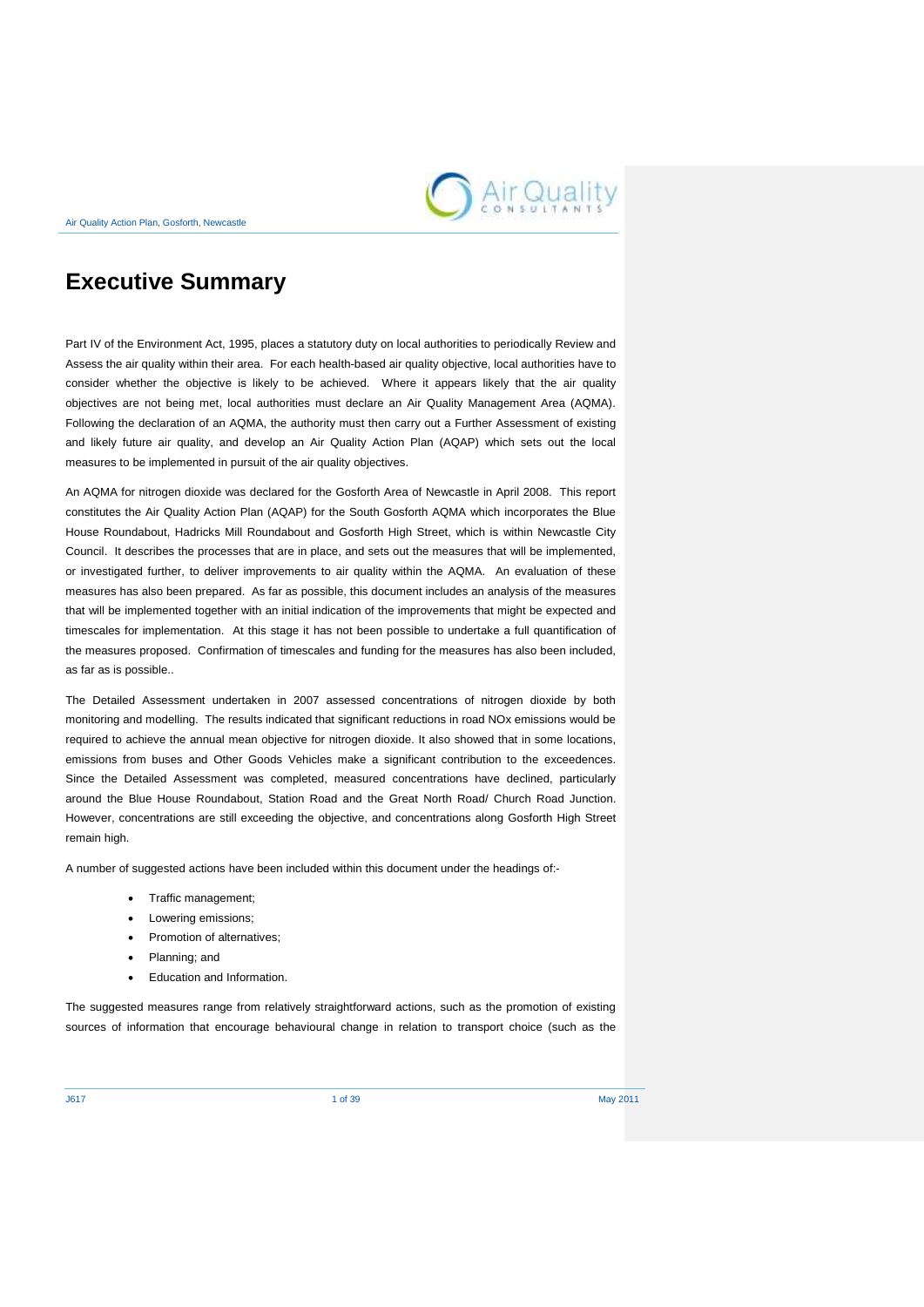

BeAirAware campaign and branding etc), to major strategic options (such as changes to traffic management within the triangular AQMA, and implementation of UTMC across Tyne and Wear); many of these measures have been under discussion within other arenas. Once the Action Plan is implemented, progress will be determined through the ongoing monitoring strategy already in place, and reported through Review and Assessment Annual Progress Reports.

J617 2 of 39 May 2011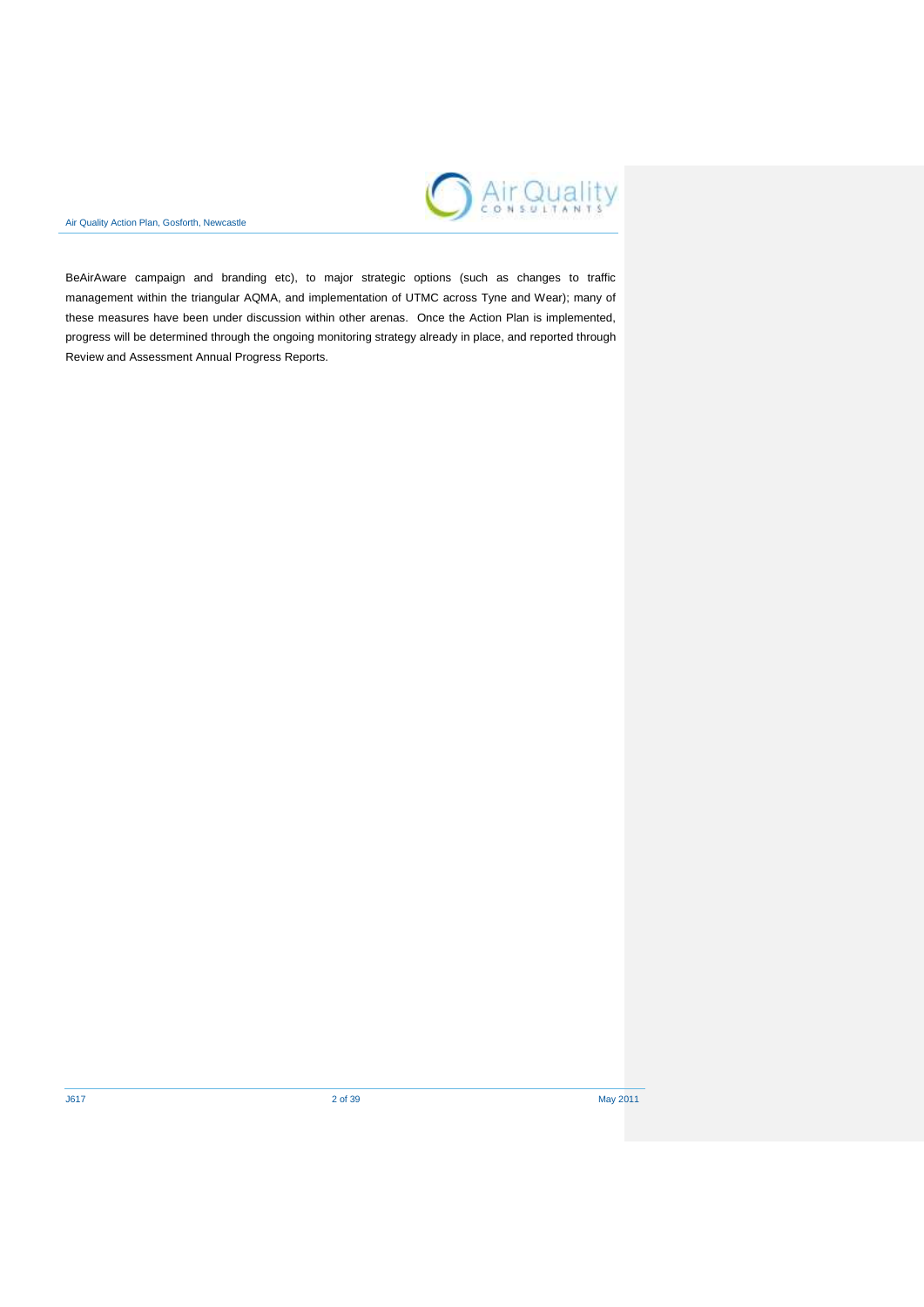

## **Contents**

| $\mathbf{1}$   |  |
|----------------|--|
| 2              |  |
| 3              |  |
| $\overline{4}$ |  |
| $5^{\circ}$    |  |
| 6              |  |
| $\mathbf{7}$   |  |
| 8              |  |
| 9              |  |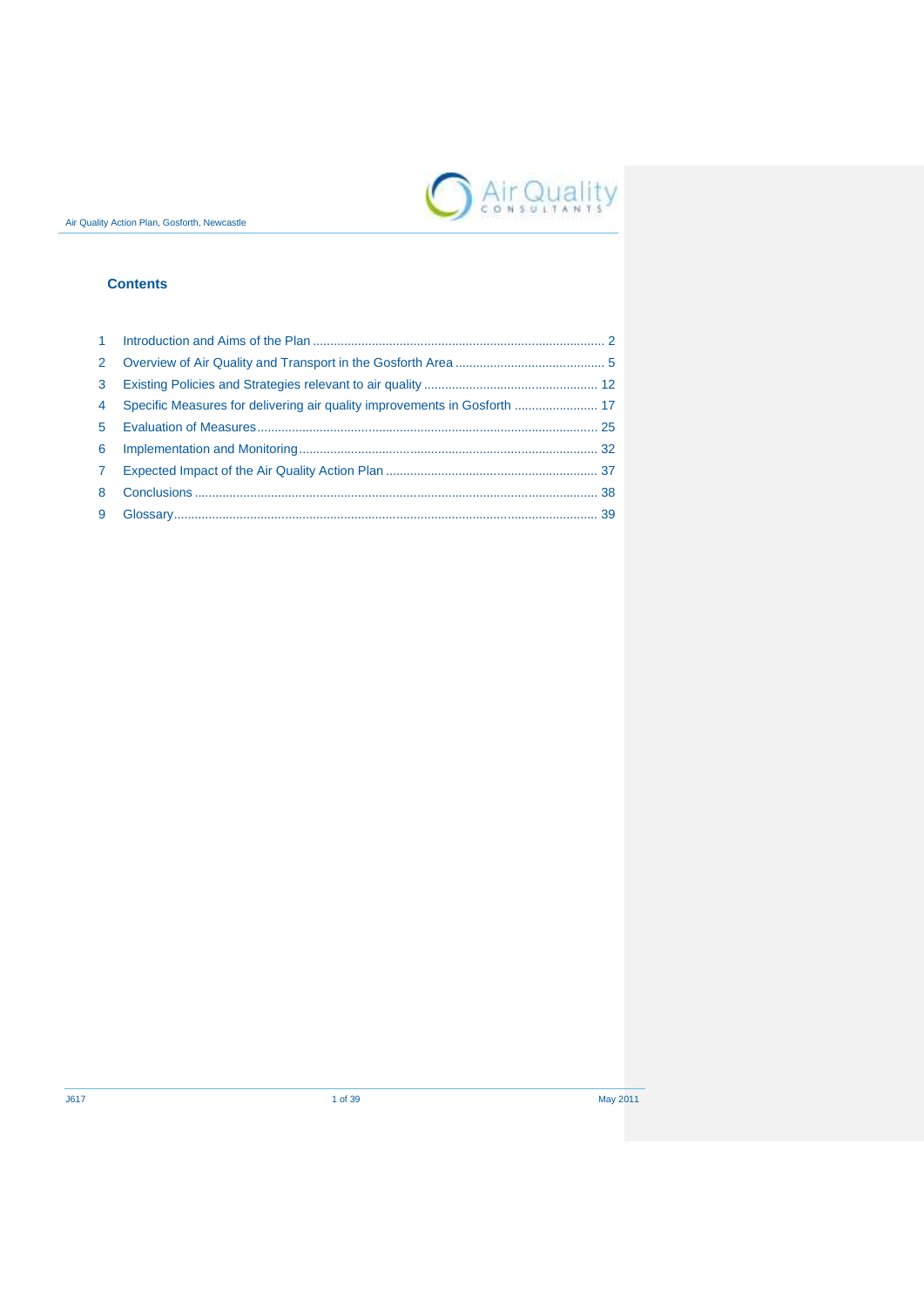

## <span id="page-5-0"></span>**1 Introduction and Aims of the Plan**

## **Introduction**

- 1.1 Part IV of the Environment Act, 1995, places a statutory duty on local authorities to periodically Review and Assess air quality within their areas. The concept of Local Air Quality Management (LAQM) and the process of 'Review and Assessment' was established in the 1997 National Air Quality Strategy (NAQS)<sup>1</sup>. In 2000, the Government reviewed the NAQS and published the revised Air Quality Strategy for England, Scotland, Wales and Northern Ireland<sup>2</sup> (AQS). This established a revised framework for air quality objectives for seven pollutants, which were subsequently prescribed into legislation via the Air Quality Regulations 2000<sup>3</sup>. These were subsequently amended in 2002<sup>4</sup>. Since then, the UK Air Quality Strategy has been further reviewed<sup>5</sup>, but the objectives relevant for LAQM remain unchanged.
- 1.2 For each pollutant, local authorities have to consider whether the objective is likely to be achieved. Where it appears likely that an air quality objective is not being met, local authorities must declare an Air Quality Management Area (AQMA). Following the declaration of an AQMA, the authority must then carry out a Further Assessment of existing and likely future air quality and develop an Air Quality Action Plan (AQAP) that sets out the local measures to be implemented in pursuit of the air quality objectives.
- 1.3 Policy Guidance LAQM.PG(09)<sup>6</sup>, provides guidance on the development of Action Plans. Action Planning is viewed as the most important and significant aspect of the LAQM process, playing a key role in helping the UK Government deliver the air quality objectives and the EU limit values. The AQAP is expected to include the following:
	- quantification of the source contributions to the predicted exceedences of the objectives, to allow the Action Plan measures to be effectively targeted;
	- evidence that all available options have been considered taking into account cost-effectiveness and feasibility;
	- how the local authority will use its powers and also work in conjunction with other organisations in pursuit of the air quality objectives;

 <sup>1</sup> DoE (1997) The United Kingdom Nation Air Quality Strategy The Stationery Office

<sup>2</sup> DETR (2000) The Air Quality Strategy for England, Scotland, Wales and Northern Ireland – Working together for Clean Air, The Stationery Office

<sup>3</sup> DETR (2000) The Air Quality Regulations 2000, The Stationery Office

<sup>4</sup>Defra (2002) The Air Quality Strategy for England, Scotland, Wales and Northern Ireland: Addendum, The Stationery **Office** 

<sup>5</sup>Defra (2007) Air Quality Strategy for England, Scotland, Wales and Northern Ireland. (Cmd paper No 7169). <http://www.defra.gov.uk/environment/airquality/strategy/index.htm>

<sup>6</sup>Defra (2009) Policy Guidance LAQM.PG(09)[. http://www.defra.gov.uk/environment/airquality/local/guidance/pdf/laqm](http://www.defra.gov.uk/environment/airquality/local/guidance/pdf/laqm-policy-guidance-part4.pdf)[policy-guidance-part4.pdf](http://www.defra.gov.uk/environment/airquality/local/guidance/pdf/laqm-policy-guidance-part4.pdf)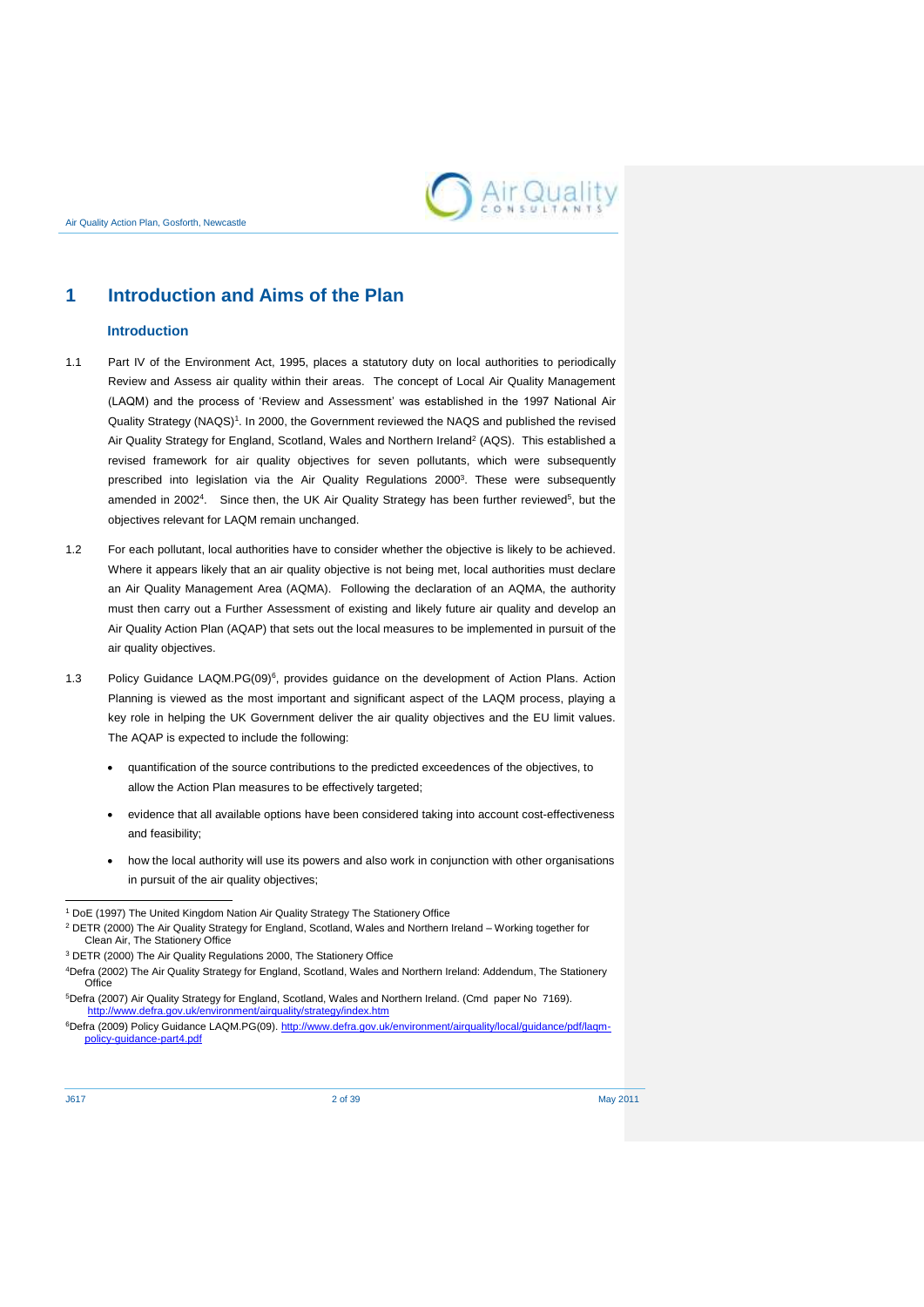

- clear timescales over which the local authority and other organisations and agencies propose to implement measures within the Action Plan;
- quantification of the expected impacts of the proposed measures and, where appropriate, an indication as to whether the measures will be sufficient to meet the air quality objectives; and
- how the local authority intends to monitor and evaluate the effectiveness of the Action Plan.
- 1.4 The Policy Guidance makes clear that, 'the legal imperative to protect air quality should not be displaced with political imperatives if this means the local authority is not working towards compliance with the Air Quality Regulations (England) 2000, as amended'.
- 1.5 In December 2001, the Office of the Deputy Prime Minister (ODPM) set out proposals to reform council services, with the intent to give more freedom and flexibilities to local authorities, and to reduce the burden to produce and submit plans. One outcome is that local authorities are no longer required to produce a separate AQAP where the problem is predominantly related to road transport. In such cases, local authorities are advised to incorporate the AQAP into their Local Transport Plan (LTP). Department for Transport (DfT) Guidance on LTP's<sup>7</sup> notes that the LTP could examine and report on options for addressing air quality problems and any risks that policies might have for achieving targets and meeting the EU limit value deadline for concentrations of nitrogen dioxide. Newcastle City Council (NCC) is responsible for the production of the AQAP. However, the air quality issues are predominantly traffic related, so measures within the Action Plan will need to be incorporated into the LTP, which is undertaken at a Tyne and Wear level. The next LTP (LTP3) will be in two Parts, with a Strategic Plan running from 2011 covering 2021 and an Implementation Plan which will follow every 3 years. There will be more flexibility in terms of timescales of future LTPs following the implementation of the Local Transport Act 2008.
- 1.6 Environmental Protection UK (EPUK, formerly NSCA) has also published two guidance documents entitled 'Air Quality Action Plans (2000)<sup>8</sup>and 'Air Quality: Planning for Action (2001)<sup>9</sup>. These guidance documents have also been taken into account in the development of this draft Action Plan.

### **Status of this Report**

1.7 This report constitutes the Air Quality Action Plan (AQAP) for The South Gosforth AQMA which incorporates the Blue House Roundabout, Hadricks Mill Roundabout and Gosforth High Street, which is within Newcastle City Council. It describes the processes that are in place, and sets out the measures that will be implemented, or investigated further, to deliver improvements to air quality within the area. An evaluation of these measures has also been prepared. As far as

8<http://www.environmental-protection.org.uk/assets/library/documents/AQActionPlansInterim.pdf> 9<http://www.environmental-protection.org.uk/assets/library/documents/AQActionPlansLAGuide.pdf>

1

<sup>7</sup>DfT Guidance on Local Transport Plans (July 2009)

<http://www.dft.gov.uk/pgr/regional/ltp/guidance/localtransportsplans/>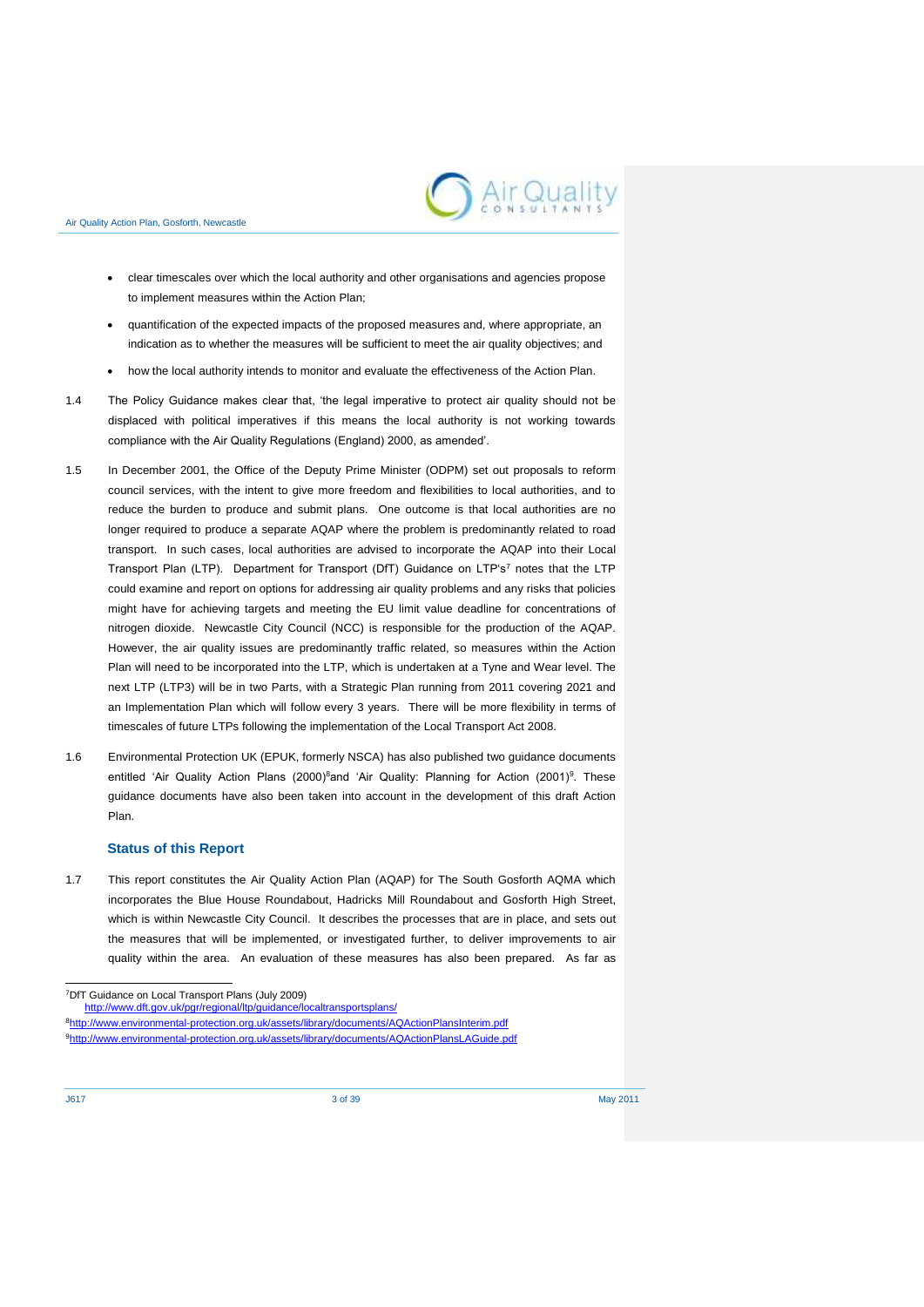

possible, this document includes an analysis of the measures that will be implemented together with an initial indication of the improvements that might be expected and timescales for implementation. At this stage it has not been possible to undertake a full quantification of the measures proposed.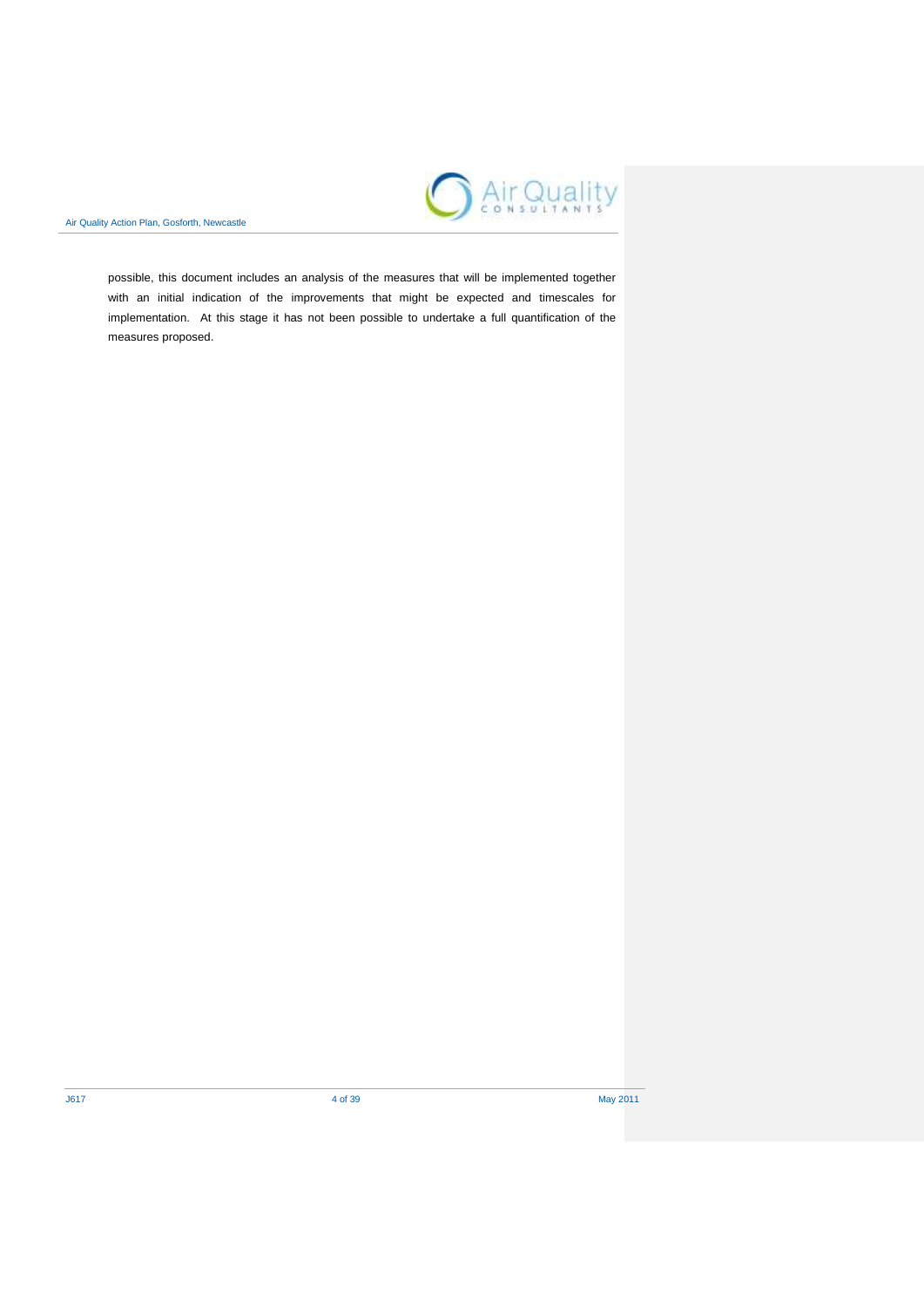

## <span id="page-8-0"></span>**2 Overview of Air Quality and Transport in the Gosforth Area**

#### **2.1 Air Quality**

- 2.1 Newcastle City Council completed an Updating and Screening Assessment in 2003, following which an AQMA was declared, based on measured exceedences of the annual mean nitrogen dioxide objective in the city centre.
- 2.2 Subsequently, a Detailed Assessment was completed in 2005 which concluded that AQMAs were also required in respect of the annual mean objective for nitrogen dioxide at the Quayside, A1058 Jesmond Road and the Blue House Roundabout/Great North Road junction. These additional AQMAs were declared in 2005.
- 2.3 A Detailed Assessment of air quality in the South Gosforth area of Newcastle was undertaken in 2007. It covered the Haddricks Mill Roundabout, including the junction of the Great North Road (B1318) and the A189, and Gosforth High Street, all of which had been identified as having measured exceedences of the nitrogen dioxide annual mean objective in 2006. Monitoring and modelling showed exceedences along Station Road (the 'canyon' like stretch to the west of the Haddricks Mill Roundabout), at the junction of Church Road and Great North Road, and marginal exceedences along Gosforth High Street, particularly at junctions, for example with Elmfield Road. In addition, the modelling (and monitoring) has confirmed exceedences at the Blue House Roundabout which has previously been declared an AQMA. An AQMA was subsequently declared in April 2008, joining up all of these areas of exceedence with the Blue House Roundabout AQMA (see Figure 1).
- 2.4 At the same time, the city centre AQMAs were amalgamated into one AQMA covering the City Centre, Quayside and Jesmond Road.
- 2.5 Source apportionment of the local road traffic emissions was undertaken within the Detailed Assessment in order to inform this Action Plan. This assessment was undertaken at six locations which were shown to be exceeding the annual mean objective (see Figures 2 and 3). This assessment identified a significant and disproportionate contribution to NOx emissions from HDVs, and in particular buses. The contribution of bus emissions is particularly high along Gosforth High Street. This highlights the importance of keeping all sources under consideration when contemplating measures to include within the Action Plan.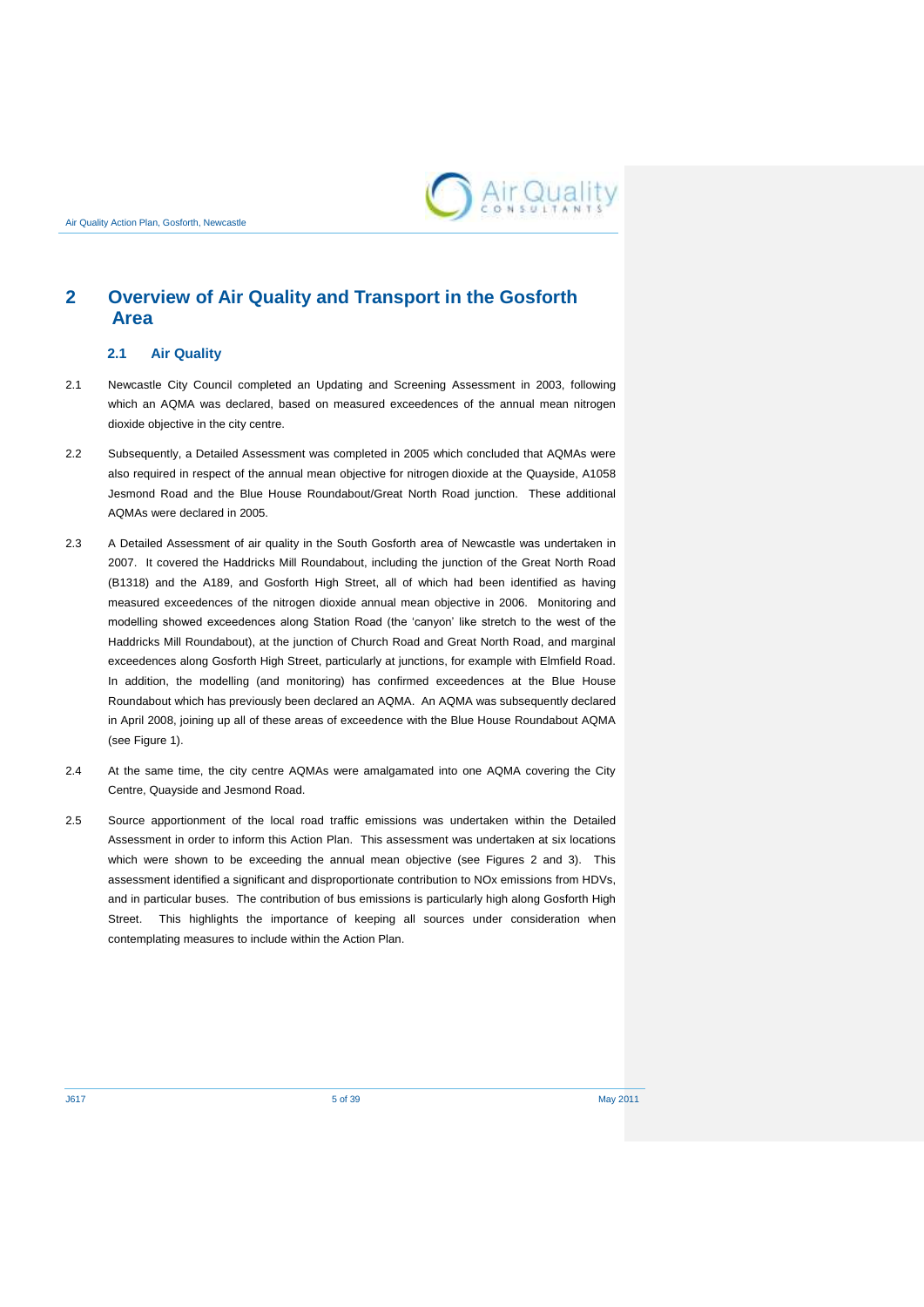



**Figure 1: Gosforth AQMA**

J617 6 of 39 May 2011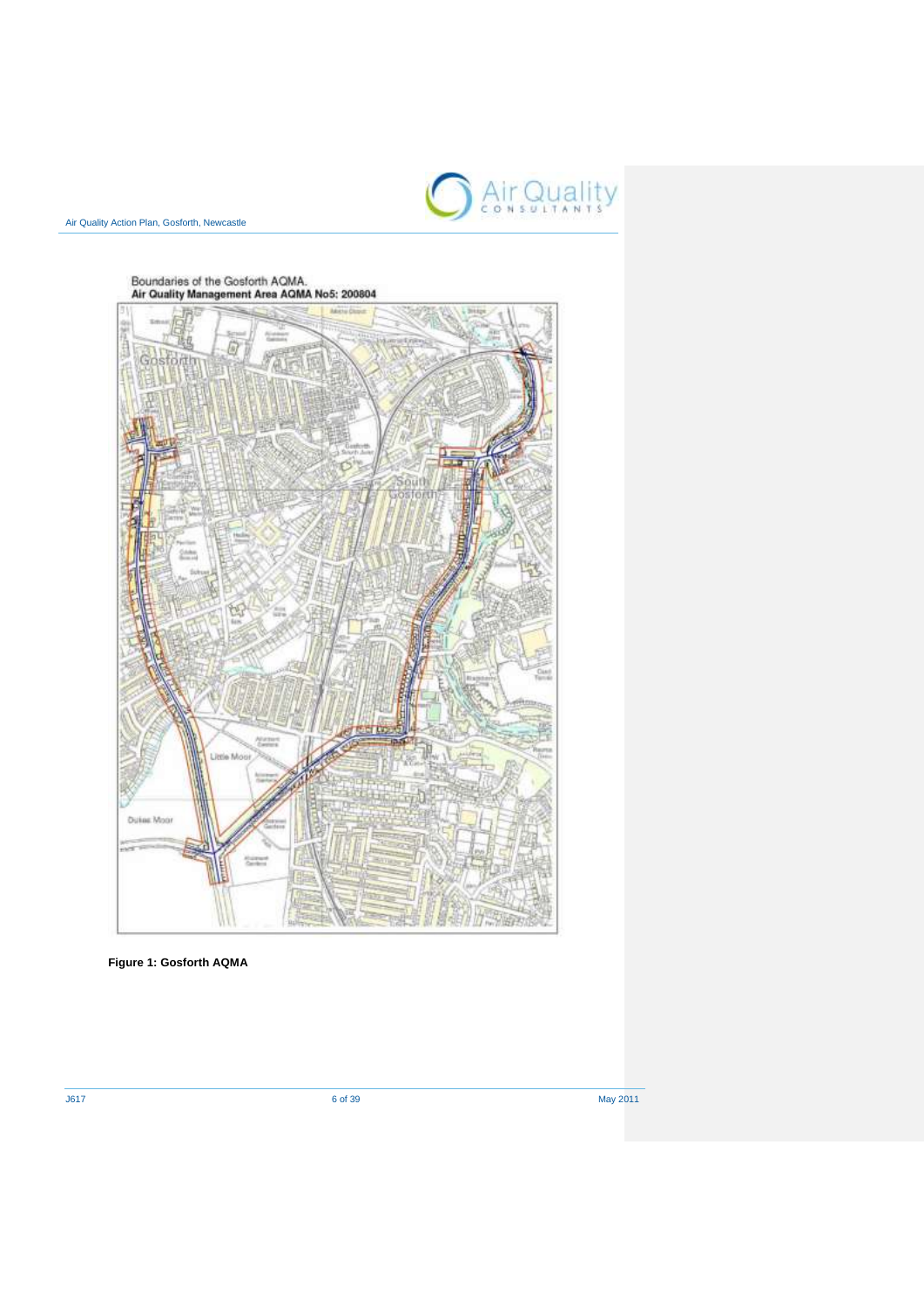



**Figure 2:Source Apportionment at 6 Locations in the Study Area (2006)**



**Figure 3: Source Apportionment Locations. © Crown Copyright. All rights reserved. Newcastle City Council, 1000195969, 2006**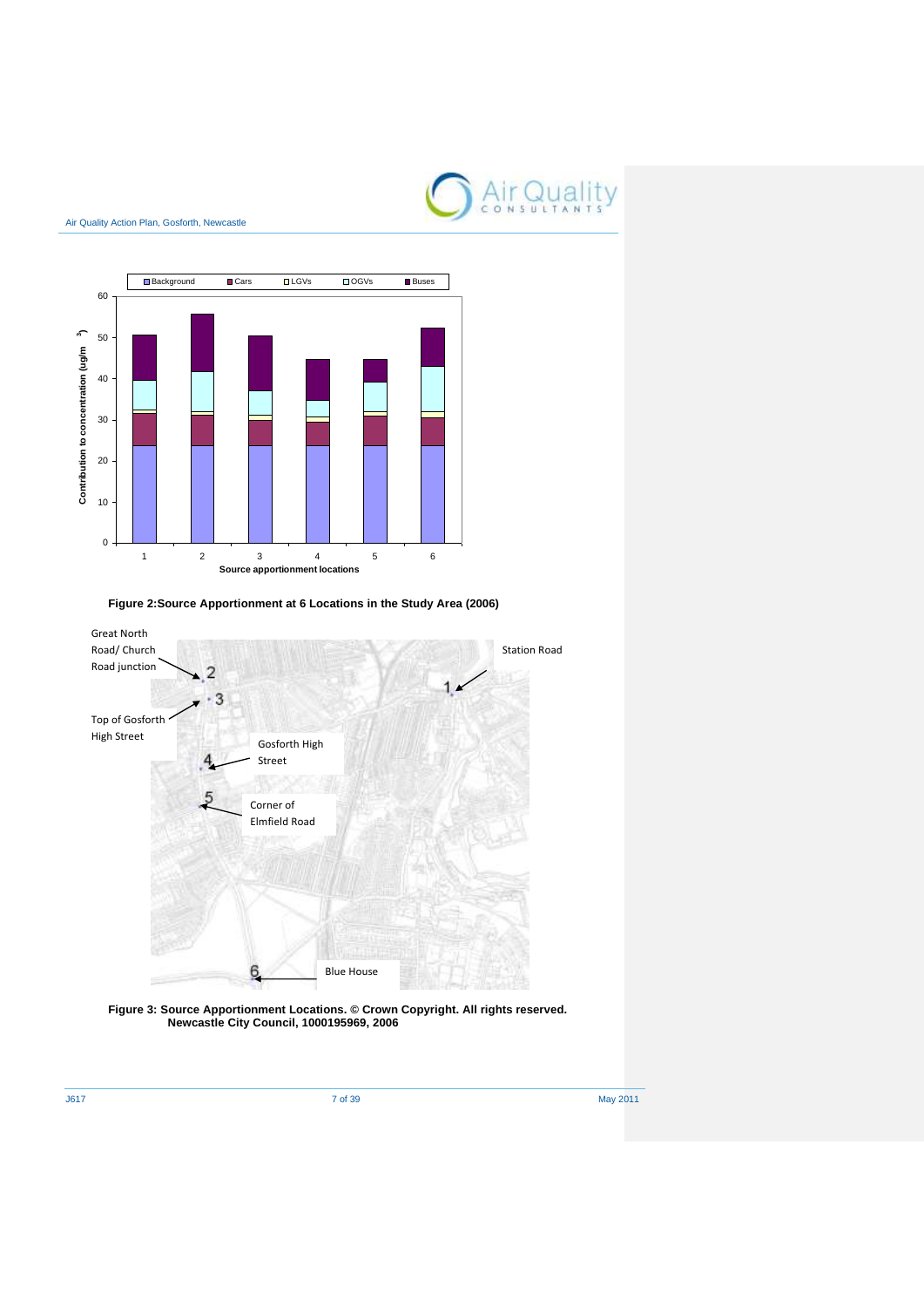

2.6 Improvements in road traffic emissions required to achieve the objectives have also been calculated at four worse-case locations (see Table 1). At the receptor with the greatest predicted nitrogen dioxide concentration (junction of Church Road and Great North Road), an improvement of 52.4% of road related emissions would be required to achieve the objective.

### **Table 1: Reductions in Emissions Required to Achieve the Objectives**

|                                                 | Highest NO <sub>2</sub><br>concentration<br>at relevant<br>receptor<br>(2006) | Improvement<br>in $NO2$<br>required to<br>achieve the<br>objective | Estimated<br>background<br>(from netcen<br>maps) | Road<br>contribution<br>to $NO2$ | Equivalent<br>NO <sub>x</sub><br>contribution<br>from roads | <b>NO<sub>x</sub></b><br>contribution<br>from roads<br>to achieve<br>the $NO2$<br>objective | $\%$<br>reduction<br>of road<br><b>NO<sub>x</sub></b><br>required<br>to achieve<br>the<br>objective |
|-------------------------------------------------|-------------------------------------------------------------------------------|--------------------------------------------------------------------|--------------------------------------------------|----------------------------------|-------------------------------------------------------------|---------------------------------------------------------------------------------------------|-----------------------------------------------------------------------------------------------------|
| <b>Blue House</b><br>Roundabout                 | 50.1 $\mu q/m^3$                                                              | 10.1 $\mu q/m^3$                                                   | 23.8 $\mu q/m^3$                                 | $26.3 \mu q/m^3$                 | 96.1 $\mu q/m^3$                                            | 53.7 $\mu$ g/m <sup>3</sup>                                                                 | 44.1%                                                                                               |
| <b>Station Road</b>                             | 49.4 $\mu$ g/m <sup>3</sup>                                                   | 9.4 $\mu$ g/m <sup>3</sup>                                         | 23.8 $\mu$ g/m <sup>3</sup>                      | $25.6 \,\mu g/m^3$               | 93 $\mu$ g/m <sup>3</sup>                                   | 53.7 $\mu$ g/m <sup>3</sup>                                                                 | 42.3%                                                                                               |
| <b>Great North</b><br>Rd/ Church<br>Rd junction | 53.7 $\mu q/m^3$                                                              | 13.7 $\mu q/m^3$                                                   | 23.8 $\mu q/m^3$                                 | $29.9 \mu q/m^3$                 | 112.8<br>$\mu$ g/m <sup>3</sup>                             | 53.7 $\mu$ g/m <sup>3</sup>                                                                 | 52.4%                                                                                               |
| Gosforth<br><b>High Street</b>                  | 51.8 $\mu$ g/m <sup>3</sup>                                                   | 11.8 $\mu q/m^3$                                                   | 23.8 $\mu q/m^3$                                 | $28 \mu g/m^3$                   | 103.9<br>$\mu$ g/m <sup>3</sup>                             | 53.7 $\mu$ g/m <sup>3</sup>                                                                 | 48.3%                                                                                               |

2.7 Since the Detailed Assessment was completed, monitoring has shown that levels have reduced significantly at all locations (see Table 2).

#### **Table 2: Monitoring data since Detailed Assessment was undertaken**

|                                    | 2006                        | 2007 | 2008 | 2009                        | 2010<br><b>Commented [CB1]:</b> Ed-should we also include 2007 and<br>2008? |
|------------------------------------|-----------------------------|------|------|-----------------------------|-----------------------------------------------------------------------------|
| <b>Blue House Roundabout</b>       | 50.1 $\mu$ g/m <sup>3</sup> |      |      | 41.5 $\mu$ g/m <sup>3</sup> | 41 $\mu$ g/m <sup>3</sup>                                                   |
| <b>Station Road</b>                | 49.4 $\mu$ g/m <sup>3</sup> |      |      | 43.3 $\mu q/m^3$            | 41.2 $\mu q/m^3$                                                            |
| Great North Rd/ Church Rd junction | 53.7 $\mu$ g/m <sup>3</sup> |      |      | $40 \mu q/m3$               | 38.6 $\mu$ g/m <sup>3</sup>                                                 |
| <b>Gosforth High Street</b>        | 51.8 $\mu$ g/m <sup>3</sup> |      |      | 47.7 $\mu$ g/m <sup>3</sup> | $45 \mu q/m^3$                                                              |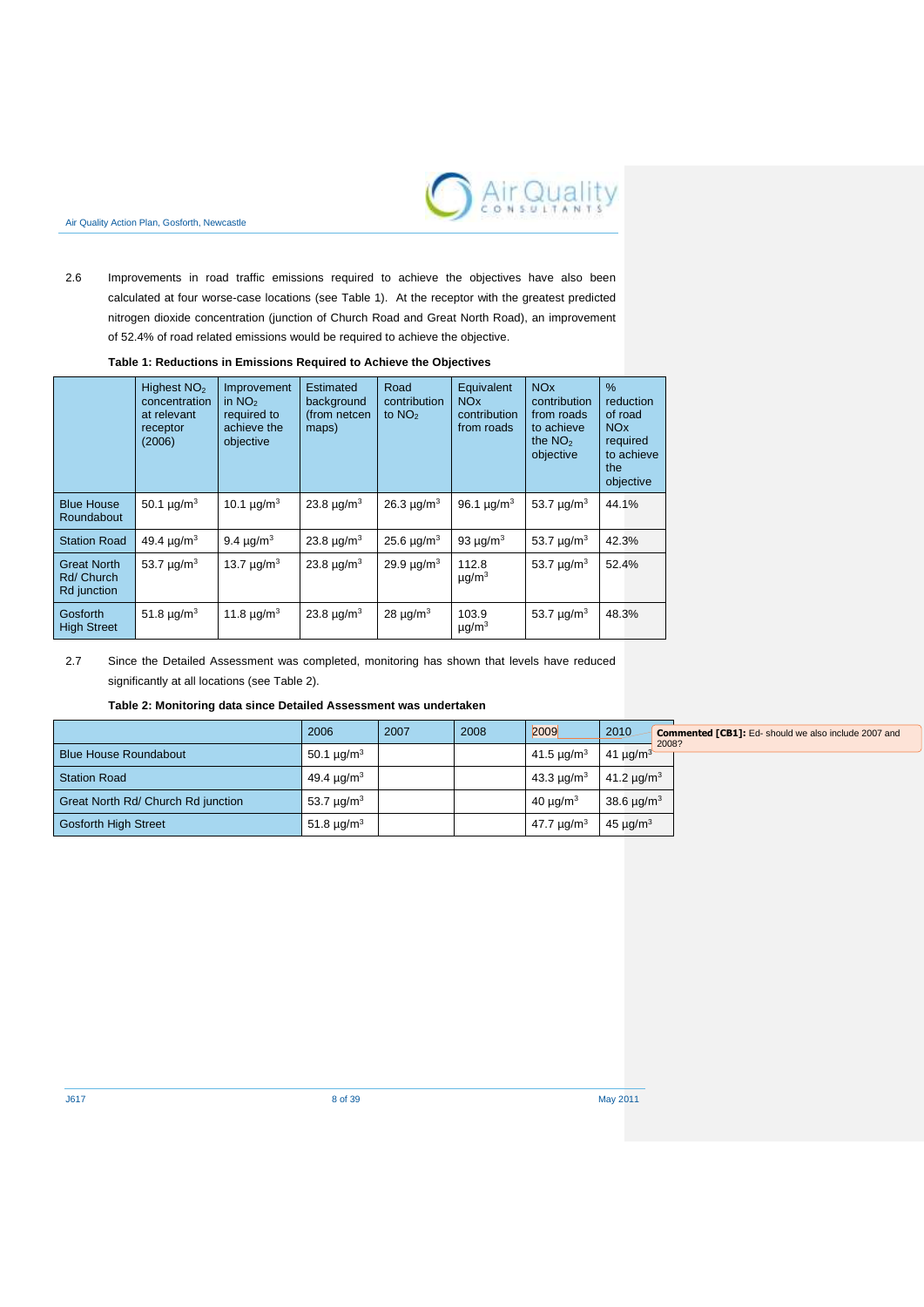

### **2.2 Transport**

- 2.8 The Gosforth area has been the subject of a number of transport strategy documents. The central Gosforth Transport Strategy Summary Report (January 2007)<sup>10</sup> provides a summary of a number of technical reports in order to identify improvements required in the central Gosforth area to reduce the impact of through and development-generated traffic, and to improve accessibility for all modes of travel. A widespread consultation exercise was undertaken in November 2005, with a second consultation being undertaken in September 2006, to report back the initial findings of the study and capture the publics' views of the best way forward. The results of this second stage consultation showed that the need to investigate ways to reduce traffic levels across Gosforth as a whole ranked as the most important issue to the public. Various other local issues were also highlighted by residents.
- 2.9 It was proposed that the next stage of the study should investigate a revised area-wide parking strategy for Gosforth to include resident parking, commuter parking and maximising the use of existing off street parking. This was to tie in with an area-wide review of residential parking across the city. The report concluded that central Gosforth should be treated as a priority, due to the development pressures in the area.
- 2.10 The study also identified the importance of Gosforth as a local employment centre. There were also a significant number of comments relating to the need for improved public transport in the area. It was proposed that the next stage of the study should consider an integrated transport strategy for the area, focussing on public transport accessibility for the existing and proposed major developments.
- 2.11 The Gosforth High Street & Haddricks Mill Environmental, Transit and Road Safety Enhancement Scheme (Baseline Report) was published in October 2009<sup>11</sup>. This identified some key barriers to the safe and efficient movement of buses, pedestrians and cyclists in and around the Gosforth area. It highlighted that congestion around the Gosforth network is significantly worse at the junctions that connect the three key routes. These are to be reviewed as part of the options report. In addition, a number of other junctions are highlighted as being congested which impacts the overall network performance by creating bottlenecks along the corridors. It is concluded that the Gosforth network requires consideration at a strategic level and the operation of the traffic signals should be assisted by a central control system which would provide the necessary network management tools.

1

<sup>10</sup>WSP (January 2007) Central Gosforth Transport Study Summary Report.

<sup>11</sup>WSP (October 2009) Gosforth High Street &Haddricks Mill Environmental, Transit and Road Safety Enhancement Scheme, Baseline report. DRAFT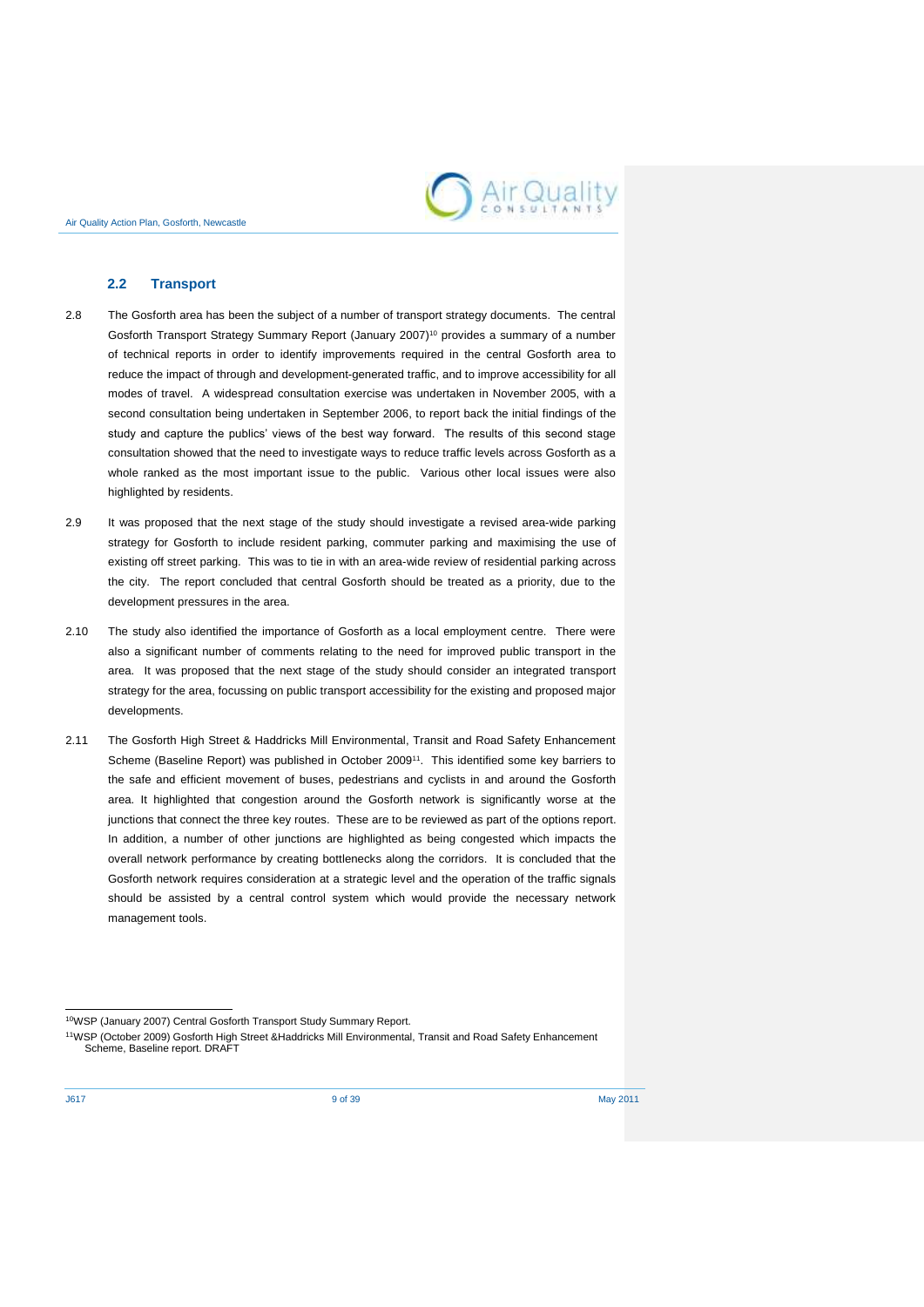

- 2.12 The Options Development<sup>12</sup> report sets out a short-list of options, which were then assessed by integration into the Paramics micro-simulation model. It is concluded that the operation of the traffic signals within the Gosforth network would be greatly assisted by a central control system which would provide the necessary network management mechanisms (eg UTMC). Junction designs were modelled and this highlighted the benefits that traffic control systems such as MOVA would bring to particular junctions. Costs of implementation were also included in the report.
- 2.13 Based on this work, a major scheme funding bid was drawn up in 2009 specifically related to "Bus Corridor improvements within Tyne and Wear". The funding bid focused on an area of Gosforth that sees a large proportion of traffic moving through it daily. The issues are with the Blue House roundabout, Haddricks Mill roundabouts and the Church Road/Salters Road junction with Gosforth High Street. The number of private vehicles using these junctions and connecting roads continues to rise, which is impacting negatively on journey times and delays.
- 2.14 The following measures have been proposed at each junction:
- 2.15 **Blue House roundabout:** slightly change the alignment of the road on three approaches and add traffic signals at the junction. This will allow for priorities to be shared according to demand at particular times. It will also allow better control of the traffic flow to surrounding roads and make road safety improvements for all users including drivers, pedestrians and cyclists.
- 2.16 **Haddricks Mill roundabouts:** change to the alignment of the road that will affect the eastern side (Benton Park Road and Killingworth Road approach) more than the western side. Given the proximity to houses and shops (Station Road and Haddricks Mill Road approach) there are limits to the changes that can be made at the western end. By moving the eastern of the two roundabouts, enlarging it and adding traffic signals to the approaches, more traffic will be able to move around it at any time. By adding traffic signals to the western approach it can be ensured that access to the roundabout is shared according to demand, rather than as it currently acts.
- 2.17 **Church Road – Salters Road junction with the High Street:** the junction would be simplified making it a more traditional crossroads. This would allow a full set of traffic lights to be eliminated so traffic can move through this junction at a more consistent and reliable rate. Pedestrian access will also be significantly improved by this change.
- 2.18 **Gosforth High Street.** Along the High Street the intention is to make the road more smooth running, as well as improve conditions for pedestrians and cyclists. The road will be reconfigured from the existing one or two lanes in each direction, to a consistent one lane of traffic in each direction. In the central focal area of the High Street outside Trinity Church and the shopping centre, the road will be narrowed to allow for easier pedestrian crossing. At both ends of this focal point, loading bays and short term parking bays will be created on street. Bus and cycle lanes with

 <sup>12</sup>WSP (October 2009) Gosforth High Street and Haddricks Mill Environmental, Transit and Road Safety Enhancement Scheme.Options Development Report.DRAFT.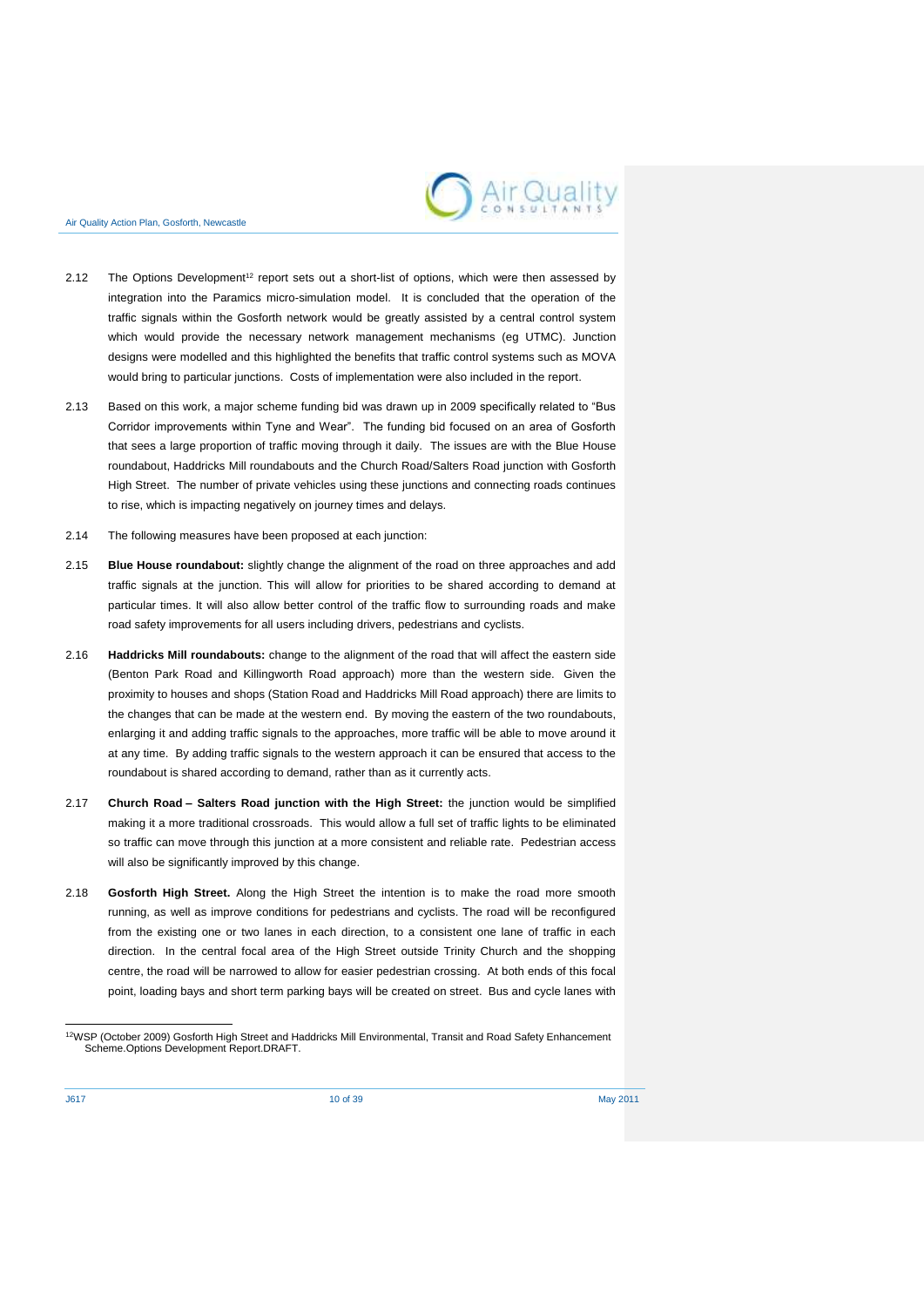

bus priority at traffic lights will be put in place in the run up to these one lane areas. This will connect the current bus lanes north of the High Street with the bus lanes to the south, further improving public transport reliability and speed.

## **2.3 New developments**

- 2.19 **Newcastle Great Park** is located three miles North West of Newcastle City Centre, close to the A1 road. It is a major development with land allocated for a Business Park, Housing, Town Centre, school, nursery, community facilities, open space and play areas. The scheme is being delivered by the Great Park Consortium, which includes the house builders Persimmon Homes, Taylor Wimpey and Charles Church. Parts of the development have also been built by Barratt. The early phases of the housing development, known as Melbury and Warkworth Woods are almost complete. These properties are on the East side of the A1. The largest phase of the housing development is being built on the West side of the A1 road, along with the town centre. Around 2500 homes are proposed. There is potential for this series of developments to add extra traffic on the road network in Gosforth.
- 2.20 There is also a plan to build 330 executive style houses on the **White House Farm site**, West Allotment within North Tyneside Council. The site will directly connect with the A189 which feeds onto the A188 –Killingworth Road. The development brief for the site indicates that the site should not be considered as a traditional housing development and that there will be greater level of car ownership and use.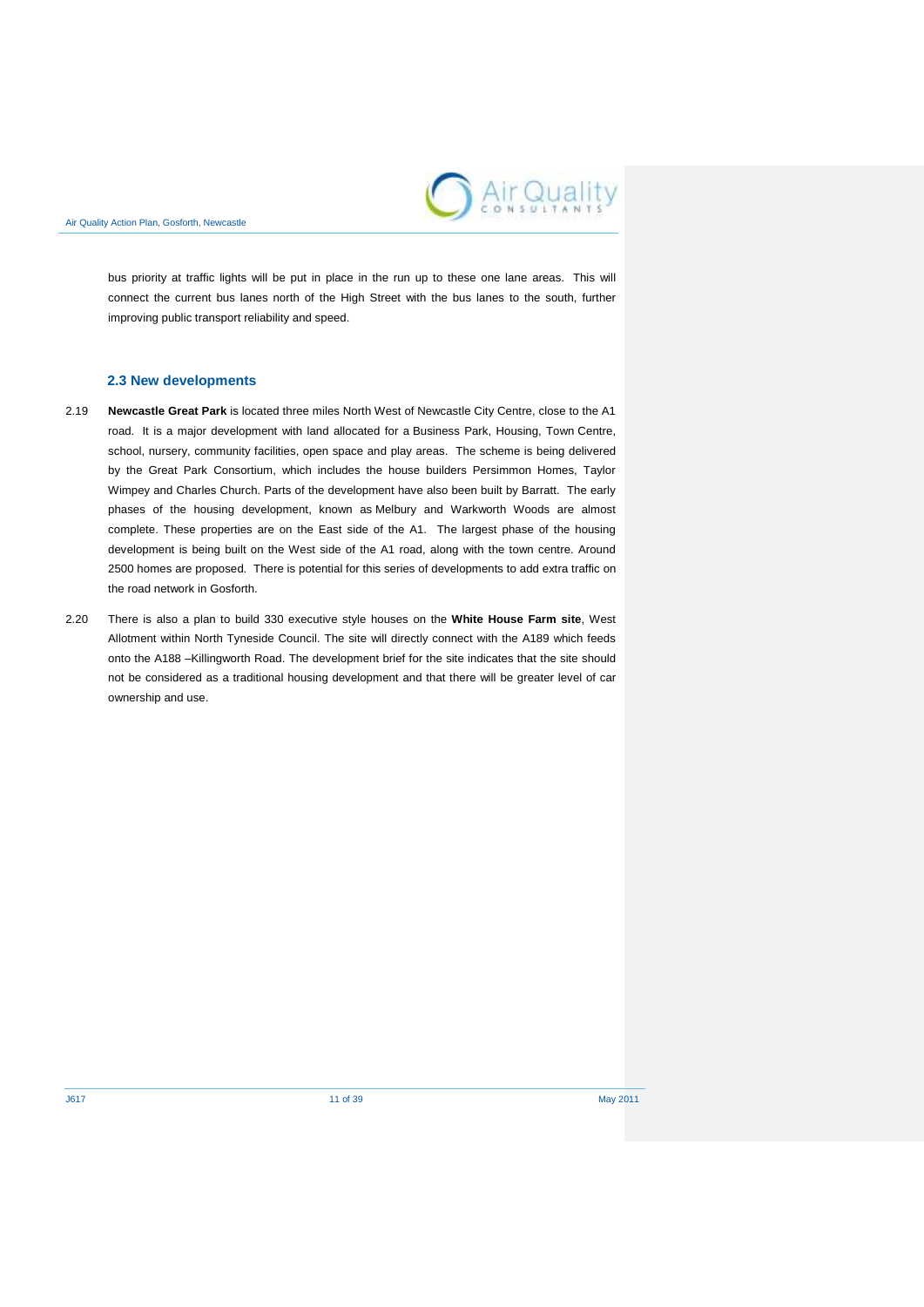

## <span id="page-15-0"></span>**3 Existing Policies and Strategies relevant to air quality**

## **3.1 Local Transport Plan**

3.1 The next LTP (LTP3) will be in two Parts, with a Strategic Plan running from 2011 to 2021 and an Implementation Plan which will follow every 3 years. The Strategic document sets out the vision for Tyne and Wear as follows:

*"Tyne and Wear will have a fully integrated and sustainable transport network, allowing everyone the opportunity to achieve their full potential and have a high quality of life. Our strategic networks will support the efficient movement of people and goods within and beyond Tyne and Wear, and a*  comprehensive network of pedestrian, cycle and passenger transport links will ensure that *everyone has access to employment, training, community services and facilities".*

- 3.2 The strategy has been focused on ways to address challenges within the following three key areas:
	- Supporting economic development and regeneration
	- Addressing climate change
	- Supporting safe and sustainable communities
- 3.3 Recognising the importance of climate change objectives and the fact that, at least in the shortterm, there will be considerably less funding available than in recent years, a strategic framework based on three broad intervention types has been adopted, beginning with the lowest-cost measures that make the least impact on the environment;
	- Managing demand;
	- Managing and further integrating existing networks; and
	- Targeting new investment at top priority challenges.
- 3.4 The Local Transport Plan provides the main source of investment for maintenance and improvements to Newcastle's transport networks. The three-year programme in the draft implementation plan outlines the main areas for investment. At the time of writing the draft LTP3, the outcome of the Comprehensive Spending Review was not known. Consequently, a range of funding scenarios was proposed based around 25% and 50% reductions from the indicative allocations.
- 3.5 Projects within each sub-theme are to be determined at the start of each year, based around a range of considerations and thorough consultation, including
	- Value for money
	- Members priorities

J617 12 of 39 May 2011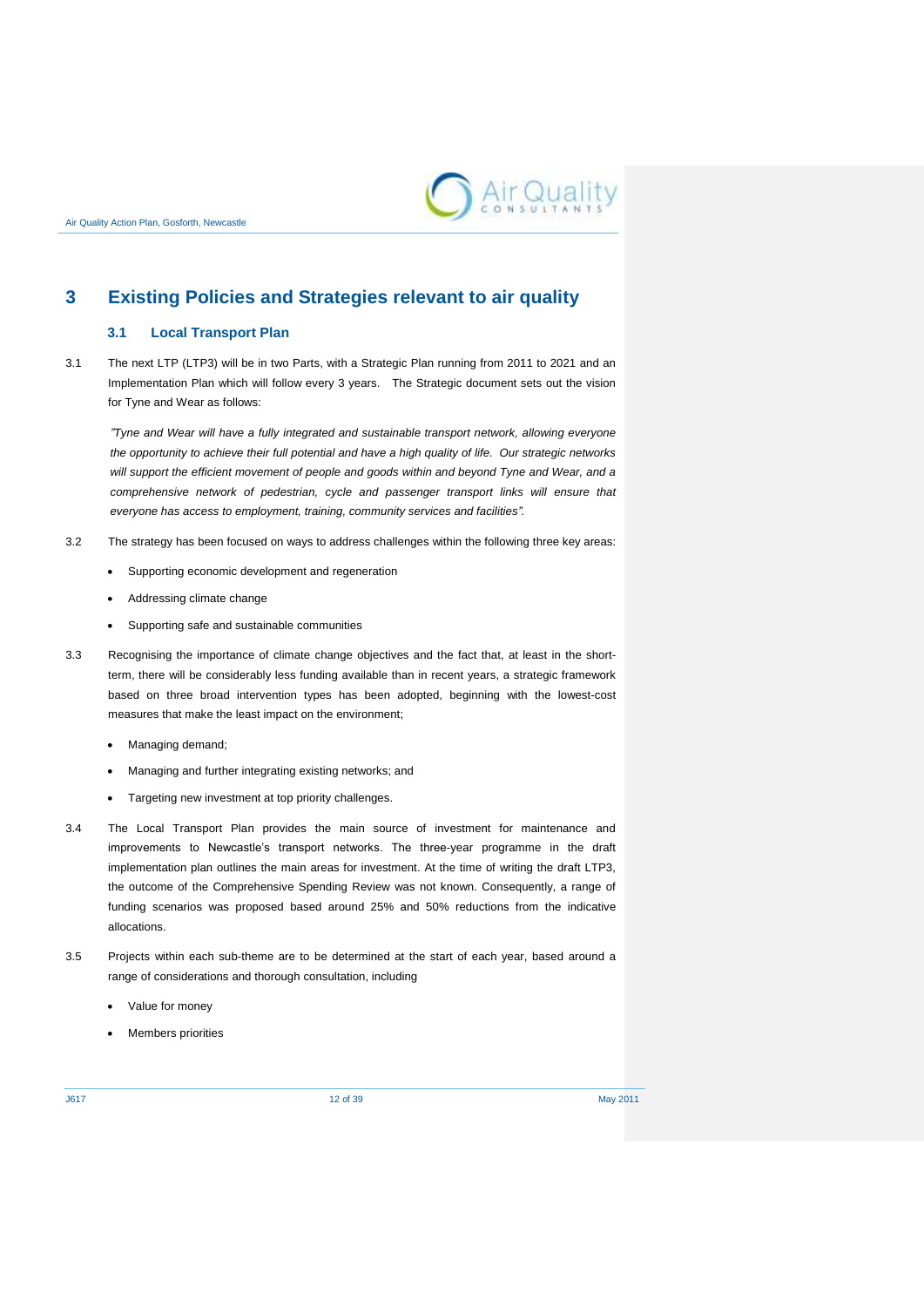

- Resident engagement and ward charters
- Sustainable Communities Strategy
- Network Management Plan and Highway Asset Maintenance Plan
- 3.6 Larger transport capital schemes are funded through separate funding streams from the LTP programme. Major schemes with which Newcastle City Council is involved, includes the Gosforth Transport corridor improvements.

### **3.2 Framework for Local Planning**

- 3.7 The Local Development Framework (LDF) is the way in which the City Council will present its proposals for the use and development of land and for changes to the transportation system. From 2011, Newcastle City Council will make planning decisions with reference to its LDF. This framework will replace the 1998 Unitary Development Plan (UDP), and provides the necessary land-use and transportation planning structure for the City's development up to 2030. For the first time, Newcastle upon Tyne and Gateshead will have a joint Core Strategy with Gateshead Council for planning and transportation issues.
- 3.8 The current UDP regime has no saved Pollution policies<sup>13</sup>. However, the draft Core Strategy has a policy on Transport and Accessibility (Policy 5) which is relevant to the aims of this action plan and includes commitments to:

*"Promote alternative travel choices to encourage a modal shift from sole occupancy car use to more sustainable alternatives. We will:*

- *Encourage development at easily accessible locations, giving priority to sustainable forms of transport;*
- *Improve pedestrian routes and the pedestrian environment;*
- *Develop a comprehensive cycle network;*
- *Improve public transport in areas where current provision is inadequate;*
- *Improve operational conditions for bus services;*
- *Investigate potential extensions to the Metro system;*
- *Manage car parking supply and pricing strategies; and*
- *Develop park and ride facilities".*
- 3.9 In addition, the document commits to "*require developers to*:

<sup>13</sup>[http://www.newcastle.gov.uk/wwwfileroot/regen/ldf/udp\\_pols\\_with\\_savings.pdf](http://www.newcastle.gov.uk/wwwfileroot/regen/ldf/udp_pols_with_savings.pdf)

1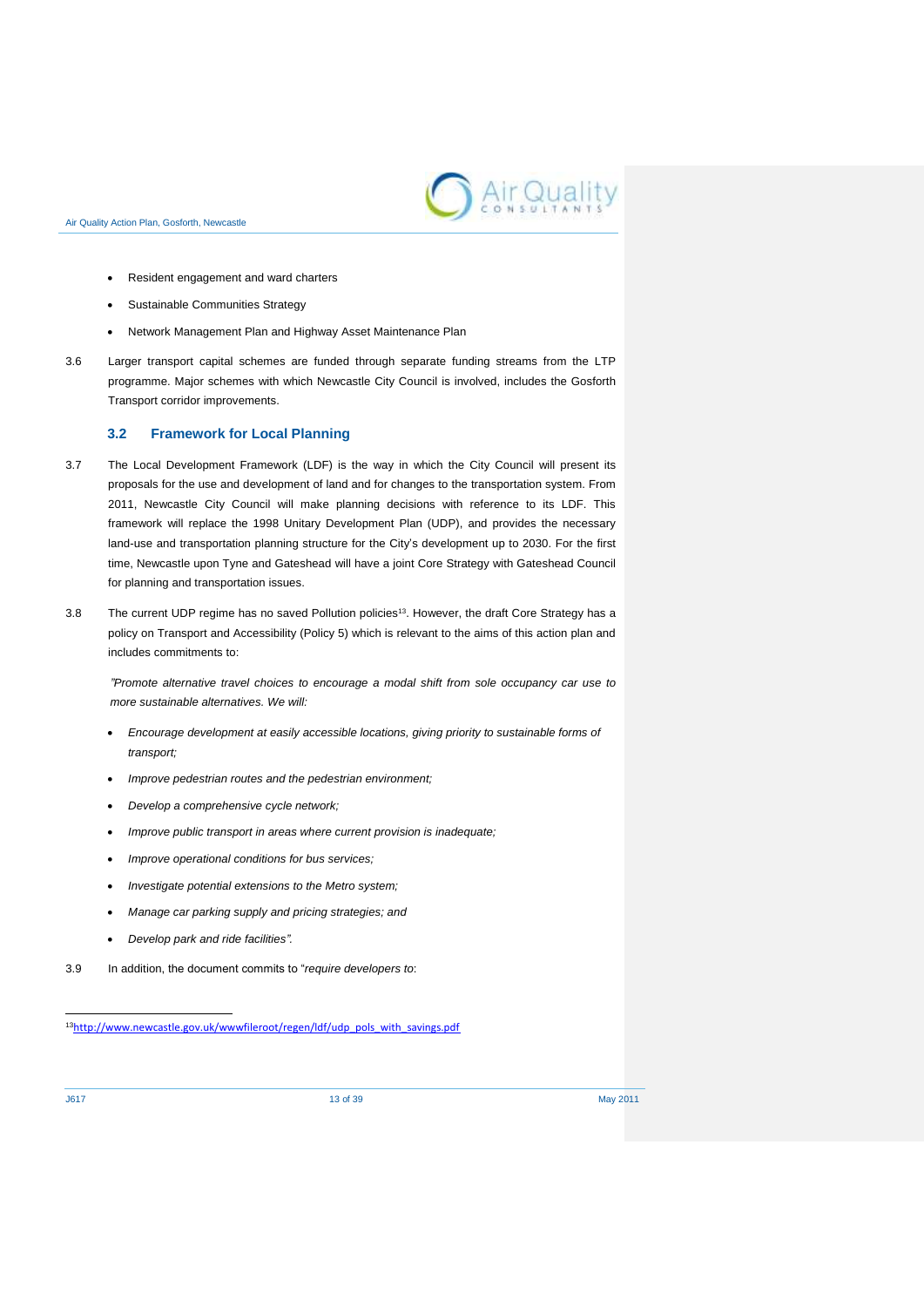

- *Manage car parking and implement robust and measurable travel plans to minimise car trips;*
- *Improve linkages and remove barriers to sustainable travel;*
- *Incorporate measures to improve air quality;*
- *Ensure any necessary contributions to sustainable transport measures are delivered as part of proposals; and*
- *Mitigate adverse impacts on the transport network, either directly or through a financial contribution where developments have been identified as impacting on the network".*
- 3.10 Consultation on this draft document was completed in March 2011.
- 3.11 Newcastle City Council adopted the Revised Master Plan and Supplementary Planning Document and the Sustainability Appraisal for Newcastle Great Park on the 18th May 2006. The Master Plan and SPD and provides guidance for the future development proposals for the area. In relation to pollution, it contains the following policies:

**NGP20 The developers shall undertake assessments of noise and pollution in accordance with UDP policies and submit these at planning application stage for that application site or relevant cell**.

**NGP21 The developers shall submit a strategy illustrating how construction shall be targeted at minimising pollution**. Full planning or reserved matter applications shall include an assessment of air or water borne pollution likely to be created during construction and after occupation, together with any consequent proposals for reduction in pollution levels, particularly as they affect residential properties, schools, sensitive wildlife habitats and watercourses.

### **3.3 Community Strategies**

- 3.12 Newcastle City Council has agreed a new Sustainable Community Strategy (SCS) with its partners. This sets out a vision for developing and regenerating the City over the next twenty years, initially backed up by a Local Area Agreement (LAA), agreed with government as the basis for a three year delivery strategy setting out our priority improvement targets until 2011.
- 3.13 The Sustainable Community Strategy identifies five big challenges for the City:
	- Driving economic competitiveness and enabling all our communities to participate in the Newcastle economy;
	- Long-term demographic change and health;
	- Creating opportunities from climate change;
	- Housing and communities
	- Addressing the causes and symptoms of child poverty

J617 14 of 39 May 2011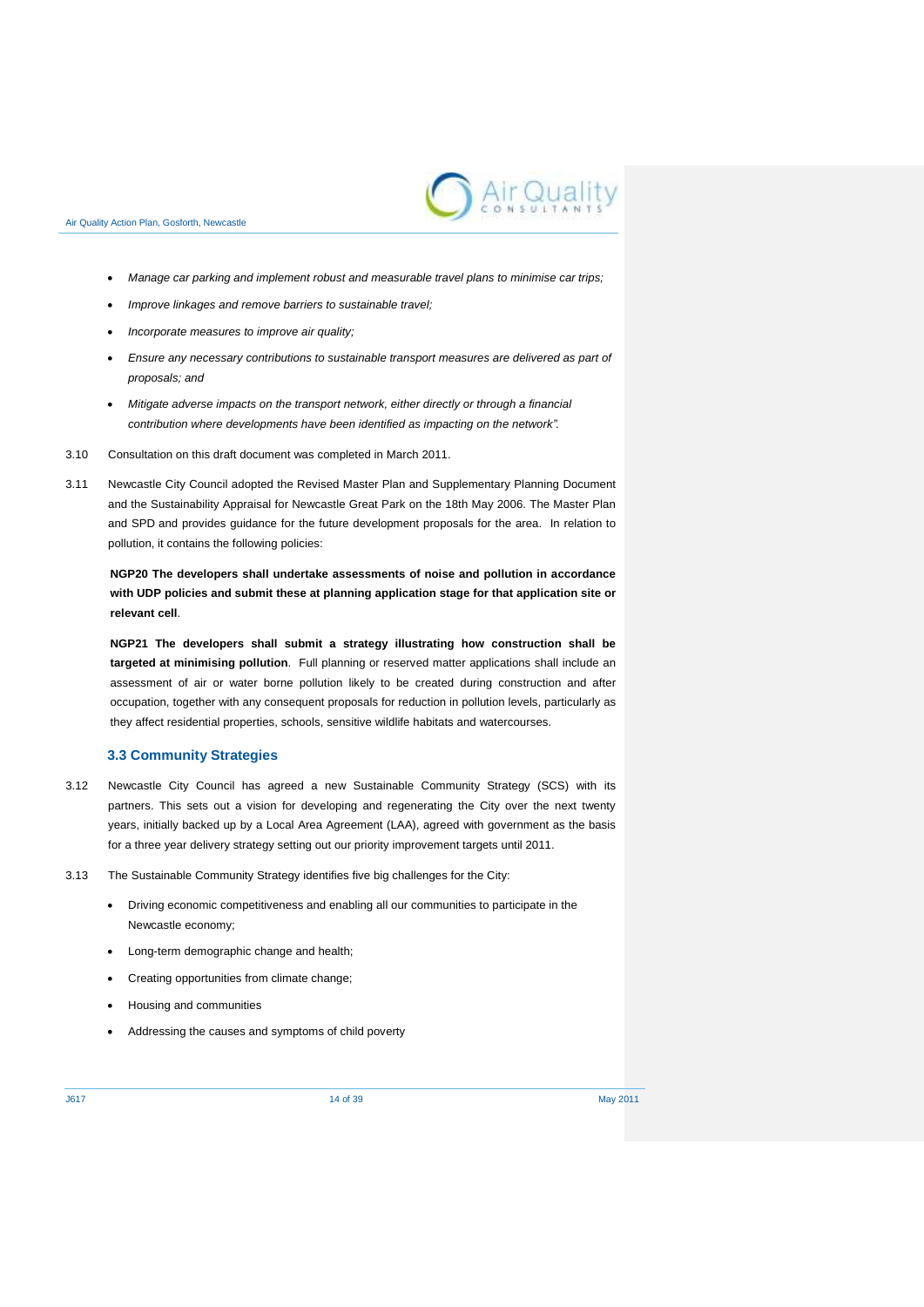

3.14 The section on *Managing Environmental Impact* focuses on climate change. It is recognised that individuals and businesses need to be supported to make smarter choices about when, where and how to travel and transport goods. One aim is to ensure that public transport is a real alternative to car use, and also to encourage people to walk and cycle more. The Urban Traffic Management Control project will help manage congestion, give buses priority over cars, and keep traffic moving. The development of smart ticketing and the use of technology to give people more information on public transport will make journeys on buses and the metro easier. Innovative solutions to improve access to transport including the development of car clubs as well as measures to support community transport are supported, as well as a potential Freight Consolidation Centre (FCC) to reduce lorry miles in the city centre, improving air quality due to fewer lorry movements and freeing up road space for public transport.

#### **3.4 Economic Development**

- 3.15 The Regeneration Strategy for the Newcastle upon Tyne, represented by the SCS and LAA, encompasses and enables the delivery of a number of initiatives and policies. The Strategy aims to address economic prosperity and jobs, better transport, improved health and wellbeing, better education and stronger social inclusion and cohesion. It also seeks to create thriving and sustainable communities. It aims to deliver this in a structure that is community-based and outward looking. It covers the whole City, whilst recognising the diversity of its neighbourhoods and the importance of working in partnership.
- 3.16 The Strategy has identified a number of key areas that are to be a focus of investment over the coming years. Known collectively as the Strategic Commission Areas they are focused on areas of significant need with typically high levels of deprivation, population decline, poor quality housing and environment and high unemployment.

#### **3.5 Climate Change**

- 3.17 Given Newcastle's commitment to the Nottingham Declaration on Climate Change it is essential that more sustainable forms of movement around the city are promoted and provided for. Newcastle's Climate Change Strategy and Action Plan is currently out for public consultation and will identify how NCC will move towards economic growth, area regeneration, and improved access for all with safe communities in a sustainable way.
- 3.18 The City Council and its partners have committed to reduce the city's carbon emissions by 34% (from 1990 levels) by 2020. Specifically in relation to transport, the City Council will prove its leadership by:
	- Reducing carbon emissions from NCC buildings, services, transport fleet and staff travel;
	- Facilitating new ways of working which avoid the need to bring a private car to work and encourage more NCC staff to cycle and walk to work;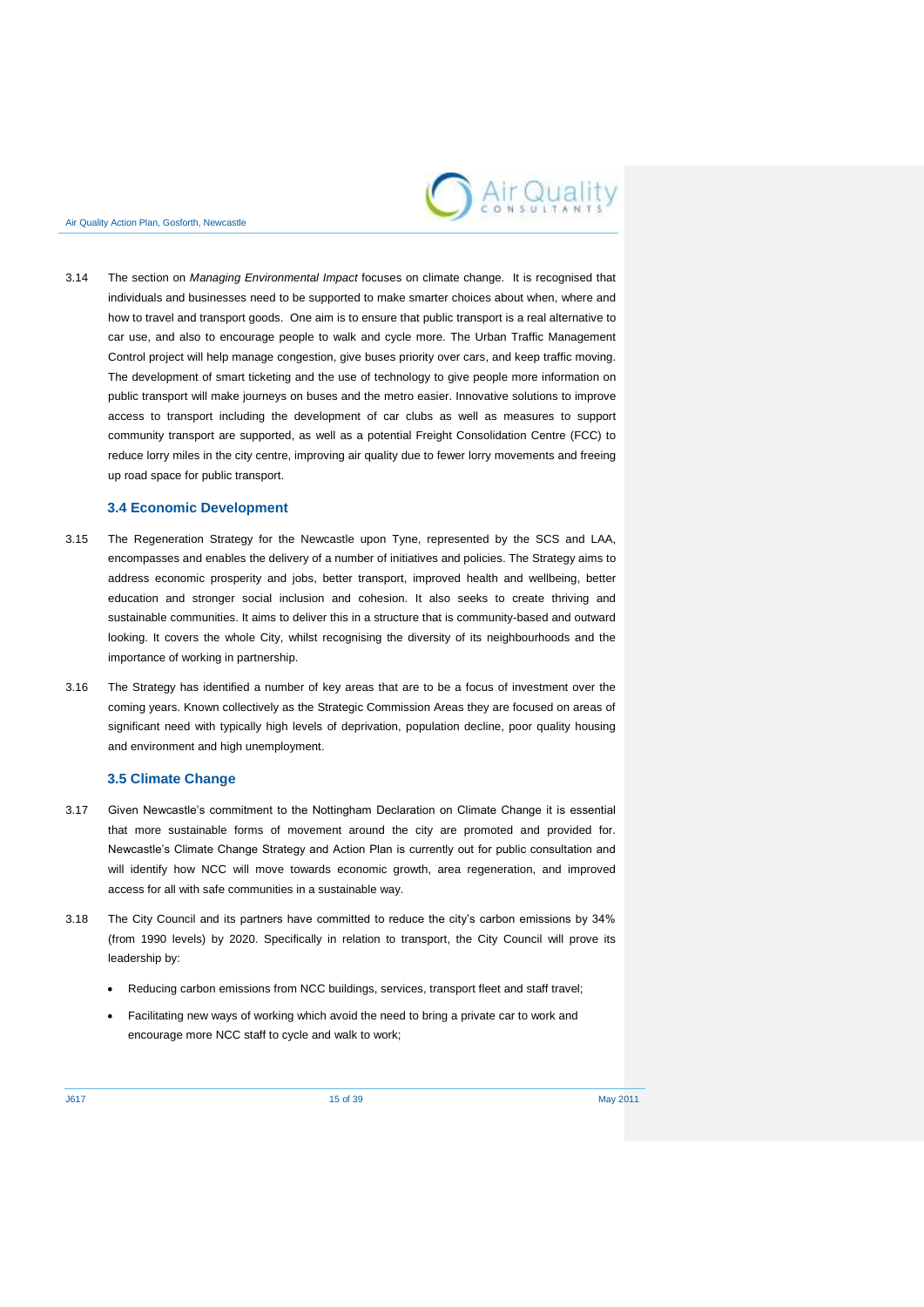

- Using low-carbon technologies across the NCC fleet of vehicles;
- Giving all children in the City the opportunity to learn about the causes and impacts of climate change, and encourage them to take positive action to reduce carbon emissions and help create sustainable local communities;
- Supporting the development and introduction of electric vehicles across the North East, including the expansion of charging points powered by renewable energy where practicable;
- Promoting lower carbon methods of travel, aiming for a 4% reduction in fuel use through walking, cycling and better use of public transport by 2020.
- 3.19 All of the above commitments should also have a positive impact on NOx emissions, in particular measures to reduce fuel use.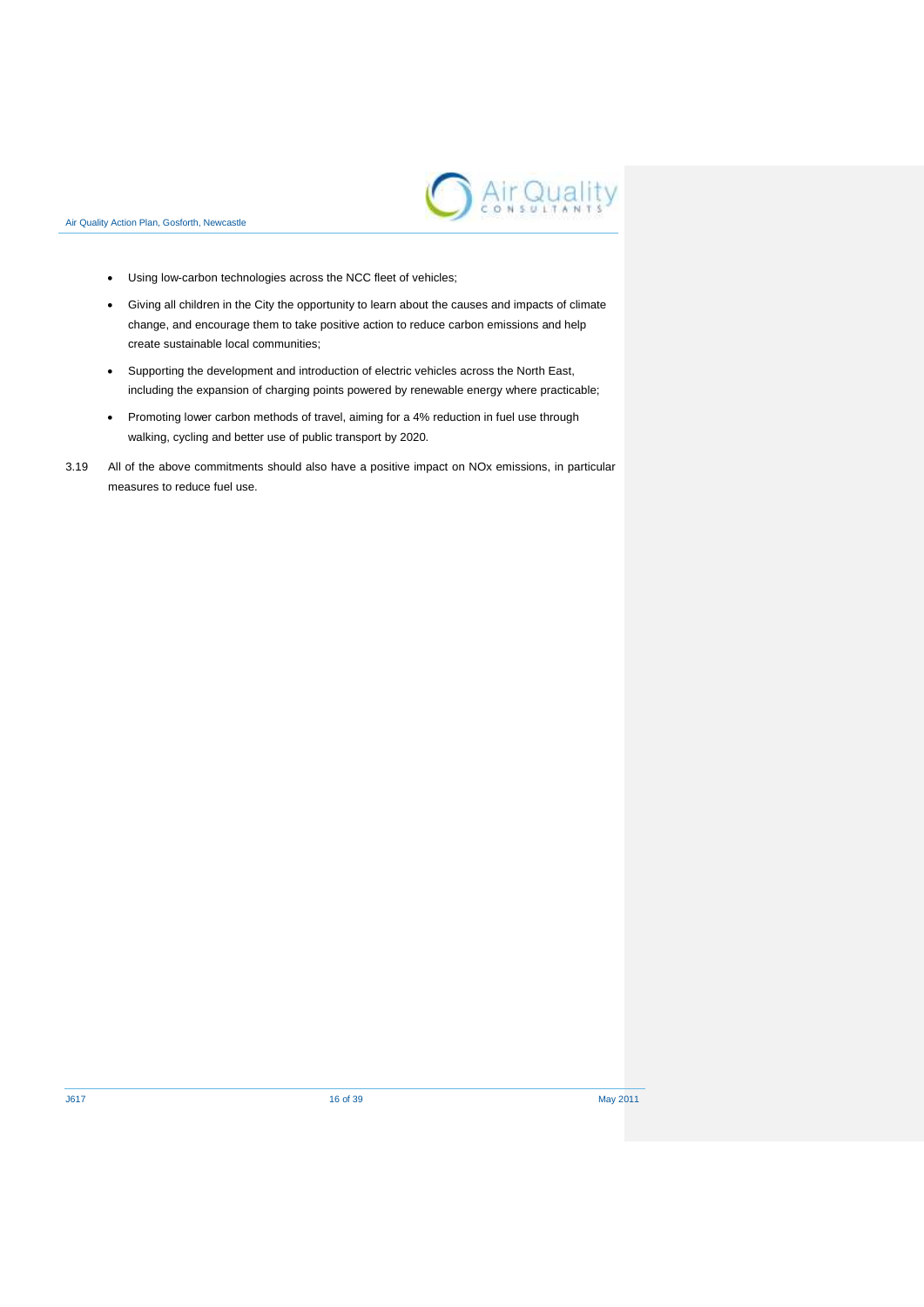

## <span id="page-20-0"></span>**4 Specific Measures for delivering air quality improvements in Gosforth**

- 4.1 Potential options have been identified using professional knowledge and in discussions with a number of key officers within Newcastle City Council. The document as a whole will then be the subject of a thorough consultation exercise including relevant ward committees, via circulation to local members and information disseminated to the public through the Council newsletter. Key local stakeholders will also be consulted, including large employers (Sage, Northern Rock, Gosforth Shopping centre), schools etc.
- 4.2 Potential options to reduce emissions have been considered under the following headings, consistent with the central Newcastle Air Quality Action Plan.
	- Managing the highway network
	- Emissions management
	- Information and education
	- Land-use planning
	- Promotion and provision of alternatives
- 4.3 The suggested options have then been evaluated in Chapter 5.

#### **Managing the Highway Network**

4.4 In the Gosforth area, network management has been investigated in detail through various transport strategy documents, summarised in section 2.2. This Action Plan cannot add to the work already undertaken, and therefore the current proposals for managing the highway network will form the content of this section. Although the proposals have not been submitted formerly to DfT, it is planned that elements of the bid are to be taken forward in varying timescales. At this stage it is envisaged that the main way of doing this would be through the private sector, for example via developer contributions. This would potentially fund the improvements on Gosforth High Street, and other developments in North Tyneside may be used to fund improvements to Haddricks Mill Roundabout. There is currently no funding, or plans to obtain funding, for improvements to the Blue House Roundabout. The local Sustainable Transport Fund (STF) may be used to enhance improvements by trying to encourage behavioural change. The process of deciding on the STF bid is currently underway.

#### **Emissions Management**

4.5 **Encouragement of low emission vehicles for individuals, businesses and council fleets**. Newcastle City Council has a large vehicle fleet of its own, and an even greater number of vehicles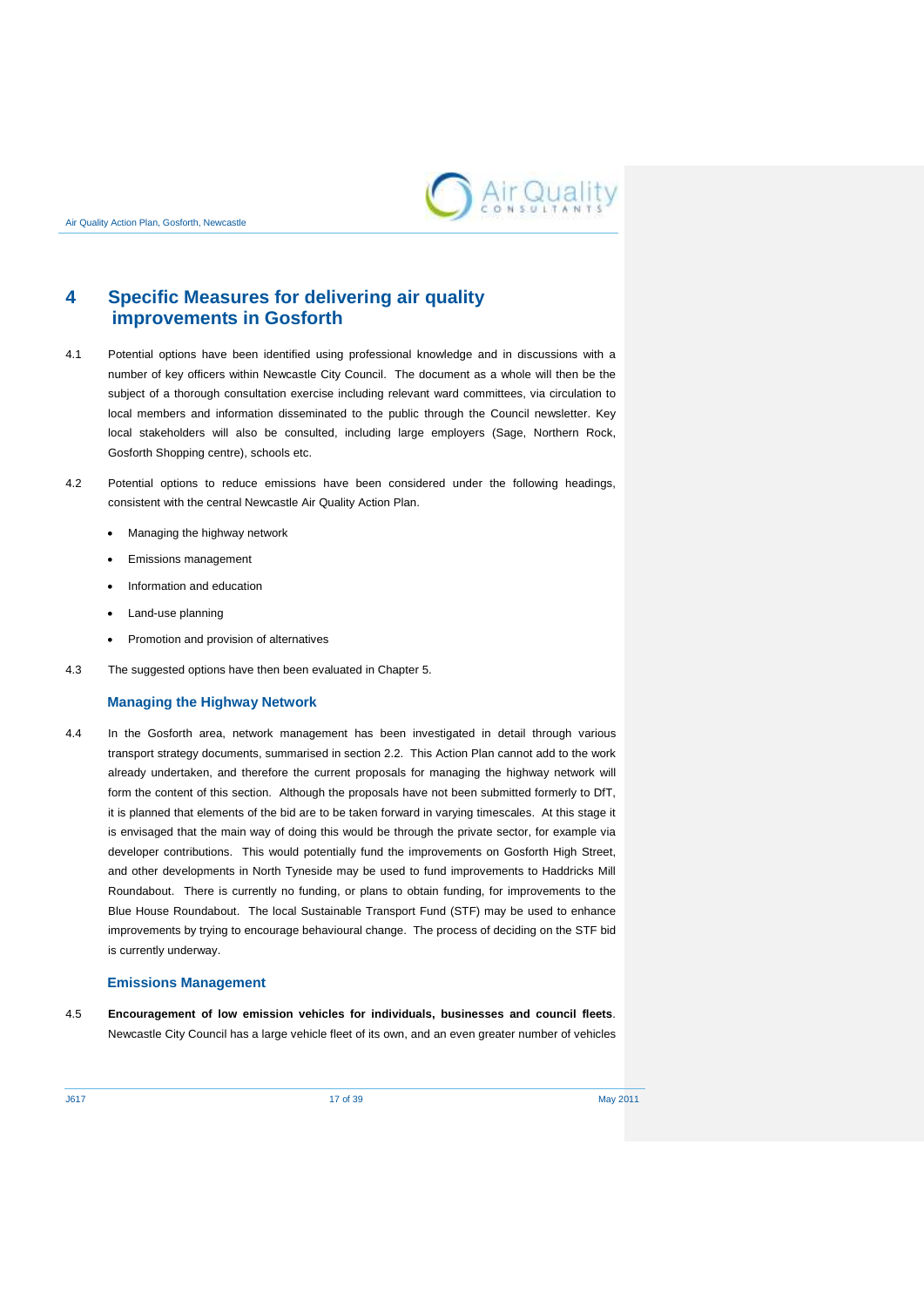

operated by contract. Within its' own fleet, hybrid cars have been incorporated, as well as electric vehicles (as pool cars, transit vans, cleansing vehicles, and a coffin carrier). NCC is currently actively investigating biomethane and other alternative fuels. The Travel Office also provides an extensive alternative range of sustainable modes for business travel, and is recognised as being an example of best practice in the encouragement of sustainable travel. This work will be built on within the timeframe of this Action Plan.

- 4.6 **Encouragement of Electric vehicles**. Within NCC and regionally, electric vehicles are being encouraged. Within Gosforth, two electric vehicle charging points have been installed within the St Nicholas Avenue car park. In addition, 35 electric vehicles are being trialled by businesses under the 'Switch EV' project, which it is hoped will use the charging points. Infrastructure for Electric Vehicles will be encouraged through the planning system.
- 4.7 **Emissions standards for buses**. The introduction of increasingly stringent European emissions standards means that new buses should be increasingly cleaner. Although modelling undertaken in Newcastle City Centre AQMA showed a *significant* positive impact on concentrations at most locations, in practice since 2005, work undertaken across the UK suggests that in urban driving conditions, newer buses (Euro III, IV or V) may not be as clean as the emissions factors suggest<sup>14</sup>. This is likely to remain the case until Euro VI vehicles are introduced and where there will be a slow speed element to the test cycle. In relation to retrofitted buses (e.g. with SCR) it is important that the technology is matched to specific duty cycles, i.e. optimised to deal with lower engine temperatures. The [Disability Discrimination Act 1995](http://en.wikipedia.org/wiki/Disability_Discrimination_Act_1995) provided for the completion of the Public Service Vehicles Accessibility Regulations 2000. By 1 January 2016 and 1 January 2017 all single-decker and double-decker buses respectively need to be low floor. It is likely that this will be achieved by incorporating newer buses in the fleet, which will be at least of Euro V standard. In addition, all the contracts which NEXUS enters into contain emissions requirements that buses on the routes they subsidise will meet a Euro IV requirement.
- 4.8 **Improving the efficiency of deliveries in Gosforth High Street**. Delivery vehicles in congested streets, such as Gosforth High Street can increase traffic congestion if they need to park outside the delivery location for any length of time. It is considered that delivery vehicles cause congestion along the High Street which wouldn't otherwise be there. As part of the proposed traffic management improvements, this has been addressed with the provision of loading bays (as well as a better alignment of the rest of the traffic in general). There are no plans to restrict delivery times in Gosforth.
- 4.9 **Taxi licensing system to improve emissions**. There are no specific taxi issues within the Gosforth AQMA and as such, although the use of the taxi licensing system for improving emissions

1

<sup>&</sup>lt;sup>14</sup>Carslaw et al (March 2011) Trends in NOx and NO<sub>2</sub> emissions andambient measurements in the UK. Found at[: http://uk-air.defra.gov.uk/reports/cat05/1103041401\\_110303\\_Draft\\_NOx\\_NO2\\_trends\\_report.pdf](http://uk-air.defra.gov.uk/reports/cat05/1103041401_110303_Draft_NOx_NO2_trends_report.pdf)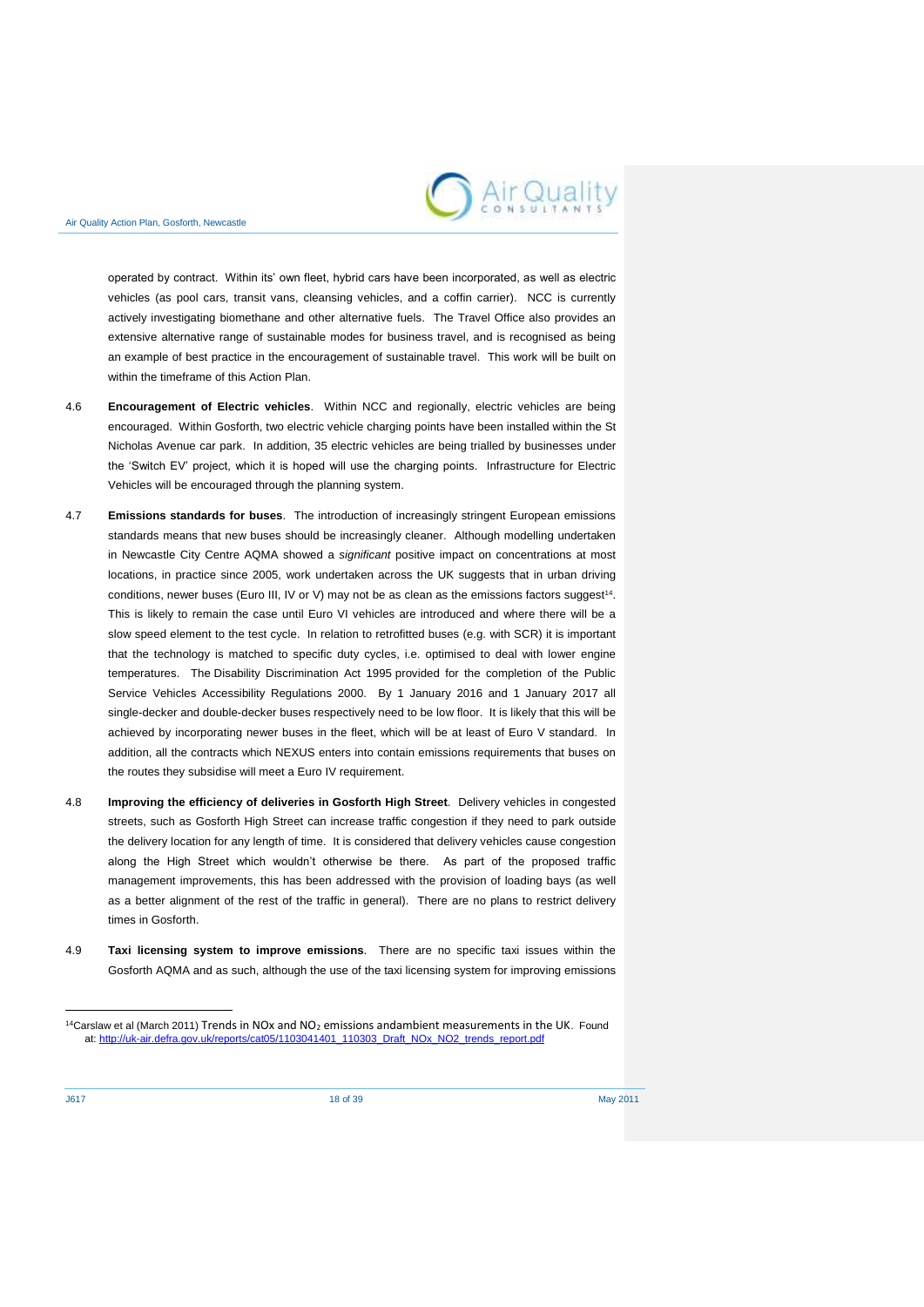

will be taken forward through the city centre AQMA Action Plan, this measure will not be progressed within this Action Plan.

- 4.10 **Low Emission Zone**. Low Emission Zones (LEZs) are defined areas that restrict entry to vehicles meeting certain emissions criteria or standards. The objective of LEZs is to accelerate the introduction of cleaner vehicles into the fleet and reduce the number of polluting vehicles in order to improve local air quality. Such zones have been successfully operated in other European Countries such as Sweden for many years. A Low Emission Zone covering most of Greater London was designated in February 2008, within which diesel-engined lorries, buses, coaches, large vans and minibuses are required to meet specific emissions standards, or pay a daily charge. LEZs do not have to be implemented over large areas such as Greater London, or cover large numbers of vehicle types. In Oxford, an LEZ is to be introduced in 2013 to cover buses in the town centre. Norwich City Council, in conjunction with Norfolk County Council has implemented a LEZ in a restricted area by obtaining a Traffic Regulation Condition (TRC) via the area Traffic Commissioner to regulate vehicle emissions from buses. In Norwich this has been undertaken in conjunction with other measures such as eco-driving training for bus drivers and a 'switch-off' campaign. There is a potential for a similar scheme to operate within either some, or all of the AQMA covering HGVs and buses. However, caution should be noted, as outlined above, the performance of diesel vehicles in congested driving conditions may be substantially worse than the emissions factors suggest.
- 4.11 **Speed restriction**. Emissions are related to speed. At lower traffic speeds, slower speeds will generally give rise to higher emissions of NOx. However, where slower speeds reduce 'stop-start' traffic, this may lower emissions. Impacts will be dependent on the local situation but are unlikely to have a significant impact on emissions. All residential streets all now have a 20mph speed limit. There are no plans to reduce the speed limit on roads within the AQMA.
- 4.12 **Urban Traffic Management and Control (UTMC).** Mott MacDonald has been appointed by Tyne and Wear local transport plan partners to deliver a visionary regional UTMC system for Tyne and Wear. Numerous existing transport systems such as CCTV, automatic number plate recognition (ANPR), car parks and air quality monitoring will be integrated to establish a cohesive view of the transport network across the region, all from a single regional control centre. Control room operators will have access to the common data viewer which will allow them to monitor the network and strategies for the benefit of the travelling public.
- 4.13 The UTMC project aims to deliver a system which will assist all the local authorities with network coordination and management. The system will be centred on a UTMC common database which will act as the main strategic management tool and information repository for the entire Tyne & Wear region. The UTMC is anticipated to be operational in 2011, with continuing support until 2015.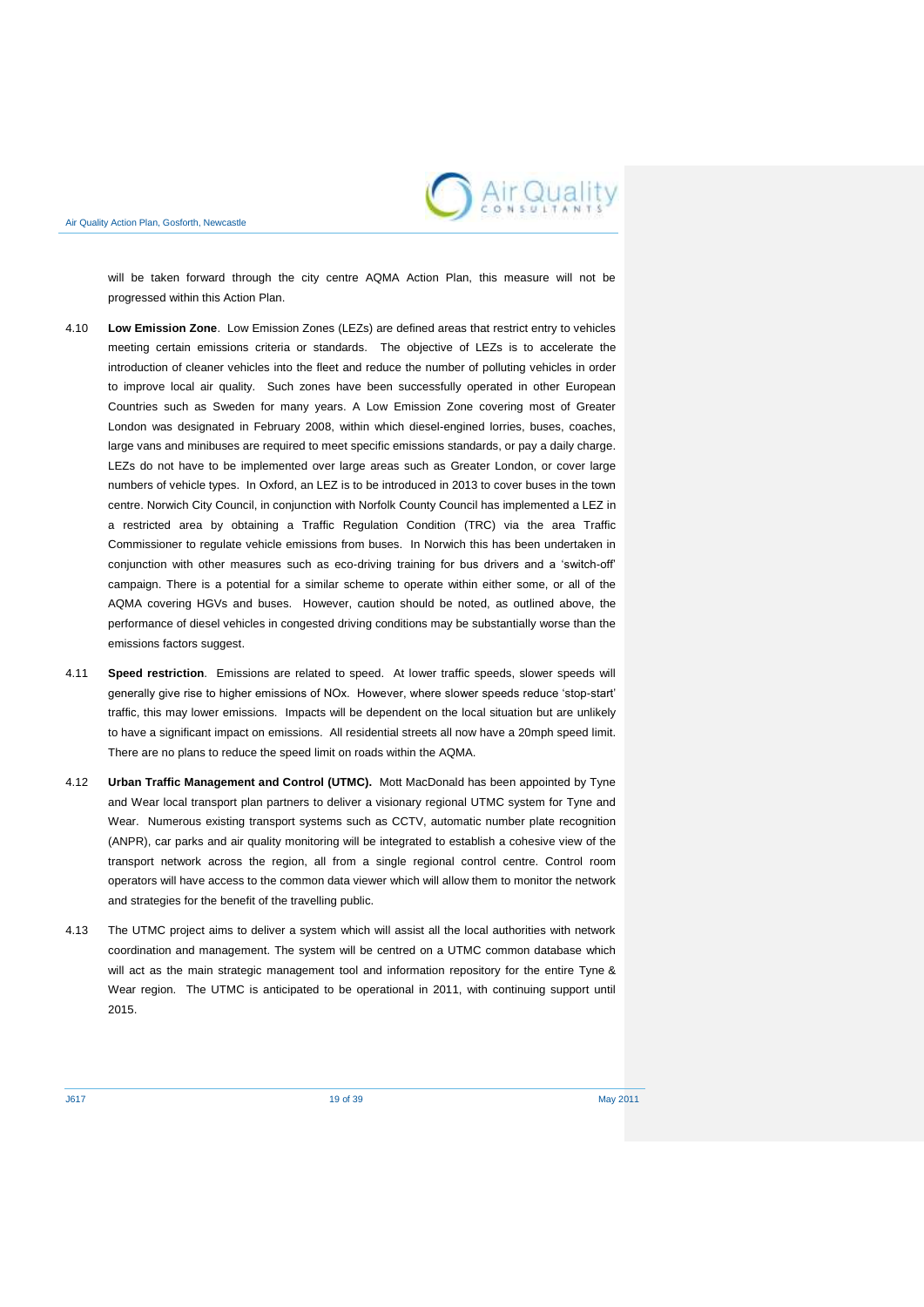

4.14 **Roadside Emissions Testing**. Poor vehicle maintenance can increase levels of emissions by ten times or more. A minority of vehicles are badly maintained and produce excessive emissions, the majority of which could be re-tuned within 15 minutes. A minority of vehicles on the roads have catalysts that are not working properly. The importance of regular vehicle maintenance could be promoted as part of the Information and Education options, however a roadside emission testing scheme would further enhance public awareness of the issues and potentially decrease the numbers of excessively polluting vehicles on the road network.

#### **Promotion and Provision of alternatives**

- 4.15 **Promotion of cycling**. The potential exists for air quality improvements to be made through increasing the proportion of trips made by bicycle. Any cycling promotion will build on that already underway in Tyne and Wear. Promotion schemes will include both addressing safety perceptions and also providing infrastructure in order to make cycling more practical to more people. It is likely that the Sustainable Transport Fund bid will include elements of the promotion of cycling
- 4.16 The Newcastle Cycling Strategy, April 2011, has the overarching aim is to develop a cycling culture in the City where, by 2021, 20% of all trips under five miles will be undertaken by cycle. A comfortable cycling distance is usually taken as 3 to 5 miles.
- 4.17 The average car/van driver in the UK does a total number of 399 trips of all lengths each year. The distribution of distances among these trips is:

| Under 1 mile          | 27trips   |
|-----------------------|-----------|
| 1 to under 2 miles    | 67 trips  |
| 2 to under 5 miles    | 132 trips |
| 5 to under 10 miles   | 84 trips  |
| 10 to under 25 miles  | 63 trips  |
| 25 to under 50 miles  | 17 trips  |
| 50 to under 100 miles | 7 trips   |
| 100 miles and over    | 3 trips   |

- 4.18 This means that 226 out of 399 trips are under five miles i.e. 57% of journeys. The Strategy is therefore trying to encourage drivers to make just over one journey a week by cycle instead of using their car. As part of The Newcastle Cycle strategy the local authority are looking at possible cycle routes from the Town Moor through Gosforth in connection with the new Great North Cycleway. This would encourage more people to access the City centre by bike.
- 4.19 **Quality Bus Contracts**. Quality Bus Partnerships can incorporate a variety of measures such as bus lanes, other bus priority measures, low-floor buses, more frequent services, real time information and marketing. Research has shown that increases in passenger numbers do result from the improved services and that the difference in passenger numbers is linked to the extent of

J617 20 of 39 May 2011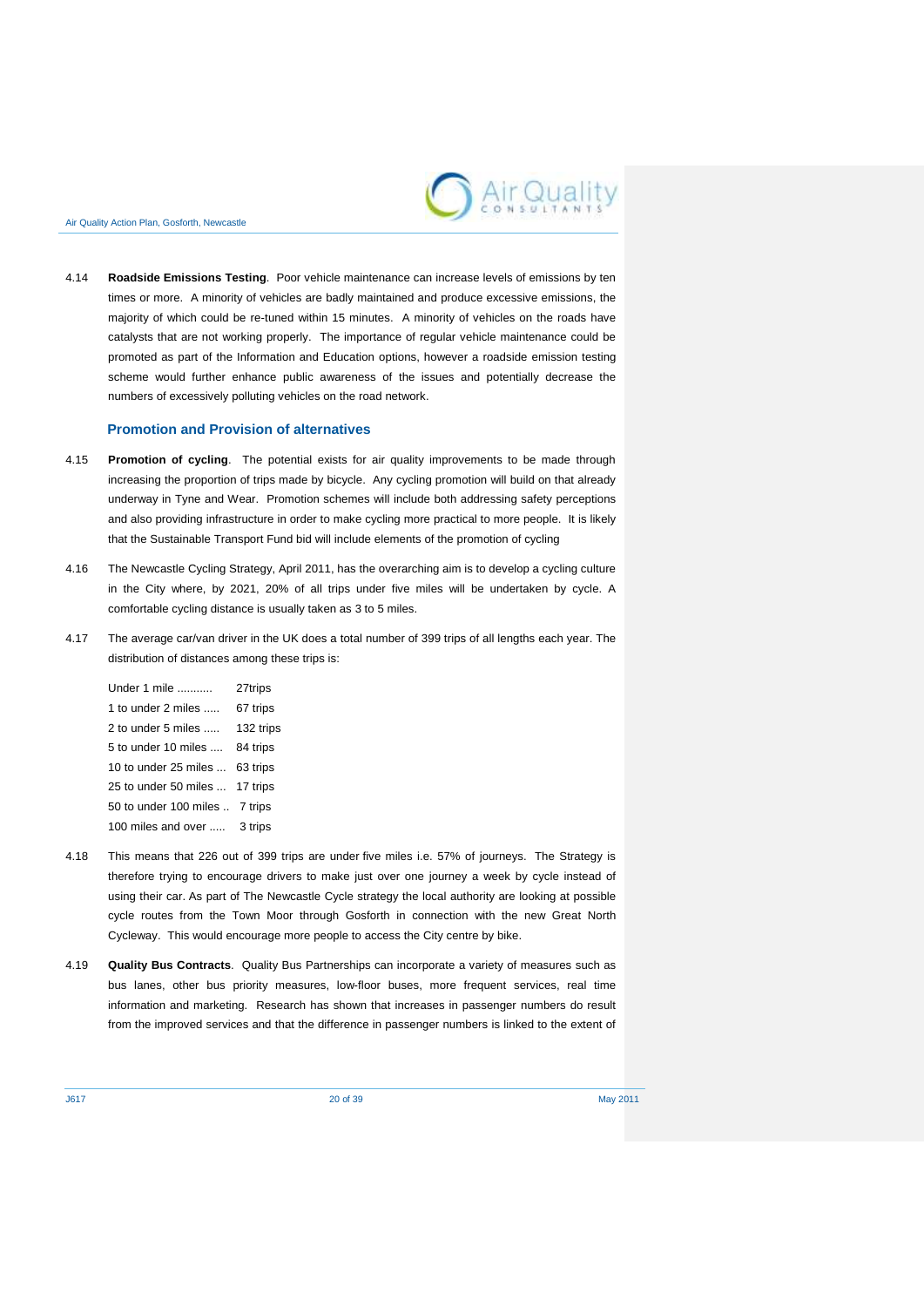

the scheme. The Local Transport Act 2008 includes provisions to support more effective partnership working between bus operators and local authorities, including through quality partnership schemes. NCC will build on existing partnerships with bus operators to improve facilities and services throughout the LTP3 period.

- 4.20 **Smart ticketing.** The new Pop card (like the oyster card in London) was launched in February 2011. Nexus is investing £15m from Government funds in smart ticketing, as part of the 'Metro: all change' modernisation programme. This will include the replacement of 225 Metro ticket machines and the introduction of gates at key stations and 'smart' validators across the system. The investment forms one part of the North East Smart Ticketing Initiative (NESTI), a project led by local councils across North East England to spread smart ticketing across all local public transport from the Tees Valley through to the Scottish border. Over the next year a phased rollout will allow more and more people to travel with a Pop card, whose functionality will develop into a full 'pay as you ride' option with stored cash balance on cards in 2012. From 2011 only traditional season tickets for different periods will be carried on the Pop Card, but in future all passengers will be able to put 'credit' on a Pop card and then use it to pay as they ride. Research on the Oyster card in London has suggested that 9% of all Oyster 'pay as you go' journeys on the Underground were generated by the ease of using the Oystercard<sup>15</sup>.
- 4.21 By 2013 Nexus wants it to be possible for public transport users to travel on local bus, Metro and local rail services anywhere in North East England using a single credit-card sized plastic smart card. The card could be used to buy tickets from a single operator or charged with cash like a payas-you-go mobile phone, with holders being able to buy travel in advance on the Internet. The smart card system would will allow transport operators to introduce new offers for ensure passengers, for example were offered the automatically re-calculating the best value fare for their whole day's travel as they travel, and the ability to offer more flexible discounts for part-time workers and short break visitors to the region.
- 4.22 **Travel Plans**. Travel Plans can help companies and other organisations reduce the traffic impacts of their business. Travel Plans look to reduce work related car trips through initiatives such as car sharing, providing pool cars, cycling incentives, cycle parking, showers and changing facilities, video conferencing, flexible working and discounted bus and train tickets.
- 4.23 The school journey affects public transport patterns, causes localised congestion around schools and contributes to road traffic peaks at school drop off and pick up times. There are two schools in the AQMA area, both of which have travel plans in place. Particular emphasis has been placed on cycling to school for these plans.

1

<sup>&</sup>lt;sup>15</sup>Local Transport Today LTT565 25 February - 10<sup>th</sup> March 2011. P3.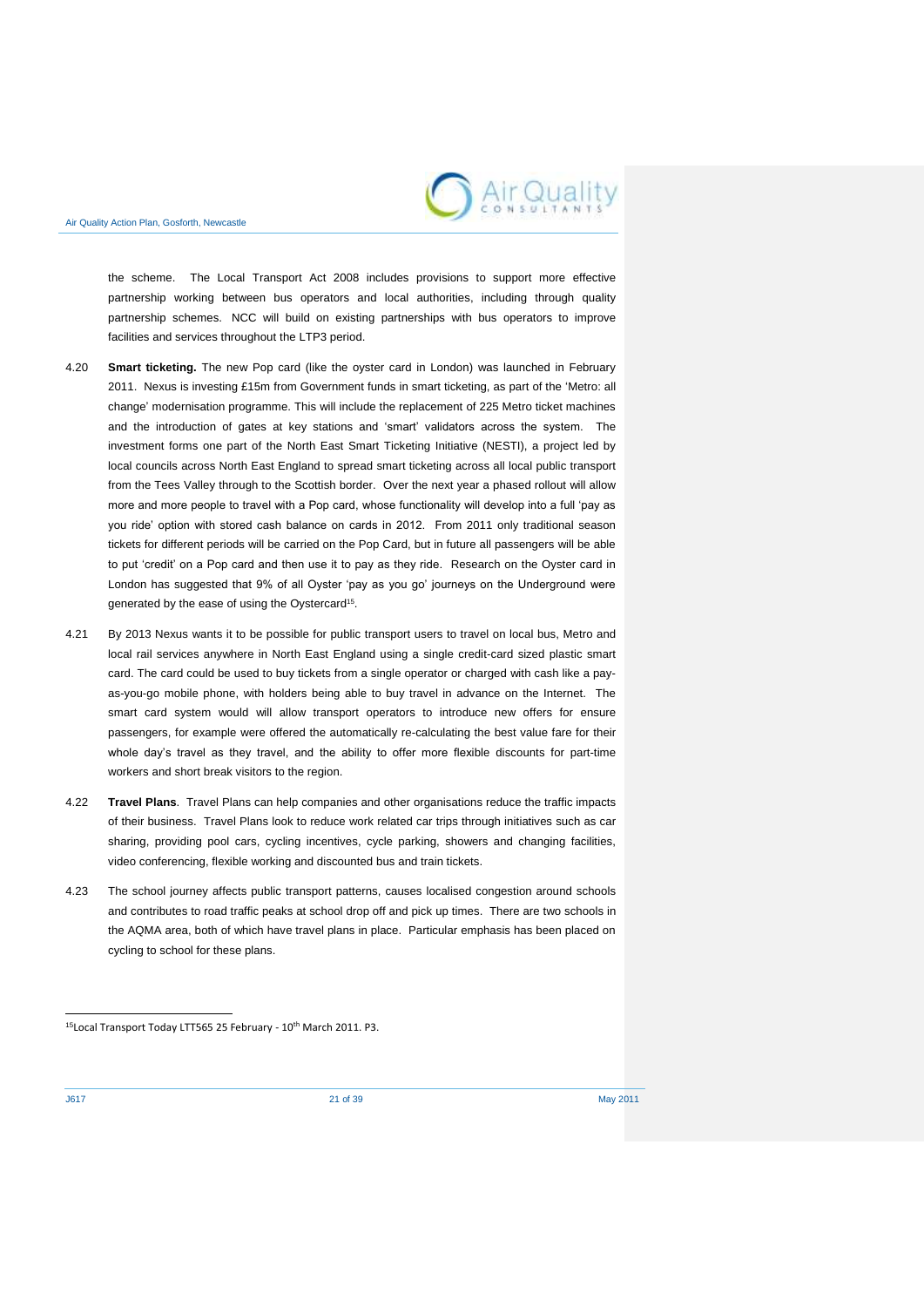

- 4.24 There are some successful examples of Travel Plans being implemented in Gosforth, including Northern Rock and Sage.
- 4.25 **Car clubs**. Car clubs provide the use of a car to members without having to own a car. Car club members pay a membership fee and then have access to cars that they pay an hourly rate to use. Each car club vehicle typically replaces five cars and are generally new, regularly maintained and could be electric and therefore less polluting. There is a car club bay off Gosforth High Street, which follows on from car clubs in Newcastle city centre and elsewhere. The car club uses a very fuel efficient vehicle. There is a potential for a second car club space in South Gosforth which is currently being investigated.
- 4.26 **Home Zones**. Home Zones are residential streets in which the road space is shared between drivers of motor vehicles and other road users, with the wider needs of residents (including people who walk and cycle, and children) in mind. The aim is to change the way that streets are used and to improve the quality of life in residential streets by making them places for people, not just for traffic. Changes to the layout of the street should emphasise this change of use, so that motorists perceive that they should give informal priority to other road users. The concepts behind Home Zones have been incorporated into the developments at Newcastle Great Park. 20mph zones in residential areas are now mandatory.
- 4.27 **Promotion of the metro.** Significant investment in the metro is currently underway through a £385m programme to modernise the system over the next decade. The Metro carries 41 million passengers a year and is a key part of the region's economy – but 30 years after it opened many elements are near the point of failing, and must be urgently renewed. Forthcoming works include modernisation of station facilities and comprehensive renewal of infrastructure.
- 4.28 In addition, the smart ticketing scheme which aims to bring smart ticket technology to public transport across the region is currently being progressed by Nexus in a joint project with local authorities and transport operators covering an area from Tees Valley to Northumberland (see paragraph 4.17).

### **Information and Education**

4.29 **Be Air Aware**. "Be Air Aware" launched a brand new interactive website at [www.beairaware.co.uk](http://www.beairaware.co.uk/)  in April 2010. The site is designed be a platform to engage Tyne and Wear residents on the issue of air quality, how it affects them, how they can make a difference and what is going on in their area to improve it. It is designed to be interactive, allowing people to submit content (moderated before it goes live) to promote a sense of inclusion. Additionally, the launch website has been accompanied with activity on social media platforms: a BAA Facebook page has been set up, along with a regular Twitter feed. Videos from the campaign have also been posted on You Tube. To coincide with the launch BAA also began a week-long campaign on Real Radio. For the

J617 22 of 39 May 2011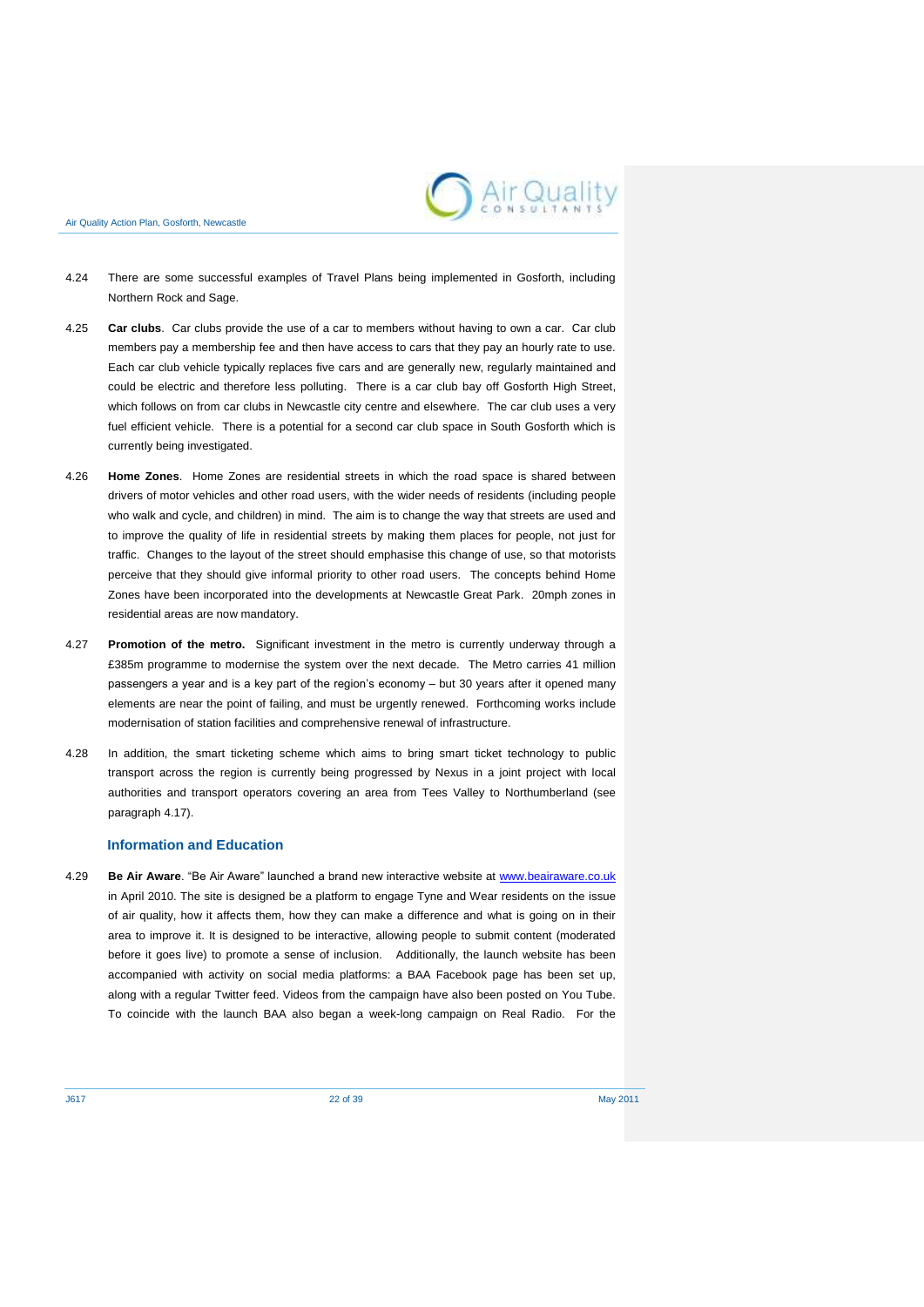

campaign, drive time presenter, Kelly Scott, spent a week living outside and travelling around the region to air-quality related events.

- 4.30 Although the direct funding for Be Air Aware ceases at the end of March 2011, the web presence and branding will continue and it is hoped can be actively taken forward outside of the current funding model.
- 4.31 **Provision of real time information at bus stops**. Real time passenger information allows passengers to know exactly when the next bus will arrive and if there are any delays. This may, along with other measures, persuade people to change their mode of travel.
- 4.32 **Health promotion**. Promotion of good health can be related to both the links between air pollution and health, and also in encouraging people to cycle and walk, especially for short journeys. There is health promotion packaged up within the Be Air Aware campaign. It is, however, judged that with the PCT functions coming under local authority control, there may be further opportunities to work with health professionals, now within local authorities on health promotion issues.
- 4.33 **One-off events**. Travel awareness campaigns such as National Bike Week, In Town without your Car Day, Smarter Travel Week and other events such as Newcastle Community Green Festival / National Environment Day can be used to raise the profile of air quality and travel choice. "Be Air Aware" branding has over the last year been used at these events, and will do in the future.
- 4.34 **Target developers**. Developers could be targeted to provide information to home buyers about transport modes (pedestrian routes, public transport, cycle paths in the area etc). Developers of large developments such as those which make up the Newcastle Great Park could also be encouraged to provide better infrastructure (cycle paths, bus routes etc.) as part of a planning obligation or condition. This has already been done in relation to Newcastle Great Park and a Park and Ride is in place for the properties already occupied.
- 4.35 **Provision of information on high pollution days**. People who are particularly susceptible to high pollution (the elderly, asthma sufferers etc.) may change behaviour in terms of exposure on high pollution days. For example, some sufferers may avoid doing exercise during pollution episodes. Information could be provided through text messaging services, or through doctors surgeries, pharmacies etc.

## **Planning**

4.36 **Air Quality Assessments of new developments**. The provision of an air quality assessment, either as part of a wider environmental statement or as a stand-alone report, should be a consistent requirement of planning applications that satisfy certain 'significant impact' criteria. The Tyne and Wear group of authorities use the EPUK planning and air quality guidance in order to decide when an air quality assessment is required, and to guide on what the assessment should include. This ensures a consistent approach not only across Tyne and Wear, but also with many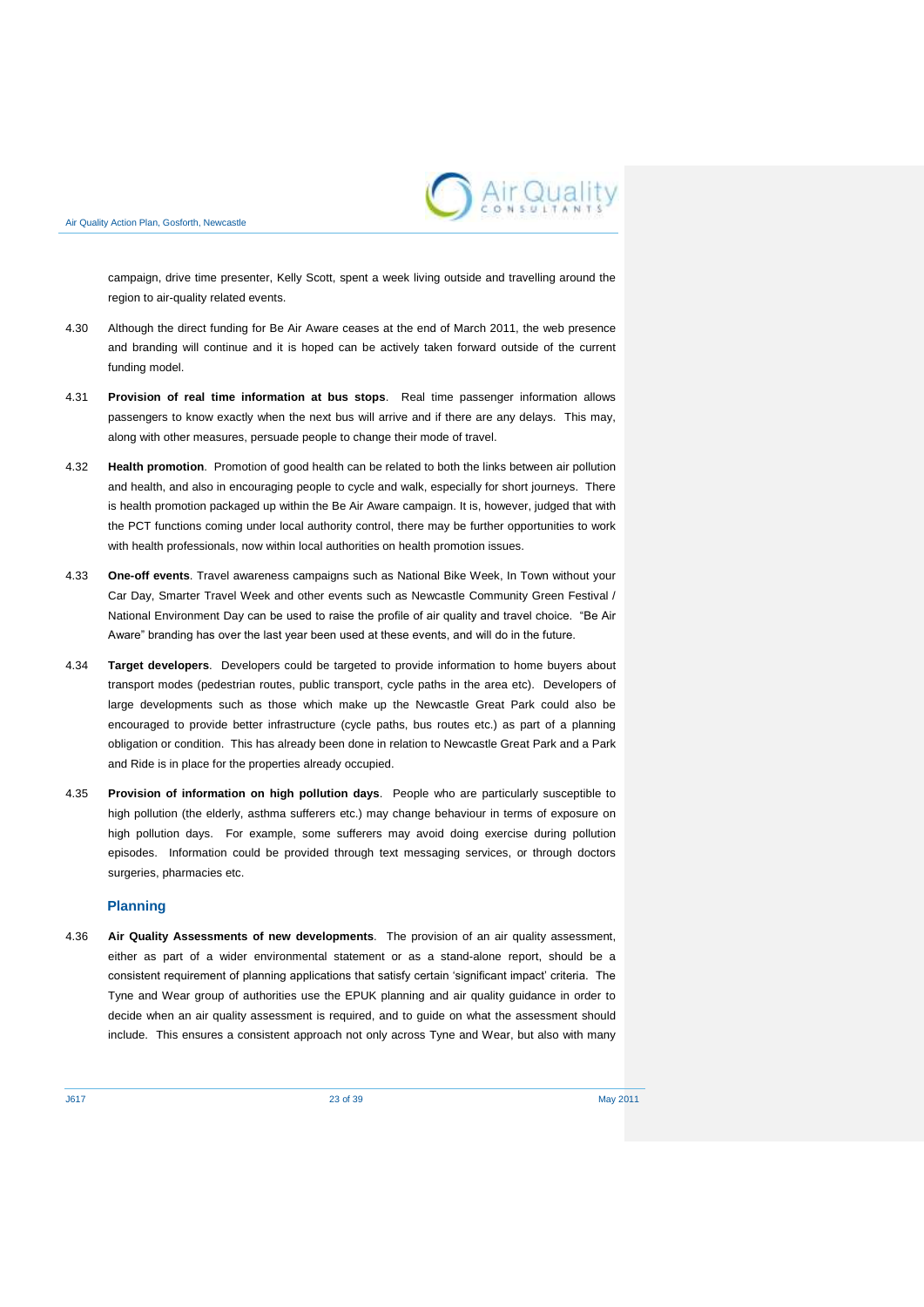

other local authorities who use the same guidance and approach. The EPUK guidance could be formalised through the provision of a Supplementary Planning Document for Tyne and Wear.

- 4.37 **LDF process to contain robust air quality policies**. It is imperative that appropriate air quality policies are included in all the relevant LDF documents, as new developments must be considered in relation to these policies. The presence of a suitable air quality policy, or policies, will be particularly useful where a refusal of planning permission leads to an appeal and subsequent public inquiry. With the planning system in Newcastle (and elsewhere in Tyne and Wear) under review, it is timely to ensure that the LDF process includes robust air quality policies.
- 4.38 **Develop formula for s106 contributions.** Future developments could have a significant impact on the AQMA. Therefore consideration will be given to developing a transparent and enforceable formula that could be applied for calculating contributions from developers towards the Air Quality Action Plan. Any such formula will need to comply with the recently introduced Community Infrastructure Levy Regulations 2010. Such a formula could be included within a future Supplementary Planning Document (see above).
- 4.39 **Include residential/business Travel Plans in s106 Agreements.** Newcastle City Council already requires residential or business Travel Plans to be included in the s106 Agreements for all sizeable developments. This practice will continue.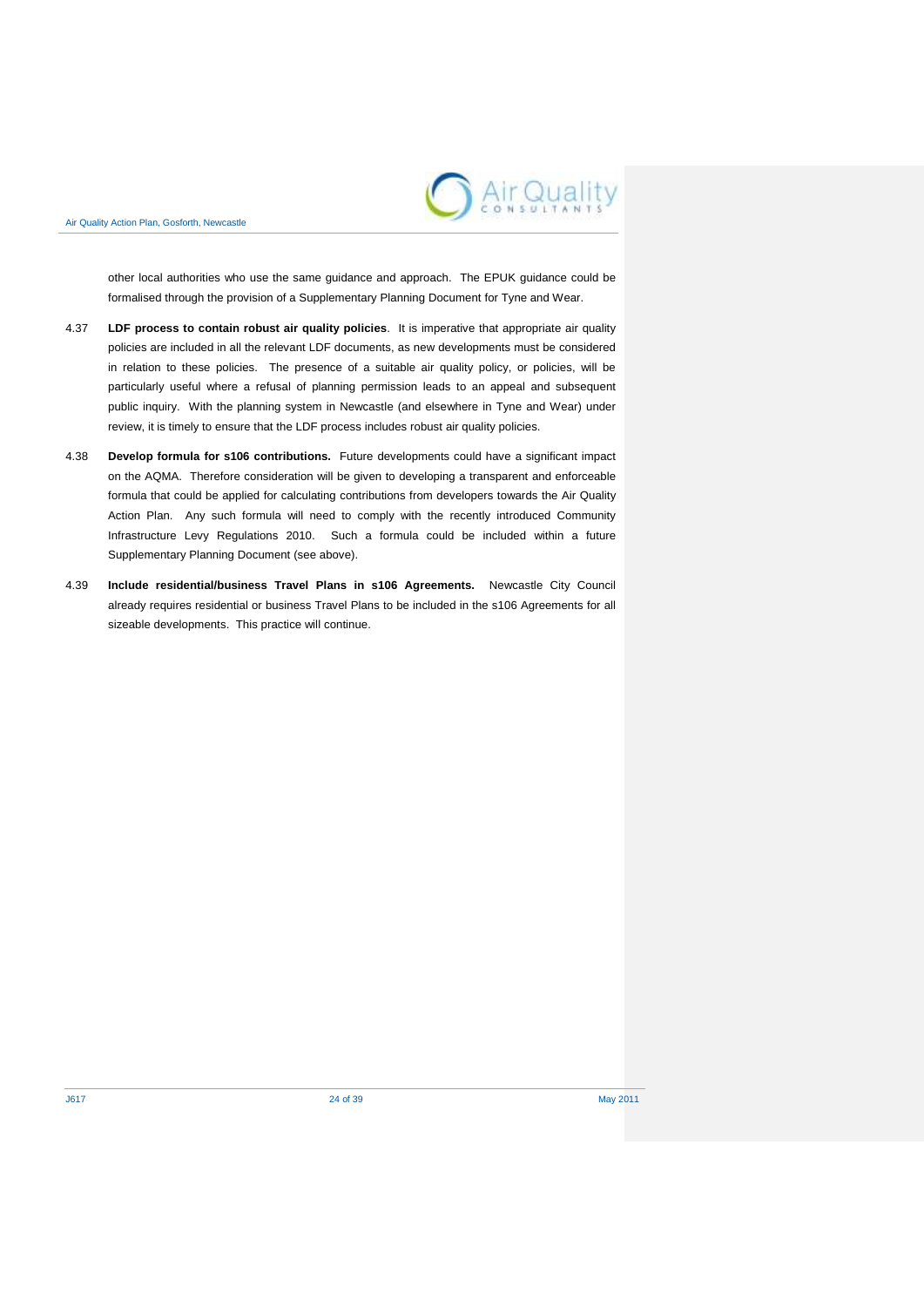

## <span id="page-28-0"></span>**5 Evaluation of Measures**

- 5.1 The identified options have been evaluated against four specific criteria:
	- Air quality impact (i.e. reduction in emissions or concentrations)
	- Cost of measure
	- Feasibility or practicability of option (including the wider non-air quality impacts)
	- Timescale for implementation

### **Air quality impact**

- 5.2 Air quality impacts have been classed as 'low', 'medium' or 'high'. For each of the measures, or package of measures, the expected reduction in annual mean  $NO<sub>2</sub>$  concentrations has been evaluated. The expected air quality impacts are based on professional judgement, drawing wherever possible on experience gained from other studies.
- 5.3 The following classification scheme has been used:
	- **Low**: imperceptible (a step in the right direction). Improvements unlikely to be detected within the uncertainties of monitoring and modelling
	- **Medium**: perceptible (a demonstrable improvement in air quality). An improvement of up to  $2\mu$ g/m<sup>3</sup> annual mean NO<sub>2</sub>, which could be shown by a modelling scenario. Improvement is not likely to be shown by monitoring due to the confounding factors of the weather.
	- **High**: significant. Improvement of more than 2µg/m<sup>3</sup> . Can be clearly demonstrated by modelling or monitoring (a significant improvement is likely to be delivered by a package of options rather than by a single intervention).

## **Cost**

- 5.4 The implementation of the measures set out in this draft action plan are dependent on securing a sufficient and consistent level of funding to both support any additional staff that may be required, and to deliver the programme. In line with current Government guidance, it is not necessary to carry out a detailed cost-benefit analysis. Rather the aim is to provide a broad indication of costs so that the proposed measures can be ranked according to cost and the expected improvement to air quality. The following classification has been used, which is consistent with the Action Plan for Newcastle City Centre.
	- **Low** cost is taken to be <£50K
	- **Medium** cost is £50K £150K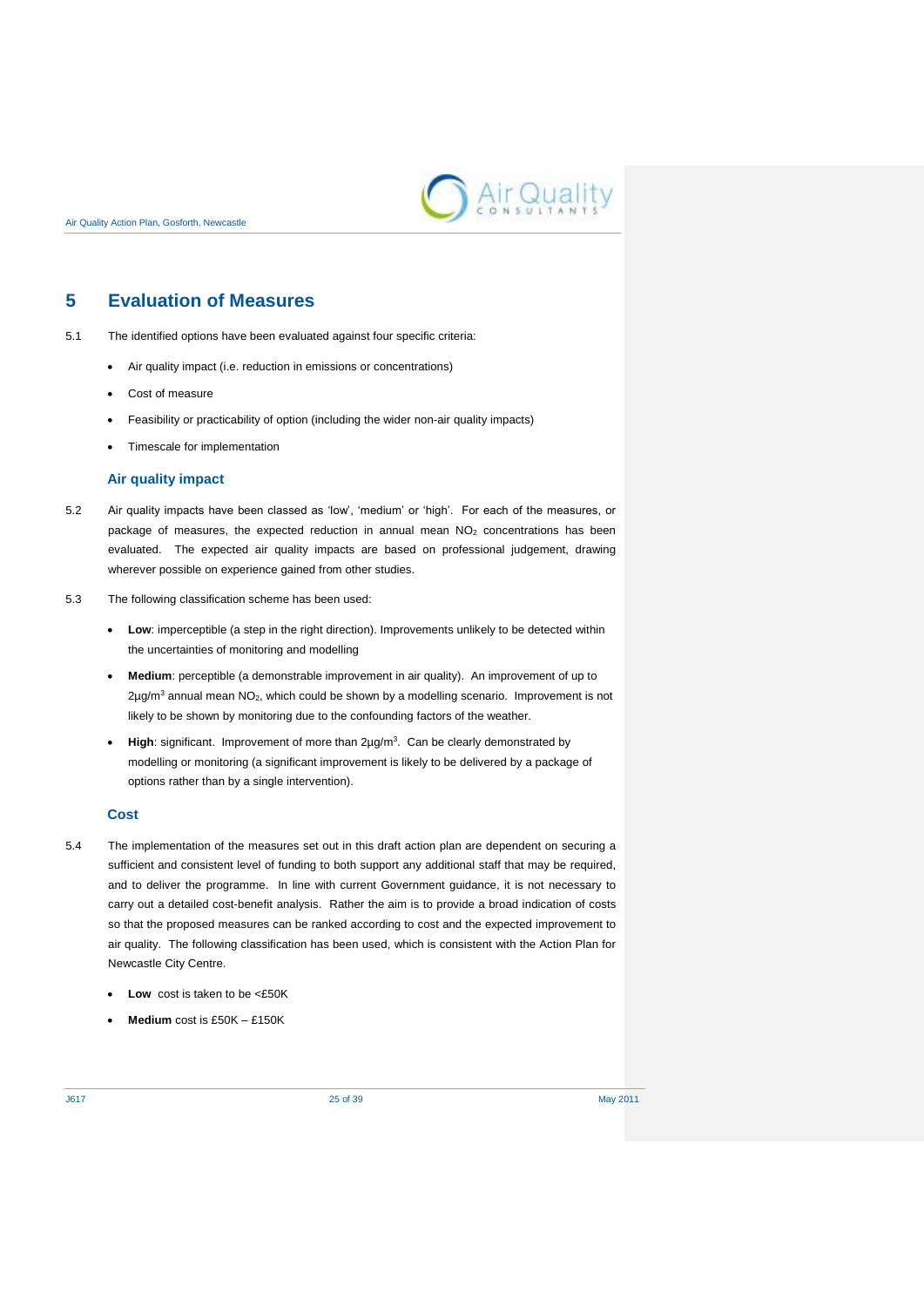

- **High** cost if £150K £2 million
- **Very High** cost is over £2 million

#### **Cost effectiveness**

5.5 Cost effectiveness has been scored based on cost to the Council and the expected air quality improvement. Cost has been scored as  $1 =$  zero,  $2 =$  low,  $3 =$  medium,  $4 =$  high,  $5 =$  very high. Air quality impact has been scored as  $1 = \text{low}, 2 = \text{medium}, 3 = \text{high}$ . Cost effectiveness is the product of the two numbers.

#### **Feasibility**

- 5.6 The feasibility of individual measures is not straightforward to quantify. The following factors have been taken into consideration:
	- Alignment/ synergies with other Newcastle City Council strategic initiatives, other Tyne and Wear authorities strategic initiatives, regional climate change or planning initiatives, or Local Transport Plans
	- Wider non-air quality impacts (social, environmental or economic)
	- Stakeholder acceptance/ 'political' feasibility
	- Availability of enabling legislation
	- Source of funding available or possible

## **Timescale for implementation**

- 5.7 The timescale for the implementation of the measures has also been considered. The following classifications have been used;
	- **Short-term** (ST) relates to those measures which could be implemented in the next 3 years (i.e. within the first delivery plan of LTP3)
	- **Medium-term** (MT) relates to those implemented within 4-6 years (i.e. the second delivery plan period of LTP3).
	- **Long-term** (LT) are options which are 6+ years away, (i.e. those potentially subject to feasibility studies at this stage, and, if found to be beneficial, to be implemented in due course).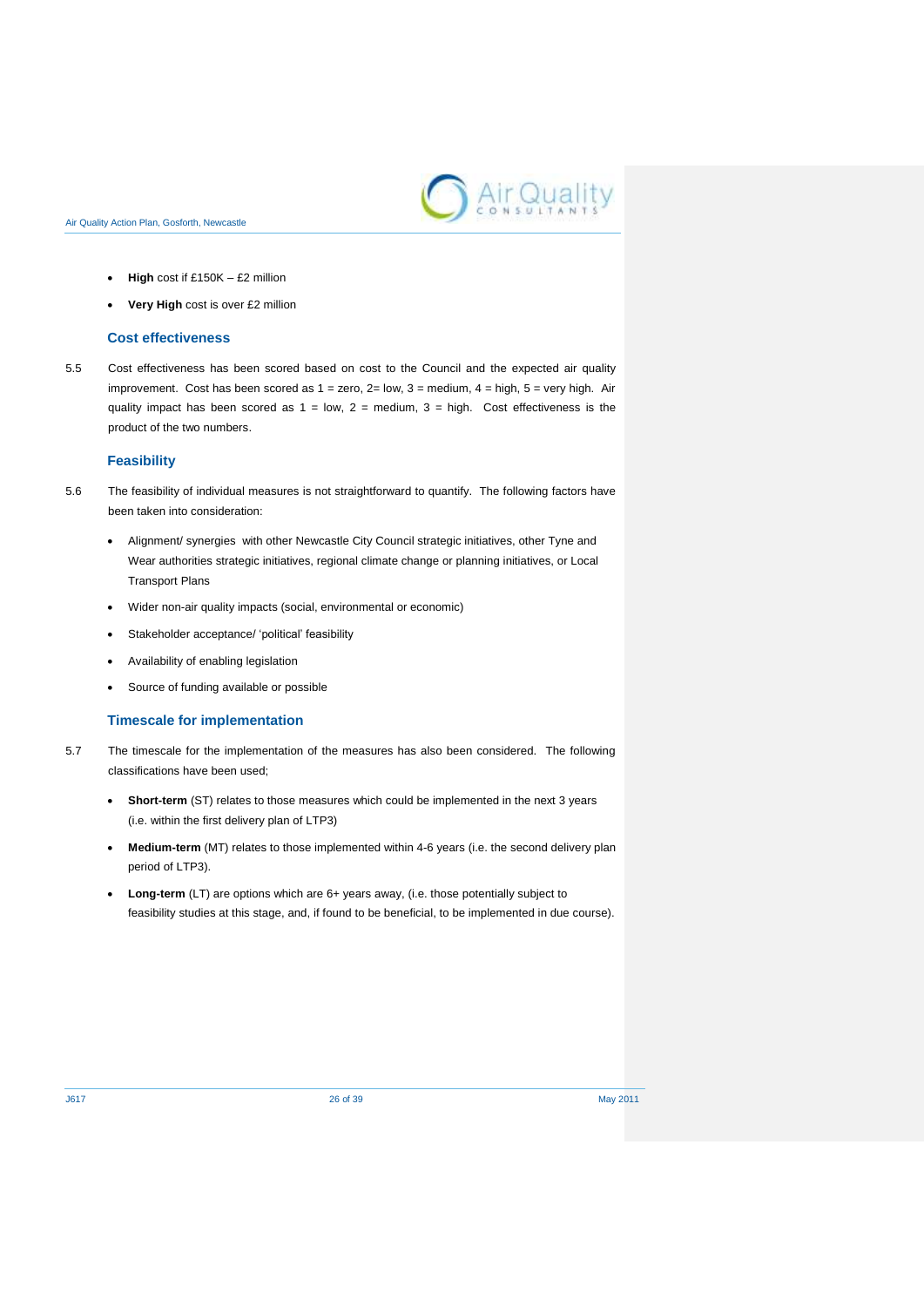

## **Managing the Highway Network**

## **Table 4: Evaluation of Measures to Manage the Highway Network**

|                                                                                                           | Effects<br>Cost |                    | Cost<br>effective- | Feasibility |                |               |               |          |                   |           |
|-----------------------------------------------------------------------------------------------------------|-----------------|--------------------|--------------------|-------------|----------------|---------------|---------------|----------|-------------------|-----------|
|                                                                                                           |                 |                    |                    | ness        |                | Wider impacts |               |          |                   |           |
|                                                                                                           | AQ<br>Impact    | Cost to<br>Council | Cost to<br>others  |             | Practicability | Social        | Environmental | Economic | Climate<br>Change | Timescale |
| Package of measures<br>including junction<br>improvements,<br>improvements to Gosforth<br>High Street etc | м               | <b>VH</b>          | 0                  | 2           | M              | $++ve$        | $++ve$        | $+ve$    | $++ve$            | LT        |

## **Summary of Measures associated with Emissions Management**

## **Table 5: Evaluation of Measures associated with Emissions Management**

|                                                                                                | Effects      | Cost               | Cost<br>effective-<br>ness |                | Feasibility    |               |               |                |                   |           |  |
|------------------------------------------------------------------------------------------------|--------------|--------------------|----------------------------|----------------|----------------|---------------|---------------|----------------|-------------------|-----------|--|
|                                                                                                |              |                    |                            |                |                | Wider impacts |               |                |                   |           |  |
|                                                                                                | AQ<br>Impact | Cost to<br>Council | Cost to<br>others          |                | Practicability | Social        | Environmental | Economic       | Climate<br>Change | Timescale |  |
| Encouragement of low<br>emission vehicles for<br>individuals, businesses and<br>council fleets | (overall)    | L-M                | M                          | 3.5            | н              | $+ve$         | $+ve$         | $+ve$          | $+ve$             | <b>ST</b> |  |
| <b>Encouragement of Electric</b><br>Vehicles                                                   | (overall)    | L-M                | M                          | 3.5            | н              | $+ve$         | $+ve$         | $+ve$          | $+ve$             | <b>ST</b> |  |
| Emissions standards for<br>buses                                                               | L-M          | n/a                | Н                          | 1.5            | н              | $+ve$         | $+ve$         | $\Omega$       | $+ve$             | ST-MT     |  |
| Improving the efficiency of<br>deliveries in Gosforth High                                     | L.           |                    | M                          | $\overline{4}$ | M              | $+ve$         | $+ve$         | $\overline{0}$ | $+ve$             | MT        |  |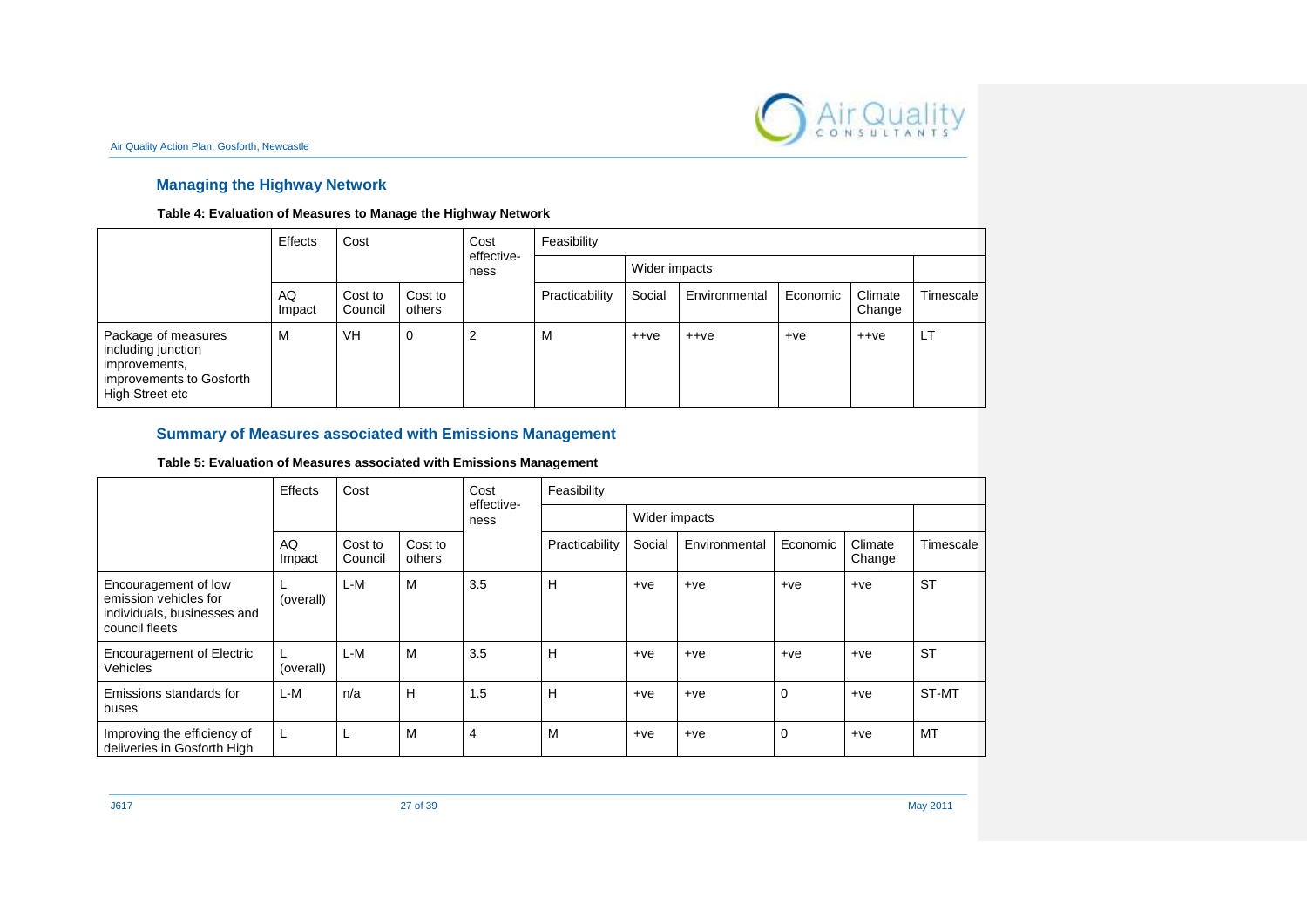

| <b>Street</b>                                   |     |     |     |                |   |               |                                 |       |            |           |
|-------------------------------------------------|-----|-----|-----|----------------|---|---------------|---------------------------------|-------|------------|-----------|
| Taxi licensing system to<br>improve emissions   |     | ш   | M   | $\overline{4}$ | ┕ | $+ve$         | $+ve$                           | $-ve$ | $+ve$      | <b>ST</b> |
| Low Emission Zone                               | м   | M-H | M-H | 7              | м | $+ve$         | $+ve$                           | 0     | $+ve$      | LТ        |
| Speed Restriction                               |     | ட   | L   | $\overline{4}$ | Н | $+ve$         | $+/-ve$<br>dependent on<br>flow | $+ve$ | $+ve/ -ve$ | <b>ST</b> |
| Urban Traffic Management<br>and Control (UTMC). | L-M | M   | n/a | 4.5            | м | $+ve$         | $+ve$                           | $+ve$ | $+ve$      | <b>ST</b> |
| Roadside Emissions Testing                      |     | L-M | L   | 3.5            | Н | $+ve/-$<br>ve | $+ve$                           |       | $+ve$      | LT        |

## **Summary of Measures associated with Promotion and Provision of Alternatives**

### **Table 6: Evaluation of Measures associated with Promotion and Provision of Alternatives**

| Effects                      |        | Cost    |             | Cost               | Feasibility    |               |               |          |                   |           |
|------------------------------|--------|---------|-------------|--------------------|----------------|---------------|---------------|----------|-------------------|-----------|
|                              | AQ     | Cost to | Cost to     | effective-<br>ness | Practicability | Wider impacts |               |          |                   | Timescale |
|                              | Impact | Council | others      |                    |                | Social        | Environmental | Economic | Climate<br>Change |           |
| Promotion of cycling         |        |         | $\mathbf 0$ | 4                  | H              | $++ve$        | $++ve$        | 0        | $++ve$            | <b>ST</b> |
| <b>Quality Bus Contracts</b> |        | Н       | M           | 2                  | M              | $+ve$         | $+ve$         | $+ve$    | $+ve$             | MT-LT     |
| <b>Travel Plans</b>          |        |         | L-M         | 4                  | H              | $++ve$        | $+ve$         | $+ve$    | $++ve$            | <b>ST</b> |
| Car clubs                    |        |         | L-M         | 4                  | H              | $++ve$        | $+ve$         | $+ve$    | $+ve$             | <b>ST</b> |
| Home Zones                   |        | Н       | ь           | 2                  | M-H            | $++ve$        | $+ve$         | $+ve$    | $++ve$            | MT-LT     |
| Promotion of the Metro       |        | Н       | M           | 2                  | H              | $++ve$        | $+ve$         | $+ve$    | $+ve$             | <b>ST</b> |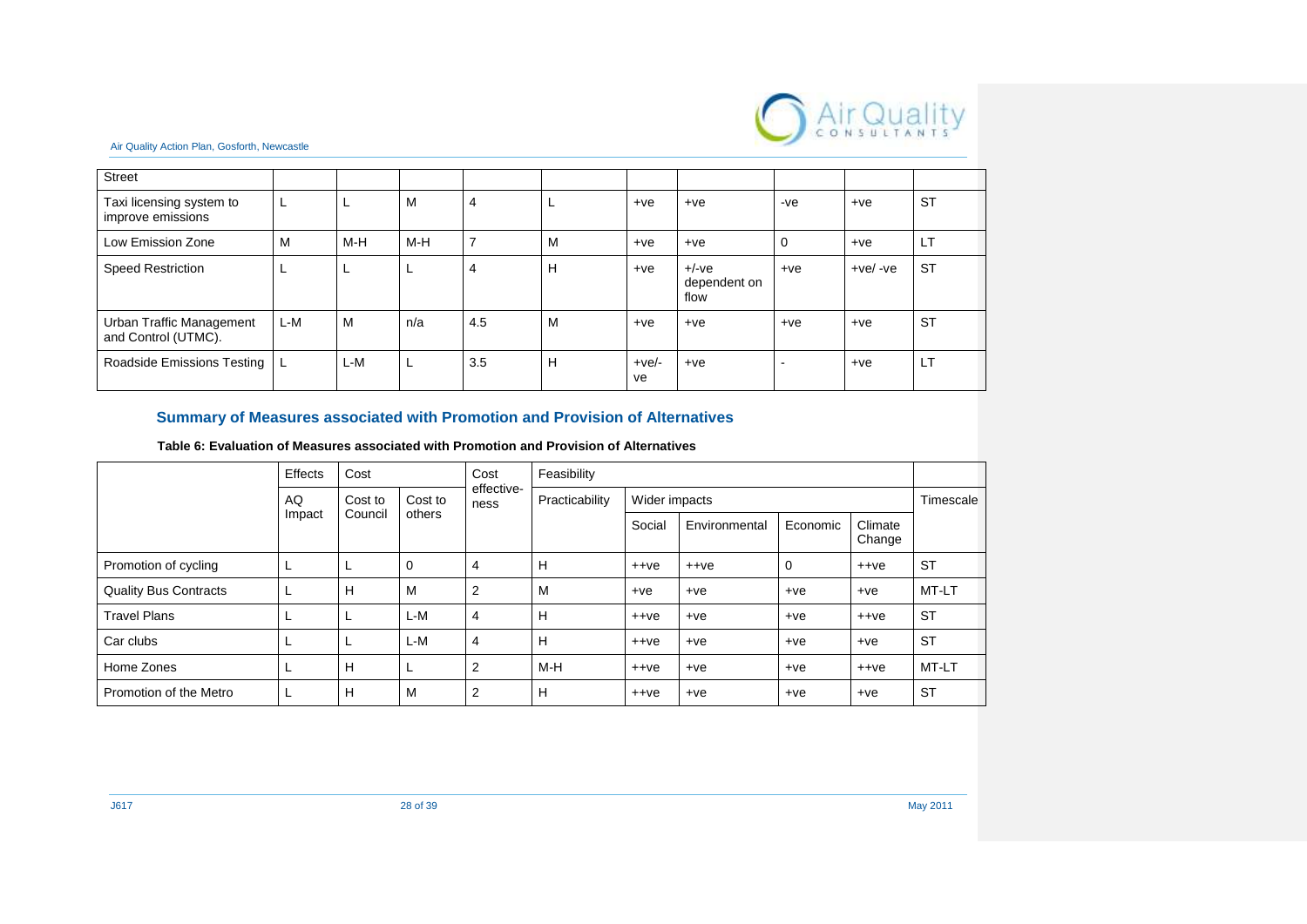

## **Summary of Measures associated with Information and Education**

## **Table 7: Evaluation of Measures associated with Information and Education**

|                                                    | Effects | Cost                                            |         | Cost               | Feasibility    |               |               |                                      |                   |           |
|----------------------------------------------------|---------|-------------------------------------------------|---------|--------------------|----------------|---------------|---------------|--------------------------------------|-------------------|-----------|
|                                                    | AQ      | Cost to                                         | Cost to | effective-<br>ness | Practicability | Wider impacts |               | Timescale                            |                   |           |
|                                                    | Impact  | Council                                         | others  |                    |                | Social        | Environmental | Economic                             | Climate<br>Change |           |
| Be Air Aware                                       | ┗       | $L$ (funding<br>now<br>complete,<br>downscaled) | 0       | 4                  | M              | $+ve$         | $+ve$         | $+ve$                                | $+ve$             | <b>ST</b> |
| Provision of real time<br>information at bus stops | L.      | M                                               | L       | 3                  | M              | $+ve$         | $+ve$         | $+ve$                                | $+ve$             | MT-LT     |
| <b>Health Promotion</b>                            | ┗       | L                                               | L       | 4                  | H              | $++ve$        | $+ve$         | $+ve$                                | $+ve$             | ST-MT     |
| One off events                                     |         | L                                               | 0       | 4                  | H              | $+ve$         | $+ve$         | 0                                    | $+ve$             | <b>ST</b> |
| Target developers                                  | L       |                                                 | L,      | 4                  | н              | $+ve$         | $+ve$         | $-ve$ (if<br>development<br>delayed) | $+ve$             | <b>ST</b> |
| Provision of information on<br>high pollution days | L       | L                                               | L.      | 4                  | Н              | $+ve$         | $\mathbf 0$   | 0                                    | $\mathbf 0$       | ST-MT     |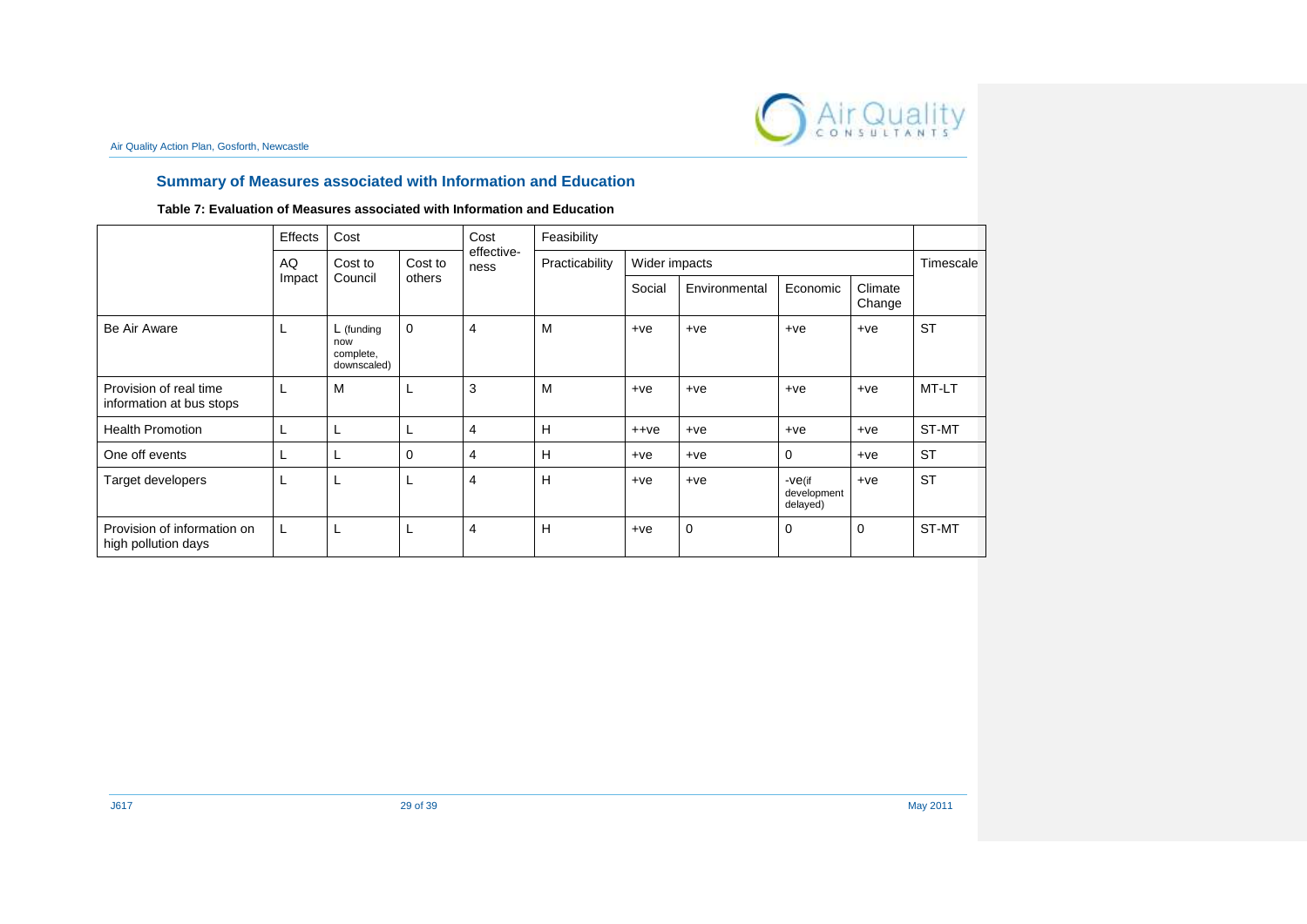

## **Summary of Measures associated with Planning**

## **Table 8: Evaluation of Measures associated with Planning**

|                                                                     | Effects | Cost        |                   | Cost               | Feasibility    |               |               |                |                   |           |
|---------------------------------------------------------------------|---------|-------------|-------------------|--------------------|----------------|---------------|---------------|----------------|-------------------|-----------|
|                                                                     | AQ      | Cost to     | Cost to<br>others | effective-<br>ness | Practicability | Wider impacts |               |                |                   | Timescale |
|                                                                     | Impact  | Council     |                   |                    |                | Social        | Environmental | Economic       | Climate<br>Change |           |
| Air Quality Assessments of<br>new developments                      | L-M     | L           | м                 | 6                  | H              | $+ve$         | $+ve$         | $+ve/-ve$      | $+ve$             | <b>ST</b> |
| LDF process to contain<br>robust air quality policies               | L-M     | L           |                   | 6                  | Н              | $+ve$         | $+ve$         | $+ve/$ -ve     | $+ve$             | ST-MT     |
| Develop formula for s106<br>contributions                           | ┖       | $\mathbf 0$ | $L-M$             | 5                  | Н              | $+ve$         | $+ve$         | $-ve$          | $+ve$             | ST-MT     |
| Include residential/ business<br>Travel Plans in s106<br>agreements |         | $\mathbf 0$ | $L-M$             | 5                  | Н              | $+ve$         | $+ve$         | $\overline{0}$ | $+ve$             | <b>ST</b> |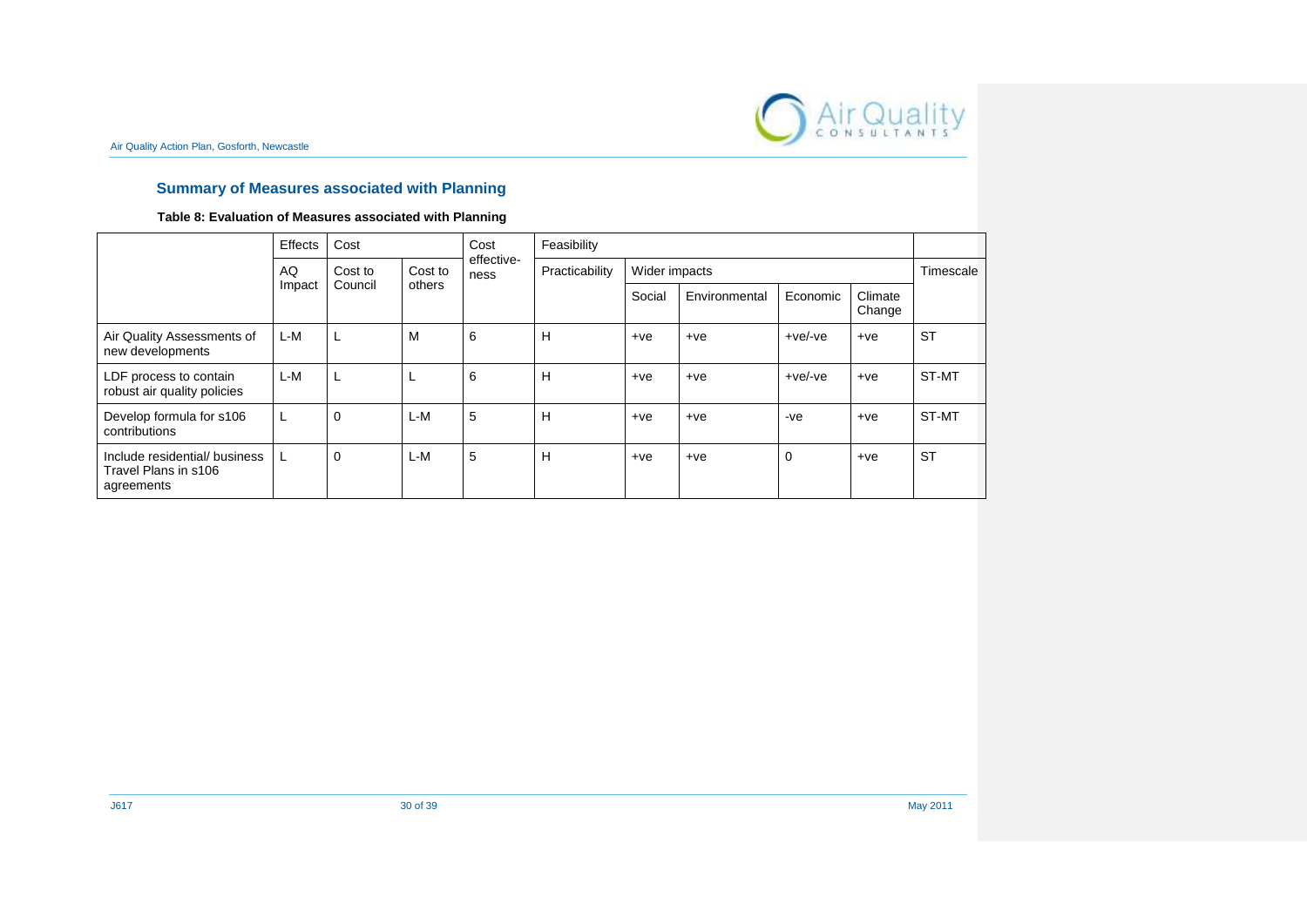

- 5.8 Newcastle City Council has an existing air quality strategy and emissions management plan and this continues into LTP3. The Strategy includes an extensive list of tools that are being used to improve transport related emissions. For example, beginning in 2011, work starts on a UTMC project to reduce congestion at junctions by smoothing traffic flows. In addition, the council is very proactive in reducing emission from its own vehicle fleet and has adopted clean emission standards for its own vehicles including an extensive commitment to electric vehicles. This includes installing over 130 vehicle recharging points across the City and there will be 3 charging points on Gosforth High Street as well as a car club point.
- 5.9 Nexus are encouraging bus companies to use a Euro IV emission standard. Over £7 million is being spent on clean emission buses in the City in the next 12 months. This, together with the adoption of a taxi emission strategy, should also help to reduce emissions across the Gosforth area.
- 5.10 Both Regulatory Services and Public Protection and Transport Officers are active in ensuring new development is screened to ensure there are minimal negative air quality impacts from new developments. Travel plans are routinely requested from major new developments.
- 5.11 An ambitious cycling strategy aims to reduce car journeys by 20% and will see the building of a major new cycle path to link Gosforth with the City centre. The above measures have already seen a dramatic improvement of air quality in the Gosforth area and it is hoped that these measures will continue to deliver improvements in order that the air quality objective is met.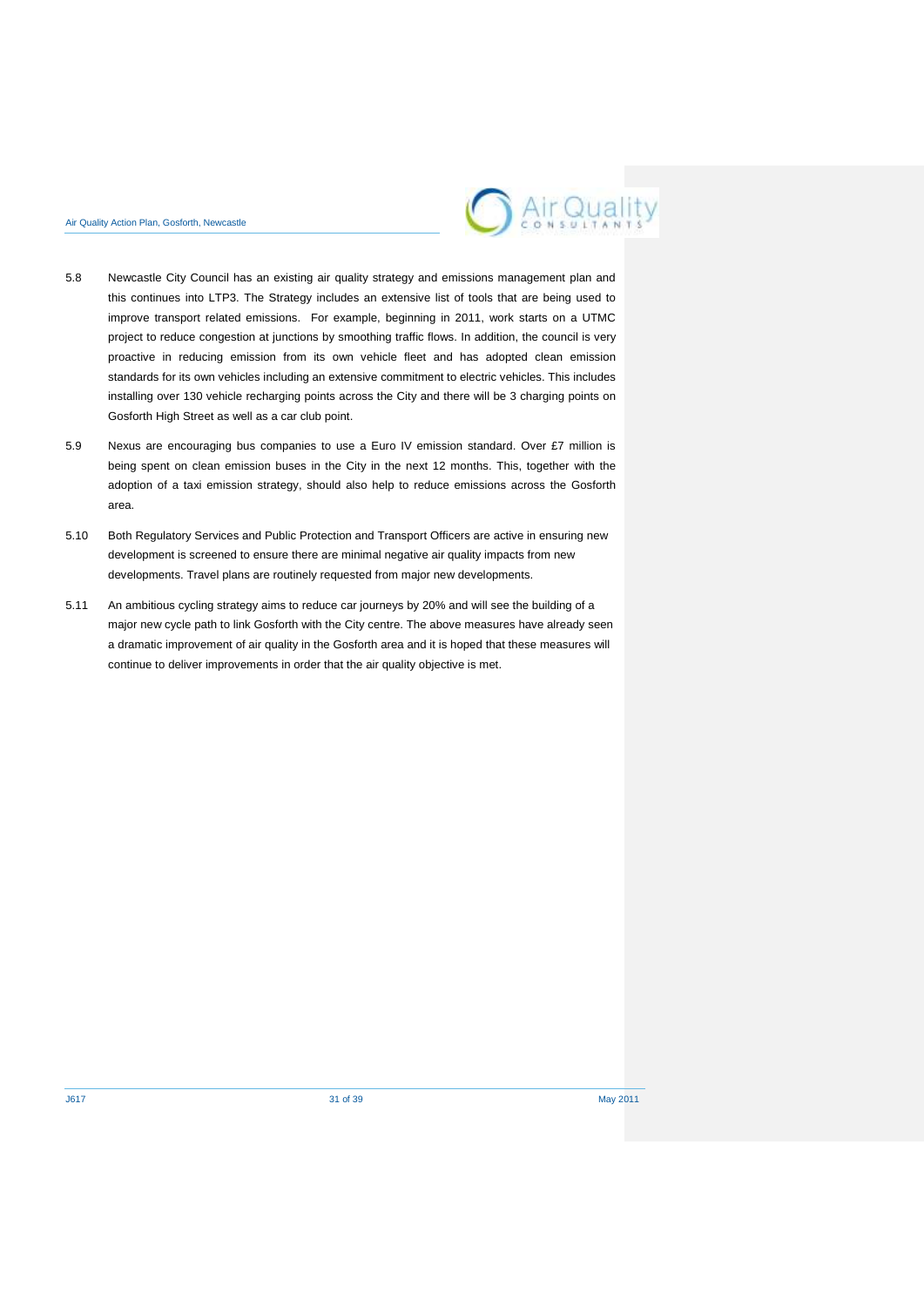

## <span id="page-35-0"></span>**6 Implementation and Monitoring**

- 6.1 The ability and opportunity for implementing this Action Plan depends primarily on securing adequate funding and sufficient revenue resources to und the staff required to deliver the programme of measures. For the purpose of this Action Plan, the costs have been estimated, and banded being low, medium and high. This Action Plan is being developed alongside, and in collaboration with, the third Local Transport Plan. Other potential sources of funding outside of the LTP process include:
	- **Defra Air Quality Grants The2011/12 round of grant funding will focus on supporting** projects which tackle exceedences of the UK nitrogen dioxide objectives and EU limit values. All funding will therefore be targeted towards action planning, with a focus on reducing concentrations of nitrogen dioxide. More information can be found at: <http://www.defra.gov.uk/environment/quality/air/air-quality/laqm/grants/>
	- **Developer contributions**–through Section 106 agreements and similar voluntary arrangements, developers can contribute to improvements which are relevant for this action Plan.
	- **Sustainable Transport Fund -** The purpose of the Fund announced in 2010 is to enable the delivery by local transport authorities of sustainable transport solutions that support economic growth while reducing carbon. These solutions will be geared to supporting jobs and business through effectively tackling the problems of congestion, improving the reliability and predictability of journey times, enabling economic investment, revitalising town centres and enhancing access to employment. They should at the same time bring about changing patterns of travel behaviour and greater use of more sustainable transport modes and so deliver a reduction in carbon, and therefore emissions of local air pollutants.
	- **Direct charging** for example through workplace charging, off-street and on-street parking charges. Resident only parking schemes and low emission zone strategy.
- 6.2 An important component of the Action Plan is establishing mechanisms to ensure that the selected measures are implemented within the stated timescales, and that these measures are proving effective in delivering the expected improvements in air quality. The main objective of the Action Plan is to reduce air pollution within the designated AQMA. In the short term however, this may be difficult to judge due to the effect of varying weather conditions on measured pollutant concentrations.
- 6.3 Measures included within the Action Plan, but not within the LTP, relate mainly to information provision and wider planning measures. These are deemed important to the overall improvement of air quality in the area, although they are unlikely to have a demonstrable impact on air quality in a short timescale (next 3 years). This is mainly for two reasons: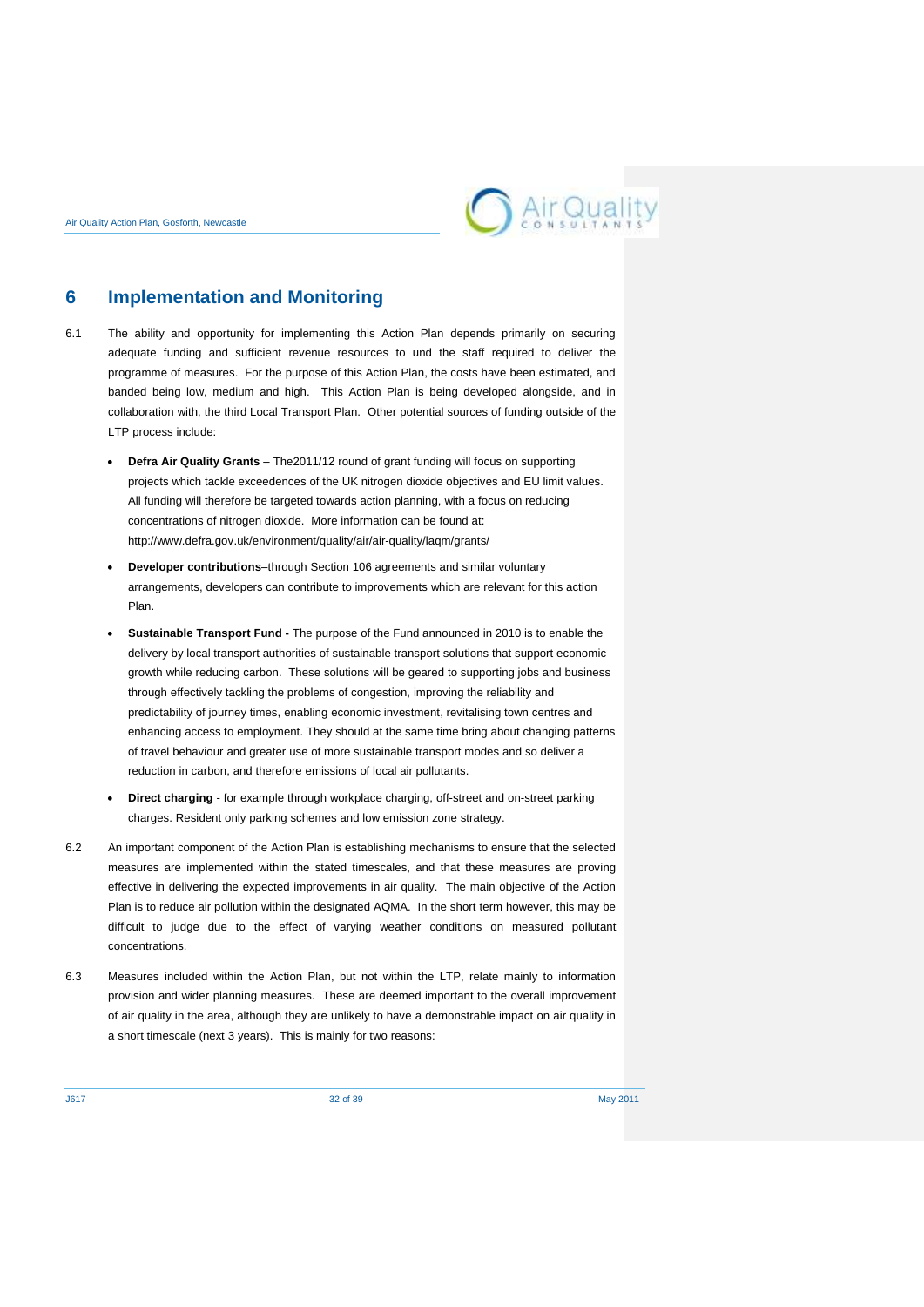

- These 'extra' measures support the measures included in the LTP (such as to increase public awareness of why such measures are being implemented)
- Many of the measures on planning will impact over a long timescale, even though they may be able to be implemented in the short-term
- 6.4 Newcastle City Council will monitor air quality improvements by reporting concentrations from both the real time monitor located at the Salters Road/Great North road junction, and from the network of diffusion tube sites in the Gosforth area. This will be reported within annual Review and Assessment Progress Reports required by Defra, and also, where relevant, through the LTP process.
- 6.5 The City Council will continue to maintain an extensive network of automatic and passive samplers, and it is intended that these data will be used to assess progress in other areas of the city. The monitoring network will be reviewed on a regular basis. To avoid the effect of meteorology on a year-by–year basis, long-term data sets will be reviewed where possible.
- 6.6 The following tables give an indication of when the measures will be implemented and the responsible authority.

| <b>Managing the Highway Network</b>                                                  |                                                                                                                    |                                                    |                  |
|--------------------------------------------------------------------------------------|--------------------------------------------------------------------------------------------------------------------|----------------------------------------------------|------------------|
| <b>Proposed Measure</b>                                                              | <b>Target</b>                                                                                                      | <b>Responsible</b><br><b>Authority</b>             | <b>Timescale</b> |
| Improvements to Gosforth High Street<br>Improvements to Haddricks Mill<br>Roundabout | Investigate Funding mechanisms<br>to implement improvements<br>outlined by previous strategic<br>transport studies | NCC (in<br>partnership<br>with T&W<br>authorities) | 2011/2014        |

#### **Table 9: Implementation of Measures to Manage the Highway Network**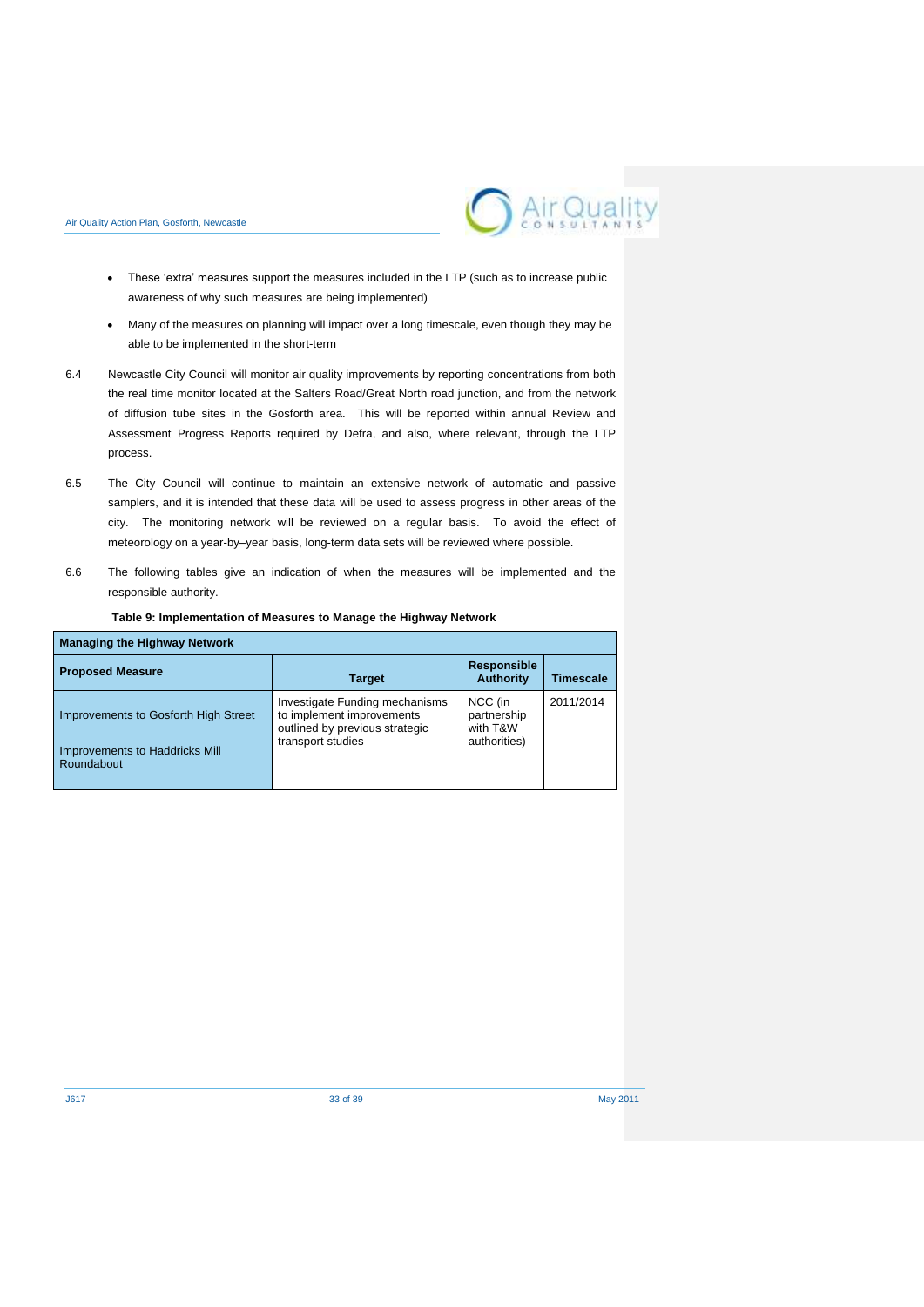

## **Table 10: Implementation of Measures associated with Emissions Management**

| <b>Emissions Management</b>                                                                 |                                                                  |                                                             |                  |
|---------------------------------------------------------------------------------------------|------------------------------------------------------------------|-------------------------------------------------------------|------------------|
| <b>Proposed Measure</b>                                                                     | <b>Target</b>                                                    | <b>Responsible</b><br><b>Authority</b>                      | <b>Timescale</b> |
| Encouragement of low emission<br>vehicles for individuals, businesses and<br>council fleets | Investigate biomethane and other<br>alternative fuels            | <b>NCC</b>                                                  | 2011/12          |
|                                                                                             | Continued support for Travel<br>Office                           | <b>NCC</b>                                                  | Ongoing          |
|                                                                                             | <b>Electric Charging Points</b>                                  | <b>NCC</b>                                                  | Ongoing          |
|                                                                                             | Switch EV Project                                                | <b>NCC</b>                                                  |                  |
| <b>Encouragement of Electric Vehicles</b>                                                   | EV Infrastructure to be<br>encouraged through planning<br>system | NCC                                                         | Ongoing          |
| Emissions standards for buses                                                               | Nexus contract to be Euro IV<br>requirement                      | <b>Nexus</b>                                                | Ongoing          |
|                                                                                             | Push for higher emissions<br>requirements                        | <b>NCC</b>                                                  | Ongoing          |
| <b>Low Emission Zone</b>                                                                    | Feasibility work to be undertaken                                | NCC to<br>investigate<br>funding<br>through<br>Defra grants | 2011/12          |
| Urban Traffic Management and Control<br>(UTMC)                                              | Integrated regional control centre                               | T&W<br>authorities                                          | 2011/2015        |
| <b>Roadside Emissions Testing</b>                                                           | 2 days of free testing for the public                            | <b>NCC</b>                                                  | 2011/12          |

**Commented [CB2]:** Ed – do we want to leave this in?

**Table 11: Implementation of Measures Associated with Promotion and Provision of Alternatives**

| <b>Promotion and Provision of Alternatives</b> |                                                                                                     |                                        |                  |
|------------------------------------------------|-----------------------------------------------------------------------------------------------------|----------------------------------------|------------------|
| <b>Proposed Measure</b>                        | <b>Target</b>                                                                                       | <b>Responsible</b><br><b>Authority</b> | <b>Timescale</b> |
| <b>Promotion of Cycling</b>                    | Promotion through cycling<br>strategy - potentially funded<br>through Sustainable Transport<br>Fund | NCC/T&W<br>authorities                 | 2011/21          |
| <b>Quality Bus Contracts</b>                   | Build on existing partnership<br>arrangements through LTP3<br>period                                | NCC/T&W<br>authorities                 | 2011/16          |
| <b>Smart Ticketing</b>                         | Pop card already launched<br>Full pay as you ride facility                                          | <b>Nexus</b>                           | 2011<br>2012     |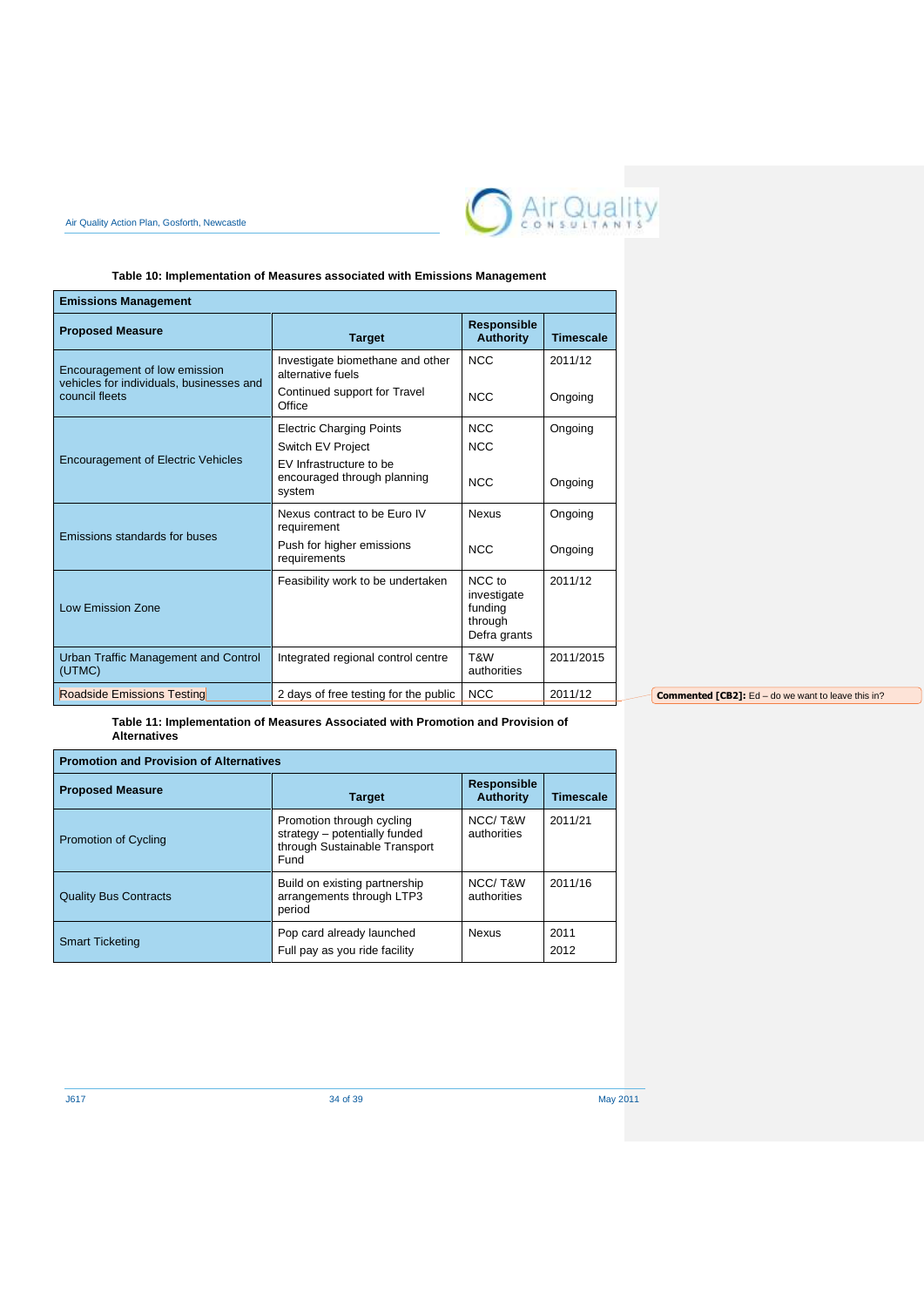



| <b>Travel Plans</b>    | Assistance with company travel<br>plans<br>Assistance with school travel<br>plans<br>Promotion of travel plans through<br>planning system | <b>NCC</b>   | Ongoing<br>dependent<br>on funding<br>available |
|------------------------|-------------------------------------------------------------------------------------------------------------------------------------------|--------------|-------------------------------------------------|
| Car Clubs              | One car club space already<br>implemented in Gosforth<br>Currently investigating second<br>space                                          | <b>NCC</b>   | 2011/12                                         |
| Home Zones             | Concepts to be furthered through<br>planning system                                                                                       | <b>NCC</b>   | Ongoing                                         |
| Promotion of the Metro | Promotion through improving<br>infrastructure and smart ticketing<br>(see above)                                                          | <b>Nexus</b> | Ongoing                                         |

**Table 12: Implementation of Measures associated with Information and Education** 

| <b>Information and Education</b>                   |                                                                                                                                           |                                        |                  |
|----------------------------------------------------|-------------------------------------------------------------------------------------------------------------------------------------------|----------------------------------------|------------------|
| <b>Proposed Measure</b>                            | <b>Target</b>                                                                                                                             | <b>Responsible</b><br><b>Authority</b> | <b>Timescale</b> |
| <b>Be Air Aware</b>                                | Branding to be taken forward even<br>though funding now ceased                                                                            | NCC.                                   | Ongoing          |
| Provision of Real time information at<br>bus stops | Inclusion within bus strategy of<br>LTP3                                                                                                  | NCC and<br><b>Nexus</b>                | Ongoing          |
| Health promotion                                   | Investigate working with health<br>professionals now within local<br>authorities                                                          | <b>NCC</b>                             | Ongoing          |
| One-off events                                     | National Bike Week, In Town<br>without your Car day, Smarter<br>Travel Week, etc.                                                         | <b>NCC</b>                             | Ongoing          |
| <b>Target developers</b>                           | Developers to provide information<br>to home buyers about transport<br>modes, and larger developments<br>to provide better infrastructure | <b>NCC</b>                             | Ongoing          |
| Provision of information on high<br>pollution days | Look at feasibility of providing<br>such a service (perhaps on T&W<br>basis?). investigate funding<br>sources                             | <b>NCC</b>                             | 2011/12          |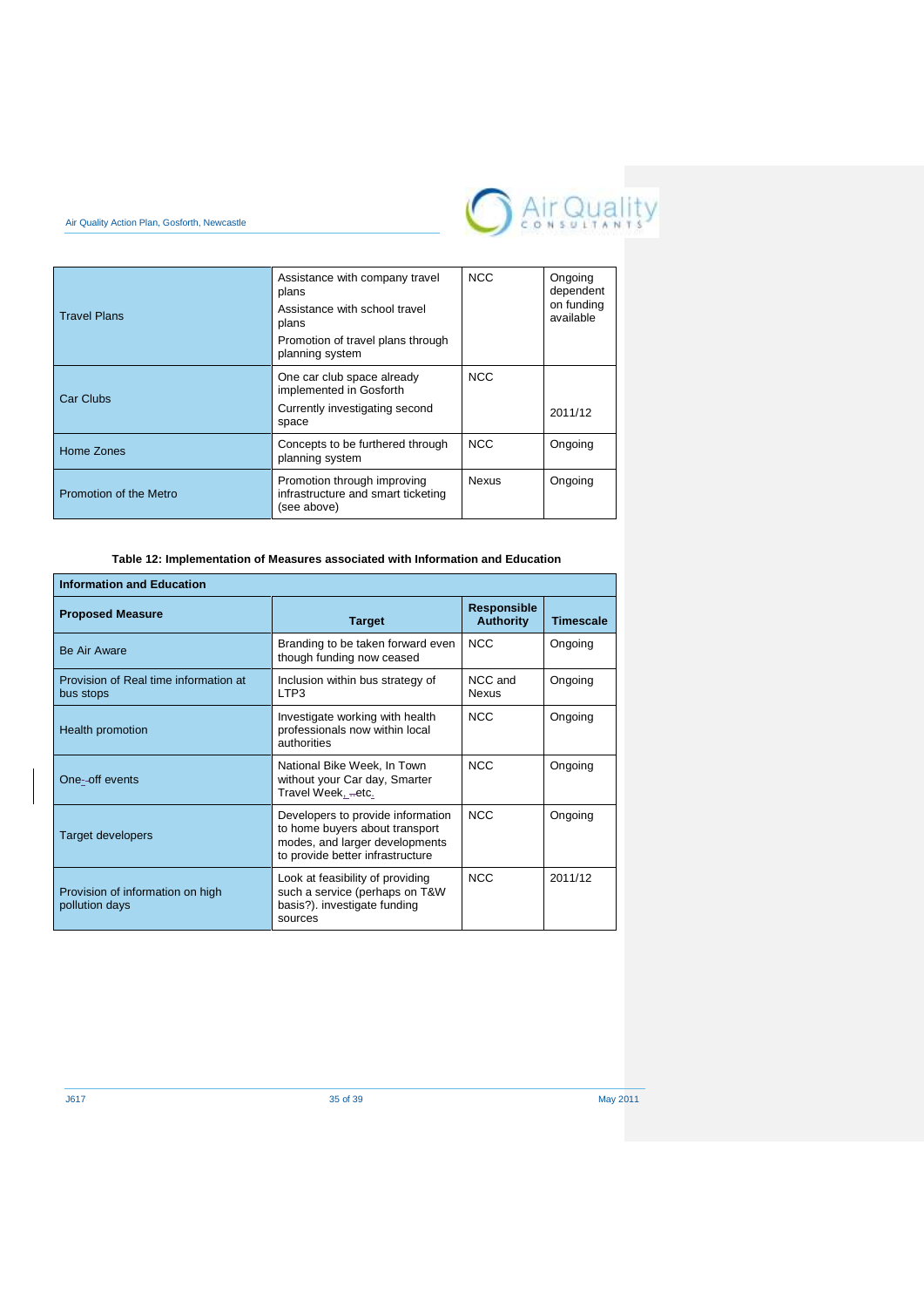

## **Table 13: Implementation of Measures Associated with Planning**

Air Quality Action Plan, Gosforth, Newcastle

| <b>Planning</b>                                                 |                                                                                                                                                                             |                                        |                  |
|-----------------------------------------------------------------|-----------------------------------------------------------------------------------------------------------------------------------------------------------------------------|----------------------------------------|------------------|
| <b>Proposed Measure</b>                                         | <b>Target</b>                                                                                                                                                               | <b>Responsible</b><br><b>Authority</b> | <b>Timescale</b> |
| Air Quality Assessments of new<br>developments                  | Already a requirement.<br>Investigate formalising through<br>Supplementary Planning<br>Document                                                                             | <b>NCC</b>                             | On going         |
| LDF process to contain robust air<br>quality policies           | Ensure LDF process has robust<br>air quality policy                                                                                                                         | <b>NCC</b>                             | 2011/14          |
| Develop formula for S106 agreements                             | Investigate possibility of including<br>a formula for funding this Air<br><b>Quality Action Plan from</b><br>developers contributions (e.g.<br>through SPD mentioned above) | <b>NCC</b>                             | 2011/12          |
| Include residential/business Travel<br>Plans in S106 agreements | Already underway – and see<br>above                                                                                                                                         | <b>NCC</b>                             | On going         |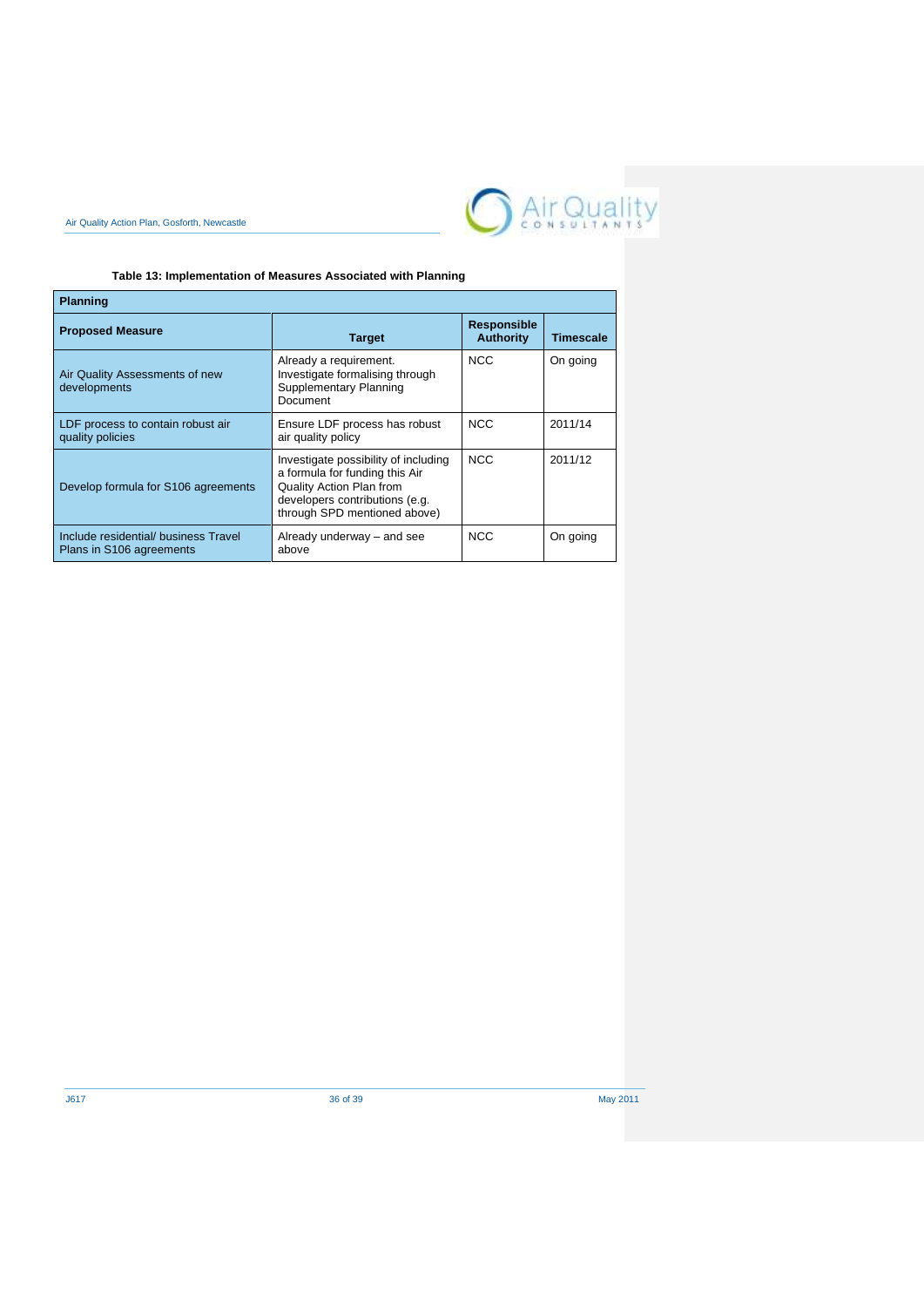

## <span id="page-40-0"></span>**7 Expected Impact of the Air Quality Action Plan**

7.1 At this stage, it has not been possible to quantify emissions reductions for specific actions. Many of the more ambitious measures (with a greater impact, for example a Low Emission Zone) will require extensive further feasibility work before a decision is made. In most cases this feasibility work will include traffic modelling, which, where relevant, will be used to assess the air quality impacts of the specific measures. Although concentrations have reduced considerably since the Detailed Assessment was completed, levels still remain high, particularly on Gosforth High Street. Based on professional judgement, and the improvements in air quality required in particular along Gosforth High Street, but also elsewhere in the AQMA, it is considered that without at least some of the more ambitious measures identified in the Action Plan, the air quality objective will not be achieved in the foreseeable future.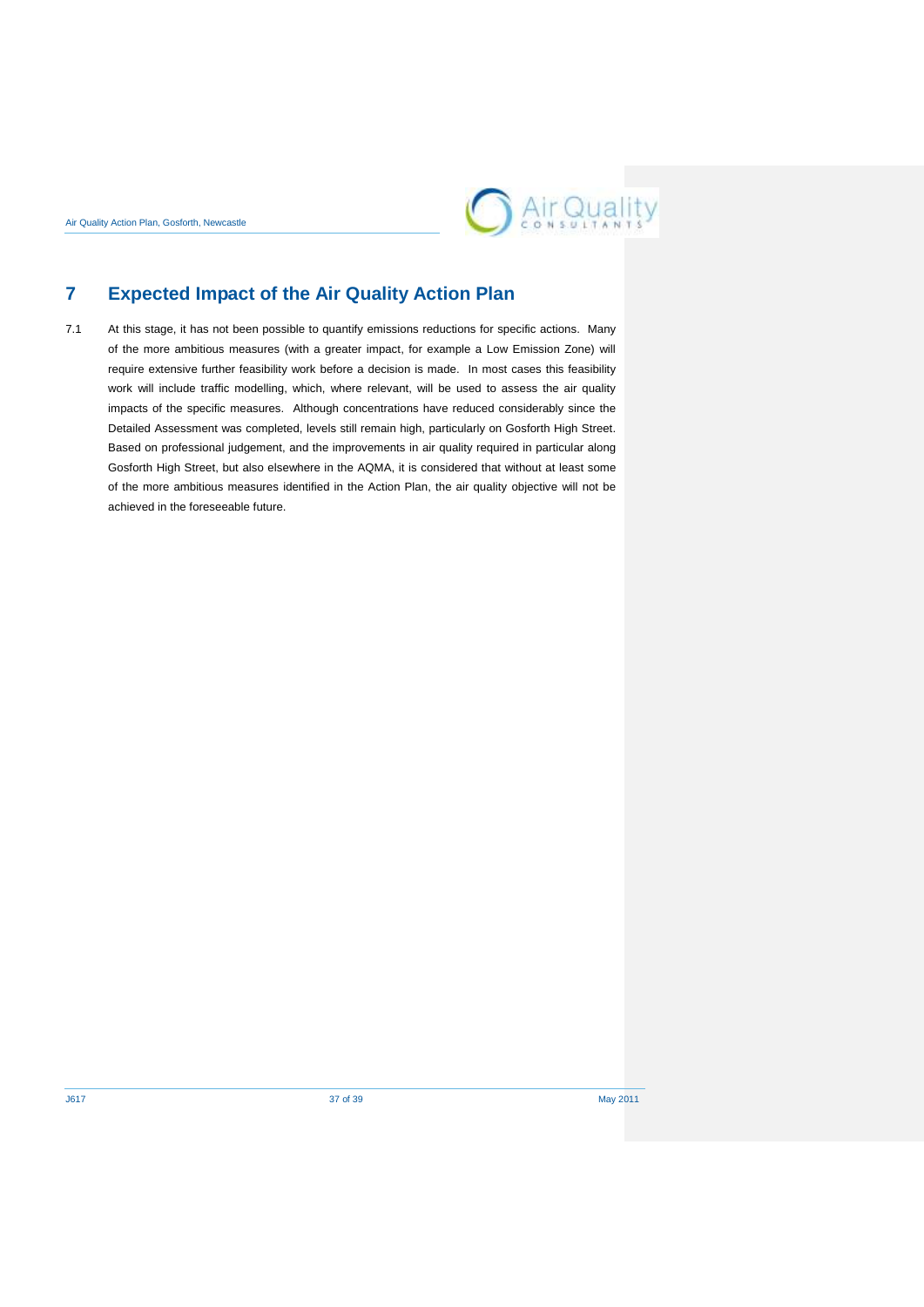

## <span id="page-41-0"></span>**8 Conclusions**

- 8.1 This Air Quality Action Plan sets out a series of suggested measures on which various stakeholders, will be consulted. These measures have been refined and prioritised and categorised into those which can be implemented and those which need further work or feasibility studies, with the aim to implement them in the longer term. The measures chosen will be implemented in partnership with key stakeholders, namely transport planners, land-use planners, Nexus and transport operators.
- 8.2 The measures highlighted in this Air Quality Action Plan should reduce concentrations of nitrogen dioxide at the relevant sensitive receptors, although it is too early to say exactly what impact they will have on improving air quality. The Council is continuing to monitor air quality at several locations within the AQMA. The results of the monitoring will be made available through the annual Review and Assessment reports along with proxy measures for quantifying improvements.